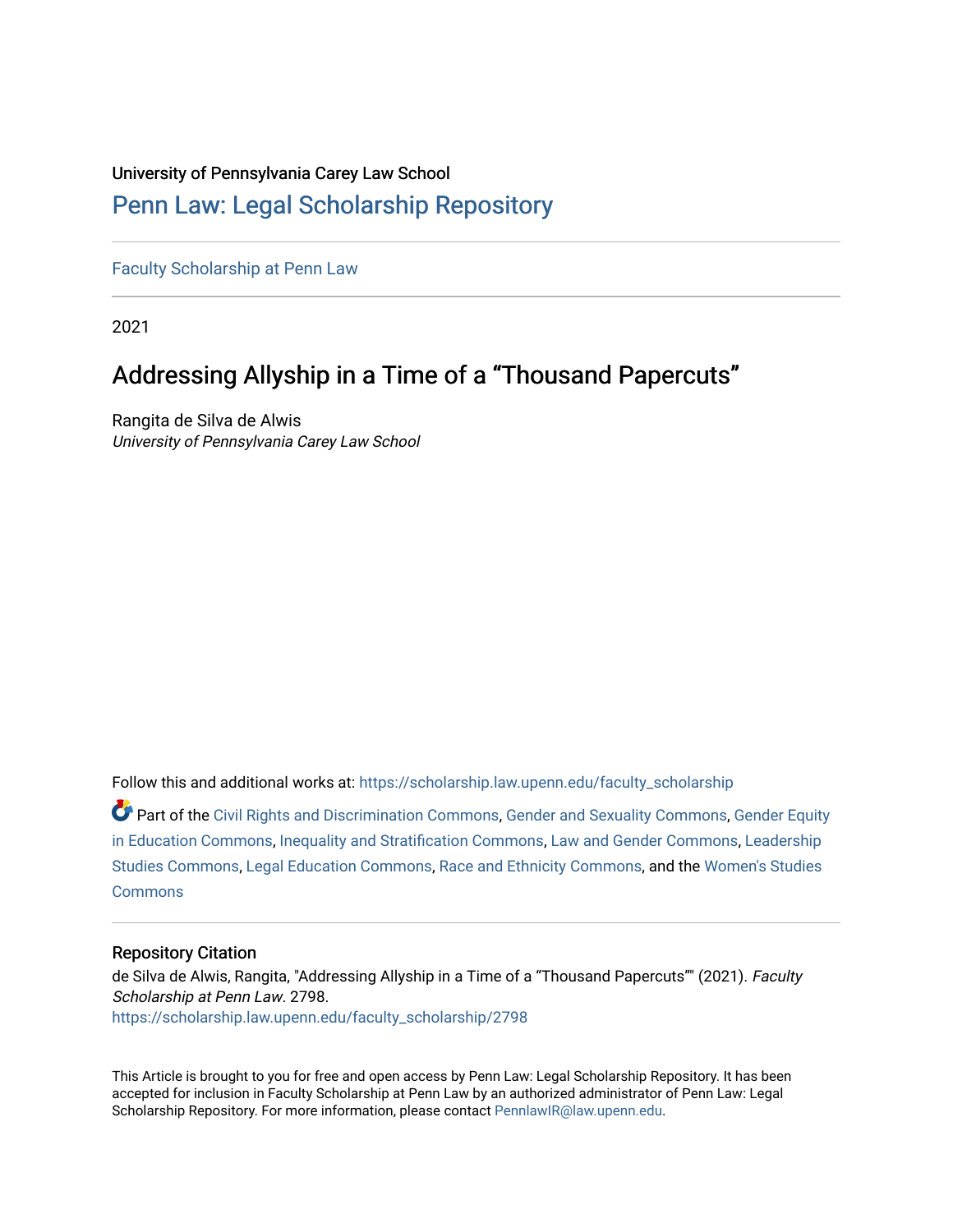# **Addressing Allyship in a Time of a "Thousand Papercuts"**

A study of the surveys on allyship, bias, and "stereotype- threat" conducted by the Women, Law, and Leadership Class at the University of Pennsylvania Law School in 2020

RANGITA DE SILVA DE ALWIS\*

# **ABSTRACT:**

*In 2020, a team of students in the class on Women, Law and Leadership students interviewed 100 male law students on their philosophy on leadership and conducted several surveys on allyship and subtle bias. Complementing the allyship interviews, the class developed several survey instruments to examine emerging bias protocols and stereotype threats among a new generation of leaders at Penn Law from a diverse demographic. This exploration looked at individual patterns of conduct, institutional policies and organizational behavior that could combat a new generation of structural and systemic biases. Thirty years after the landmark study by Lani Guinier*†*, we look at the changing mores of a small group of women and men at Penn Law School.*

> *This Project grew out of a partnership with Thomson Reuters Transforming Women's Leadership Initiative.*

<sup>\*</sup>Associate Dean and Senior Adjunct Professor of Global Leadership at the University of Pennsylvania Law School. She is also the Hillary Clinton Distinguished Fellow on Gender Equity at Georgetown Institute for Women, Peace and Security, the Leader in Practice at Harvard University Kennedy School of Government's Women in Public Policy Program (2019-2021) and Senior Fellow at the Harvard Law School Center for the Legal Profession. This article is dedicated to Secretary Hillary Rodham Clinton, Professor David Wilkins at Harvard law School, and Professor Joan Williams at Hastings Law School. They have influenced my work and the course on Women, Law, and Leadership. I thank Cassandra Dula, Zahra Keshwani, Magali Duque, Dana Dyer and Ziguo Yang for their research assistance and the students in my class of Women, Law, and Leadership, fall 2020. I am grateful to Dean Theodore Ruger for his support.

<sup>†</sup>Lani Guinier, Michelle Fine & Jane Balin, *Becoming Gentlemen: Women's Experiences at One Ivy League Law School*, 143 UNIV. OF PA. L. REV. 1 (1994).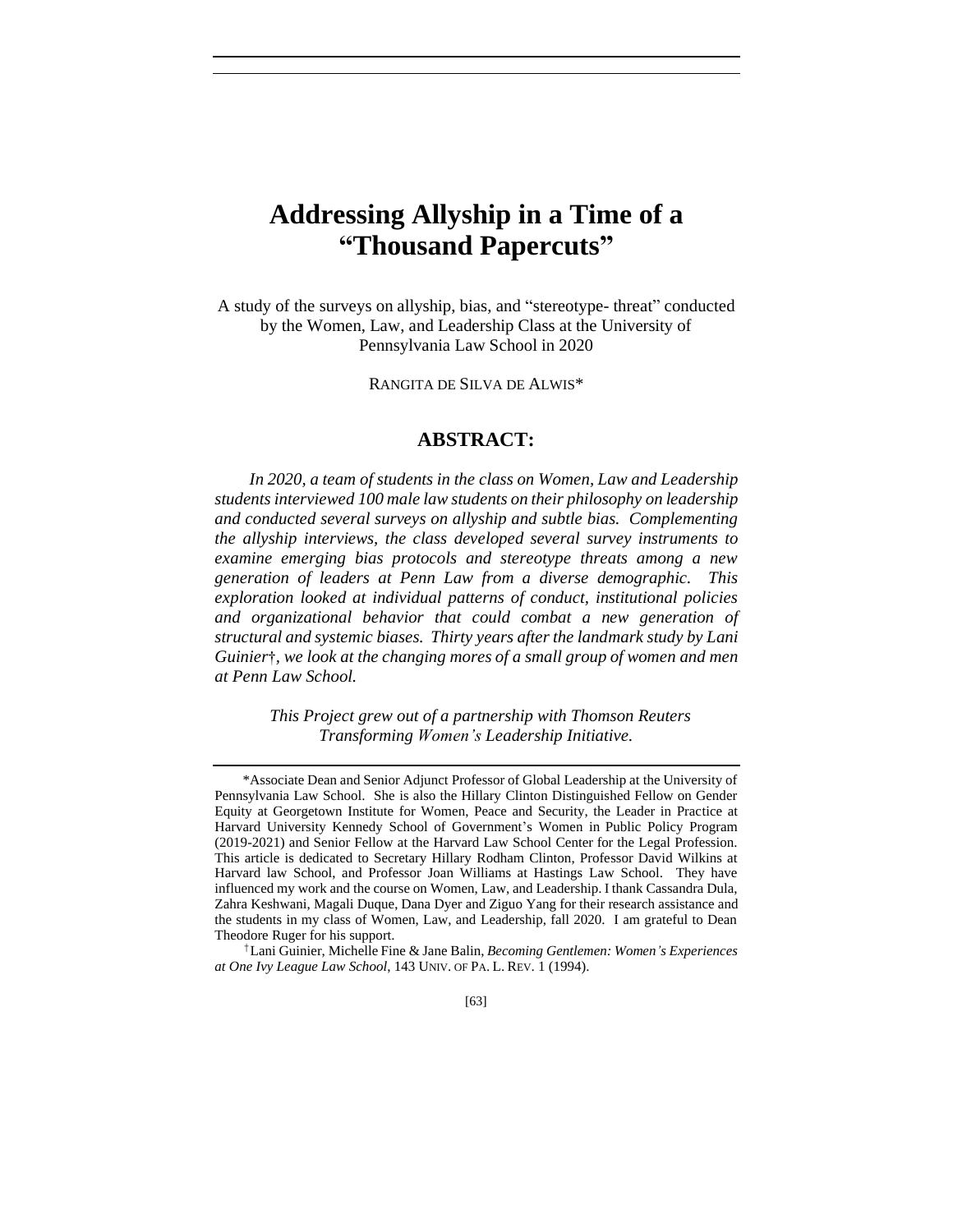# **TABLE OF CONTENTS**

| I.   |                                                   |                                                             |  |
|------|---------------------------------------------------|-------------------------------------------------------------|--|
|      | А.                                                |                                                             |  |
|      | <b>B.</b>                                         |                                                             |  |
|      | C.                                                | You Cannot Change What You Cannot See: Survey of            |  |
|      |                                                   |                                                             |  |
|      | D.                                                | Penn Law Student Participants in the Allyship Project:      |  |
|      |                                                   | From "Becoming Gentlemen" to Becoming Norm                  |  |
|      |                                                   |                                                             |  |
| II.  |                                                   |                                                             |  |
|      | А.                                                |                                                             |  |
|      | B.                                                | Allyship and Interpersonal and Structural Change74          |  |
|      | C <sub>1</sub>                                    |                                                             |  |
|      | D.                                                | Allyship in a Time of a Global Public Health Crisis 81      |  |
| III. |                                                   |                                                             |  |
|      | A.                                                |                                                             |  |
|      | В.                                                | Allyship and Women of Color: Black Women Lawyers-           |  |
|      |                                                   |                                                             |  |
| IV.  | A New Generation of Thousand Papercuts Or Second- |                                                             |  |
|      |                                                   |                                                             |  |
|      | А.                                                | Why Allyship Is Important to Address Second Generation      |  |
|      |                                                   | Bias: How Allyship Paves the Way for Overcoming             |  |
|      |                                                   |                                                             |  |
|      | <b>B.</b>                                         | Allyship as a Way to Combat Gender Stereotypes and          |  |
|      |                                                   |                                                             |  |
|      | C.                                                | Beauty Bias: Comments on Image (Clothes, Hair, and Body     |  |
|      |                                                   |                                                             |  |
|      | D.                                                |                                                             |  |
|      | E.                                                | Allyship as an Antidote to Unfettered Power 102             |  |
|      | F.                                                | Exclusionary Behavior: When Credit is Stolen 103            |  |
|      | G.                                                | #MeToo Movement and Sexual Harassment 106                   |  |
|      | Η.                                                |                                                             |  |
| V.   |                                                   | Policy, Programmatic, and Paradigm Changes:                 |  |
|      |                                                   |                                                             |  |
|      | А.                                                | Allyship and Getting Women into Positions of Authority  108 |  |
|      |                                                   | i.                                                          |  |
|      | В.                                                | Listening as an Important Trait for Allies 113              |  |
|      | $C_{\cdot}$                                       | Making Women Visible and Making Women Heard114              |  |
|      | D.                                                | Allyship as Recognition and Moral Boosting115               |  |
|      | E.                                                | Workplace Culture: De-Biasing the Workplace 119             |  |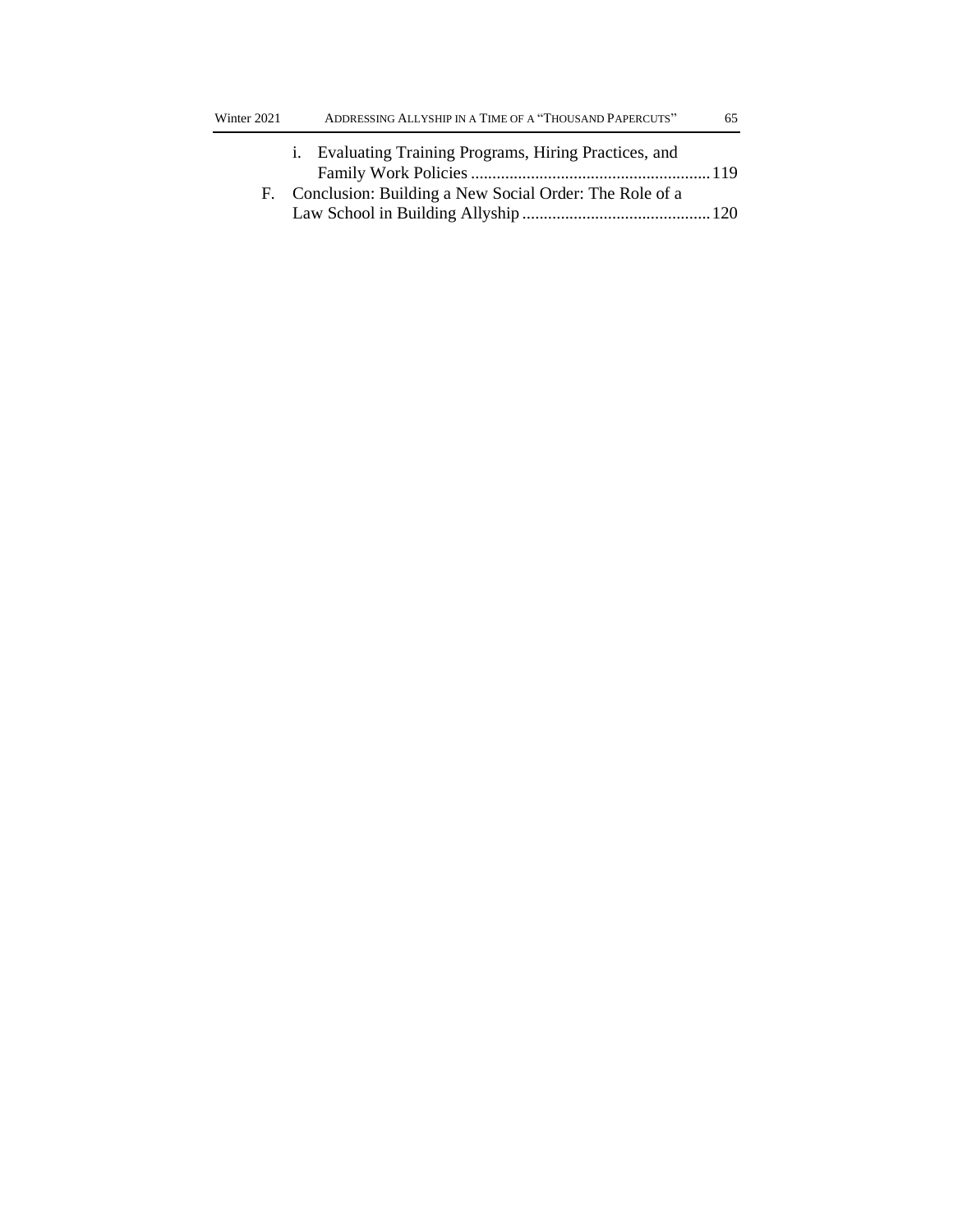# **I. INTRODUCTION TO SURVEYS AND ALLYSHIP REPORT**

In the early years of the 1990's, Lani Guinier and her co-authors in "On Becoming Gentlemen: Women's Experiences at One Ivy League Law School" chronicle a law school experience stratified by gender.<sup>1</sup> Based on survey and focus group data, the authors argue that women attending the University of Pennsylvania Carey Law School 30 years ago, were significantly more likely to experience both discomfort with their class performance and alienation from the learning environment. Two of the hypotheses put forward examine the causal links between academic performance, classroom experience, overall law school performance, and mentorship.

30 years later, in the fall of 2020, the Women, Law and Leadership Class became an incubator to explore these hypotheses through a set of interviews and collection of qualitative data. We hypothesized that the experience of women students in our class would be different from their predecessors studied in "Becoming Gentlemen" by Guinier and her co-authors. Based on the over 90 interviews of male allies at Penn Law, we claim that this change is mainly due to the transformation in the attitudes of the male peers in the classroom and the conduct of male leaders in the workplace.

The 90-plus male students who were interviewed were both supportive of their female peers and the values of gender equality in general. The changes in male attitudes were key to altering the learning and working environments. While Guinier and co-authors showcased the way in which women were becoming "bi- cultural" and adopting male tendencies in order to succeed, what we noted was those men rather than the women were becoming "bi- cultural." Men were now more likely to embrace gender sensitive attitudes and more systemic and structural change on caregiving and workplace organizational behavior. Most of our respondents found it important to amplify women's voices, not only because it was the right thing to do, but because these diverse voices enriched their own insights on law and life.

<sup>1</sup>. Exactly 30 years ago, Lani Guinier published her pathbreaking Law Review Article in the University of Pennsylvania Law Review – **Becoming Gentlemen: Women's Experiences at One Ivy League Law School**. This is a study analyzing women's experiences in our law school in 1990-1991. Examining written first-person narratives, interviews, questionnaires, and qualitative research data, Lani Guinier writes that the analysis tells a "poignant story" of gender stratification. This impacts many women and some men. This stratification inhibits and silences women as it causes them to question their abilities and authority.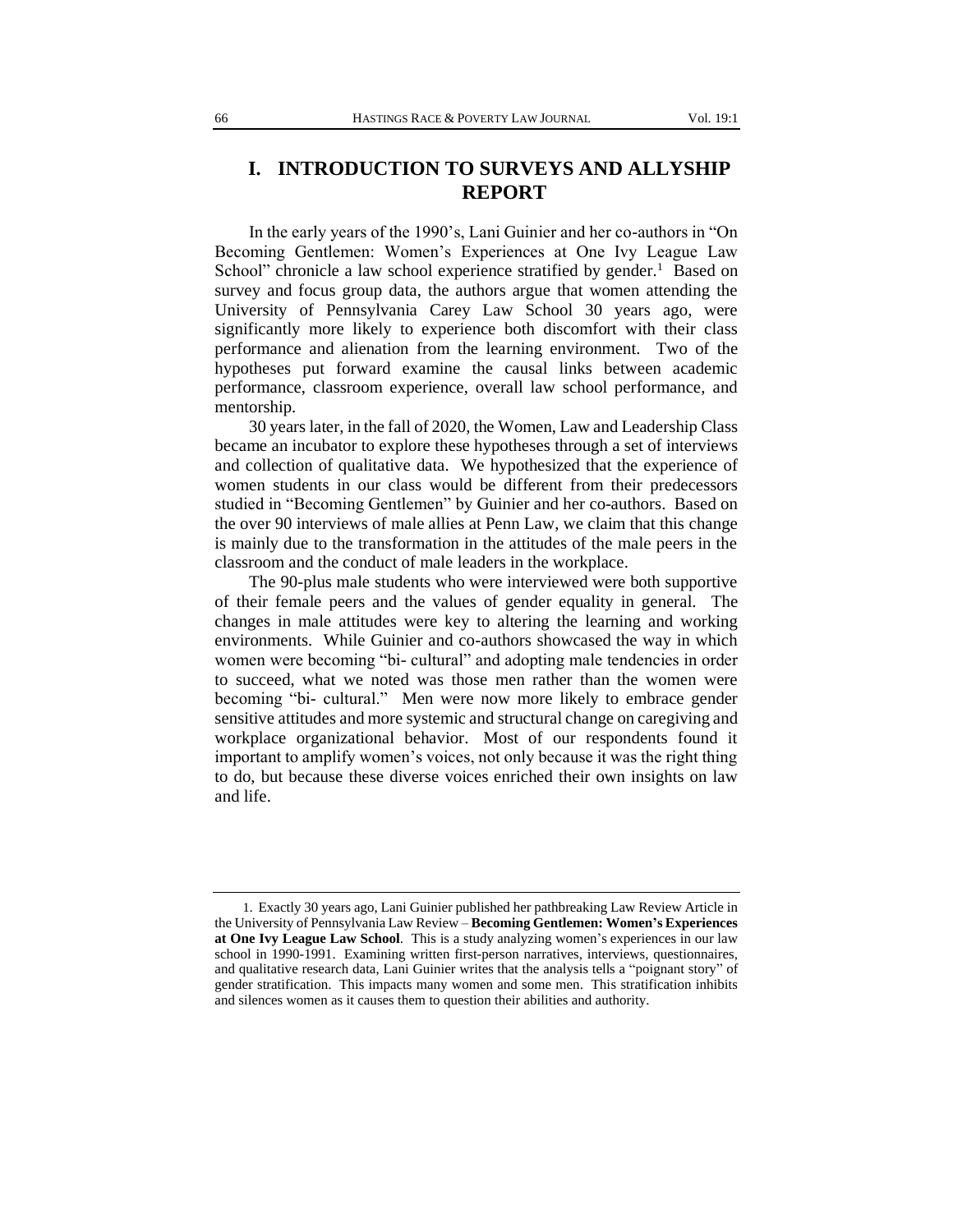#### **A. The Thousand Paper Cuts Survey**

The male ally interviews were combined with mini surveys on how a new generation of women in the class experience a new expression of bias. These mini surveys were two-pronged. The first survey included fifty women: women in the class on Women, Law and Leadership and the women students in the Policy Lab on Sexual Harassment. The second survey included Black women in the class and their peers from outside the class.

The initial impulse for these surveys grew out of our in-class study of different forms of stereotypes, stereotype threat, and new way of addressing these new forms of "caste protocols" and deep-seated stereotypes.<sup>2</sup>

Although our qualitative data shows that attitudes among male students at Penn Law have changed dramatically, the ways in which women internalize stereotypes and the threat that these unexamined assumptions pose are real threats and have changed little over the 30 years. As Claude Steele says, stereotype threat is a problem as the reality of it.

It is clear that women then and now internalize stereotypes to their detriment. In "Becoming Gentlemen," a female student stated 30 years ago: "After I discovered I was being called a feminized dyke, I never spoke in class again." In 2020, the vernacular may have changed, but harmful stereotypes still lurk in the shadows and women tend to self-censure based on the fear of those tropes of the Janus-faced "aggressive" and "meek" female. However, what differentiates the current women and men of Penn Law from their predecessors 30 years ago is that they are no longer silent about issues of gender and intersectional stratification.

The Thousand Papercuts Survey was conducted with 52 respondents from the class on Women, Law and Leadership, Policy Lab on Sexual Harassment, and members of the Penn Law Women's Association.<sup>3</sup> The survey was circulated to assess the baseline experiences of gender bias amongst the class. Intended to extend the observations on the prevalence and impact of gender, racial, and other identity-based biases and sidelining practices in the workplace the survey inquired into our community's experiences as a new generation of women and allies in the workforce. What

<sup>2</sup>. Deborah Rhode's extensive work on the experiences of women in the legal profession, David Wilkins's corpus of scholarship on diversity in the legal profession, Kenneth Mack's work on Sadie T.M. Alexander and the history of Black women in the legal profession, Martha Minow's scholarship on inclusion, and Vicki Schultz on her examination of implicit bias and women's experiences in the workplace. We also immersed ourselves in the intersectionality work of Kimberly Crenshaw. We also read text on stereotype threat such as Claude Steele's "Whistling Vivaldi and Other Clues to How Stereotypes Affect us" and discussed modern day variations of bias, including Isabel Wilkerson's "Caste: The Origins of Our Discontent."

<sup>3</sup>. UNIV. OF PA. CAREY L. SCH. & THOMSON REUTERS, FROM "BECOMING GENTLEMEN" TO BECOMING NORM ENTREPRENEURS: TRANSFORMING WOMEN'S LEADERSHIP AND THE ROLE OF MALE ALLYSHIP 7 (2020), https://www.law.upenn.edu/live/files/11339-wll-report-part-1 final-january-4 [hereinafter BECOMING GENTLEMEN].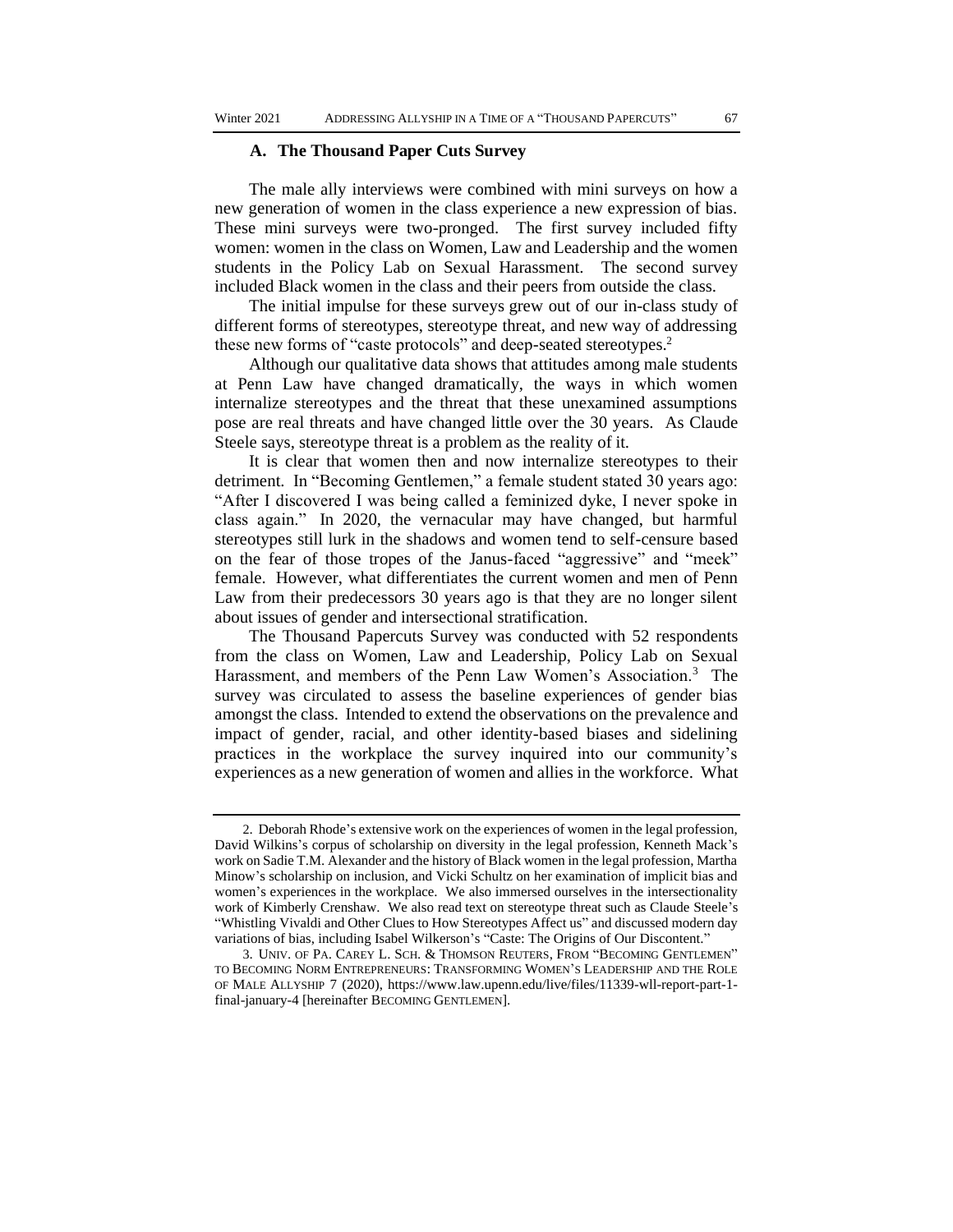women now face is more difficult to distinguish and as a result more difficult to combat. The following data reflects the combined responses of 52 Penn Law women:

- 58 percent answered yes to the question: "Have you been criticized for being too soft-spoken or not assertive enough?"<sup>4</sup>
- 54 percent answered yes to: "Have you been hesitant to take on a leadership role because of criticism of your behavior?"<sup>5</sup>
- 71 percent answered yes to: "Have you been hesitant to speak up or speak frequently in meetings or group settings because of criticism of your behavior?"<sup>6</sup>
- 62 percent answered yes to: "Have you been spoken over or ignored in a meeting or group setting?"7
- 62 percent answered yes to: "Have you pressure to change the way you dress, style your hair, do (or don't do) your makeup for your job or for law school networking events?"<sup>8</sup>

# **B. Black Women Future Leaders**

In 1939, Penn Law's first Black woman graduate and Pennsylvania's first Black woman lawyer, Sadie Tanner Mossell Alexander, began corresponding with several dozen African American women attorneys practicing law in the United States. As Kenneth Mack describes in "A Social History of Everyday Practice; Sadie T.M. Alexander and the Incorporation of Black Women into the American Legal Profession, 1925-1960," her correspondence, focusing on the lives of Black women in the legal profession, helped her create a nascent professional network of women who previously knew little about each other. Mack's work shows how the experiences of outsiders matter in shaping the history of the legal profession. The students in the class on Women, Law, and Leadership modeled their own work on the correspondences that Alexander engaged with other Black women lawyers of her time.

4*. Id.* at 52.

<sup>5</sup>*. Id.* at 53.

<sup>6</sup>*. Id.*

<sup>7</sup>*. Id.* at 54.

<sup>8</sup>*. Id.* at 55.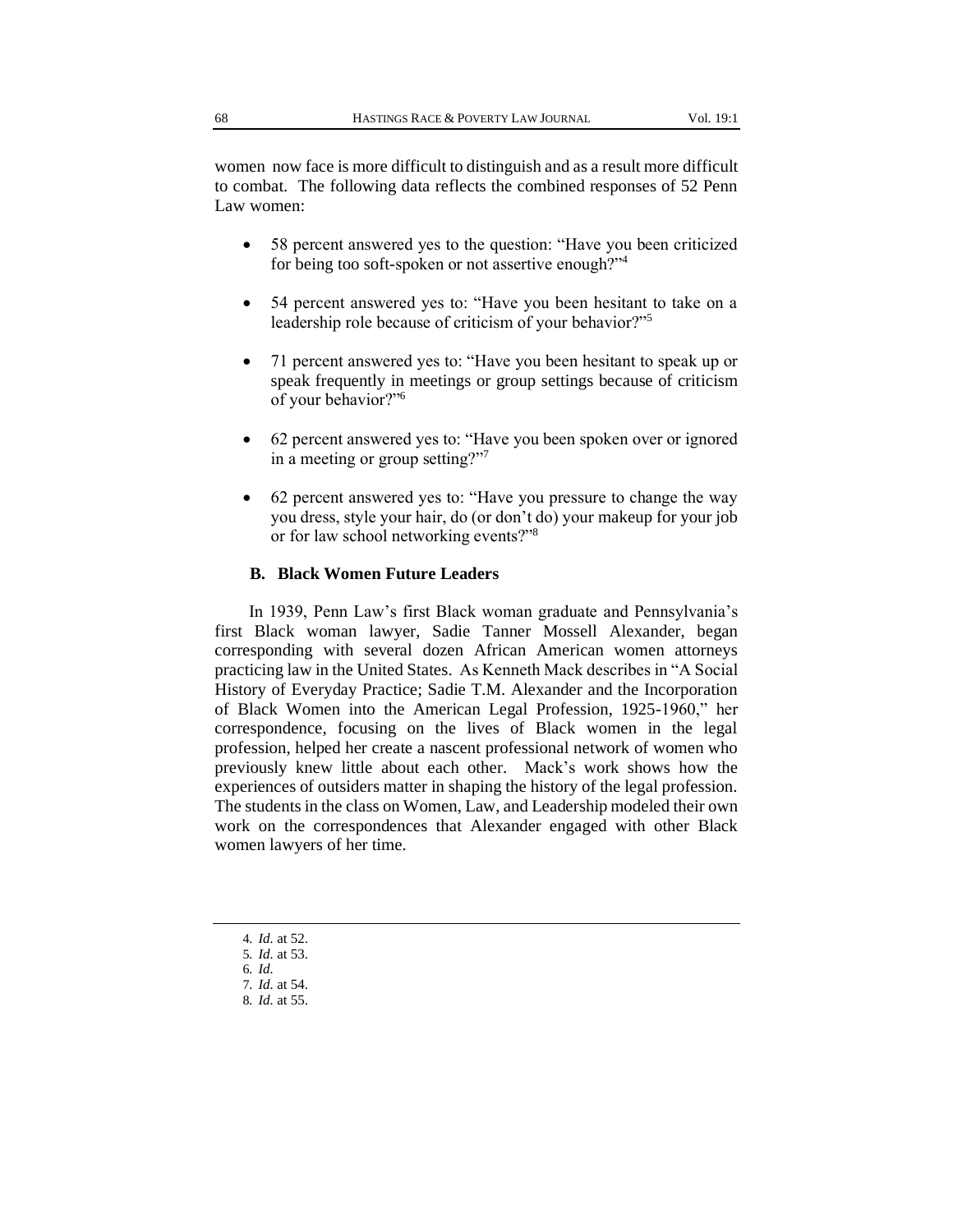The Report on "Black Women Future Leaders" is an analysis of the results of a survey of 50 Black Law Student Association (BLSA) members.<sup>9</sup> The study found that the threat of stereotypes acts a silencing tool. Even when students may not have had a personal experience of being labeled, they adjust their behavior and speech patterns to avoid those labels. In both reports, what the data reveals is that stereotypes are invisible undercurrents of bias that confine women and restrict their agency.

## **C. You Cannot Change What You Cannot See: Survey of Gender Bias in Elite Law Firms in China**

In contrast to the study done at the Law School, a survey of nearly 450 young lawyers aged 25-30 in elite law firms in China on their experience of bias and attitudes revealed that these young lawyers had difficulty identifying what constituted subtle bias.<sup>10</sup> However, what was significant was their attitude toward pregnancy. Given the age group, only 7.92 percent of the women had children, but 100 percent of this cohort agreed that having a child had a negative impact on their career. Both the quantitative and qualitative data showed a fear of the "motherhood burden" and young women lawyers fears of the negative impact of motherhood on a career in elite law firms.

One lawyer stated: "Once female lawyers take a parental leave, their clients would be grabbed by other lawyers. To endure fairness, I think the only solution is to have mandatory parental leave on both female and male lawyers  $\dots$  I am still single, but I am so worried."<sup>11</sup>

Another lawyer stated: "I feel sad that there exists no discussion about gender bias in the legal industry in China."<sup>12</sup> This reveals and confirms the importance of unmasking bias. As Joan Williams says in the ABA Commission on Women in the Profession report on "Interrupting Racial and Gender Bias in the Legal Profession, "You cannot change what you cannot see." Seeing then is the first step. As our researchers point out, "It is important that we be trained to "see" gender bias lest it becomes invisible and ignored."

## **D. Penn Law Student Participants in the Allyship Project: From "Becoming Gentlemen" to Becoming Norm Entrepreneurs**

What our data shows is that subtle biases and stereotypes remain pervasive and might be masked by social protocols that normalize such

<sup>9</sup>. DANA DYER & MAGALI DUQUE, BLACK WOMEN FUTURE LEADERS (2020), https://www.law.upenn.edu/live/files/11363-black-women-future-leaders-001 [hereinafter BLACK WOMEN FUTURE LEADERS].

<sup>10</sup>. BECOMING GENTLEMEN,*supra* note 3, at 17-18.

<sup>11</sup>*. Id.* at 85.

<sup>12</sup>*. Id.* at 102.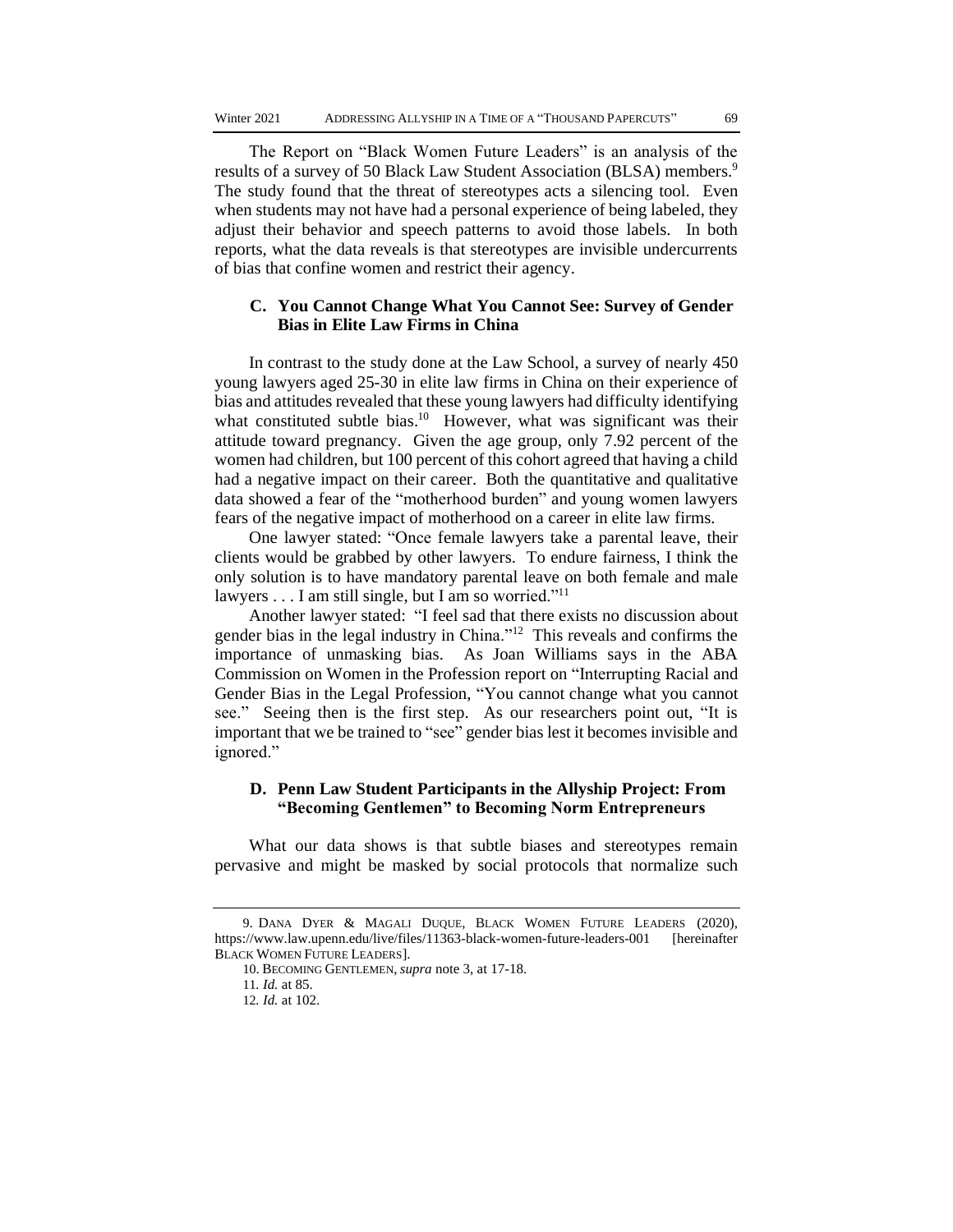behavioral attitudes. However, men and women are aware of these invisible barriers to success and are no longer passive bystanders to a parade of caste protocols. In the final analysis, there is a marked shift from Penn Law women "becoming gentlemen" to both Penn Law women and men "becoming norm entrepreneurs" who are interested in changing social norms.

Of the 90 male student respondents (the first phase of research conducted in the spring included 30 Penn Law student respondents), all respondents have taken some sort of concrete action to qualify as an ally.<sup>13</sup> More than 70 participants mentioned that they have either witnessed it firsthand or have taken immediate action to counter it.<sup>14</sup> Of the 90 participants, 50 participants were explicitly asked if they have seen instances of exclusion, whether it took the form of implicit, systemic, or structural biases.<sup>15</sup> Even though only 50 participants were explicitly asked about it, 58 participants talked about how such implicit, systemic, and structural biases  $\text{exist.}^{16}$  Most of these respondents also provided ideas of how a new generation of allies would respond to these biases that are so pervasive, they are invisible to the untrained eye.

Our findings through in-class interviews with female and male leaders, peer interviews with allies, surveys, and qualitative research data show that despite progress made, there remain subtle but pervasive undercurrents of gender bias that are so insidious that they are sometimes invisible to the naked eye. Whether in the classroom or in the workplace, men tend to attract more attention than their female peers. Women and women of color still face daily indignities, exclusions, and marginalization, that include not being credited for work done, misrepresentation of credit, coopting of ideas, subtle biases, and exclusions from meetings, networking events, stretch assignments, networks, and information. In isolation these incidents are not problematic, but in the aggregate they pose impediments that result in women self-censoring or reinforcing the prove-it-again mentality. Moreover, it impoverishes the workplace and robs it of creativity, innovation, and productivity. In the final analysis, what has changed is that both women and many men are becoming norm entrepreneurs in seeking to change this behavior and thereby developing a new cascade of normative and constitutive behavior that will create a more equal playing field for all.

# **II. WHAT IS ALLYSHIP?**

*"My Philosophy is very simple: when you see something that is not right, not fair, not just, stand up."*

<sup>13</sup>*. Id.* at 25.

<sup>14</sup>*. Id.* 15*. Id.*

<sup>16</sup>*. Id.*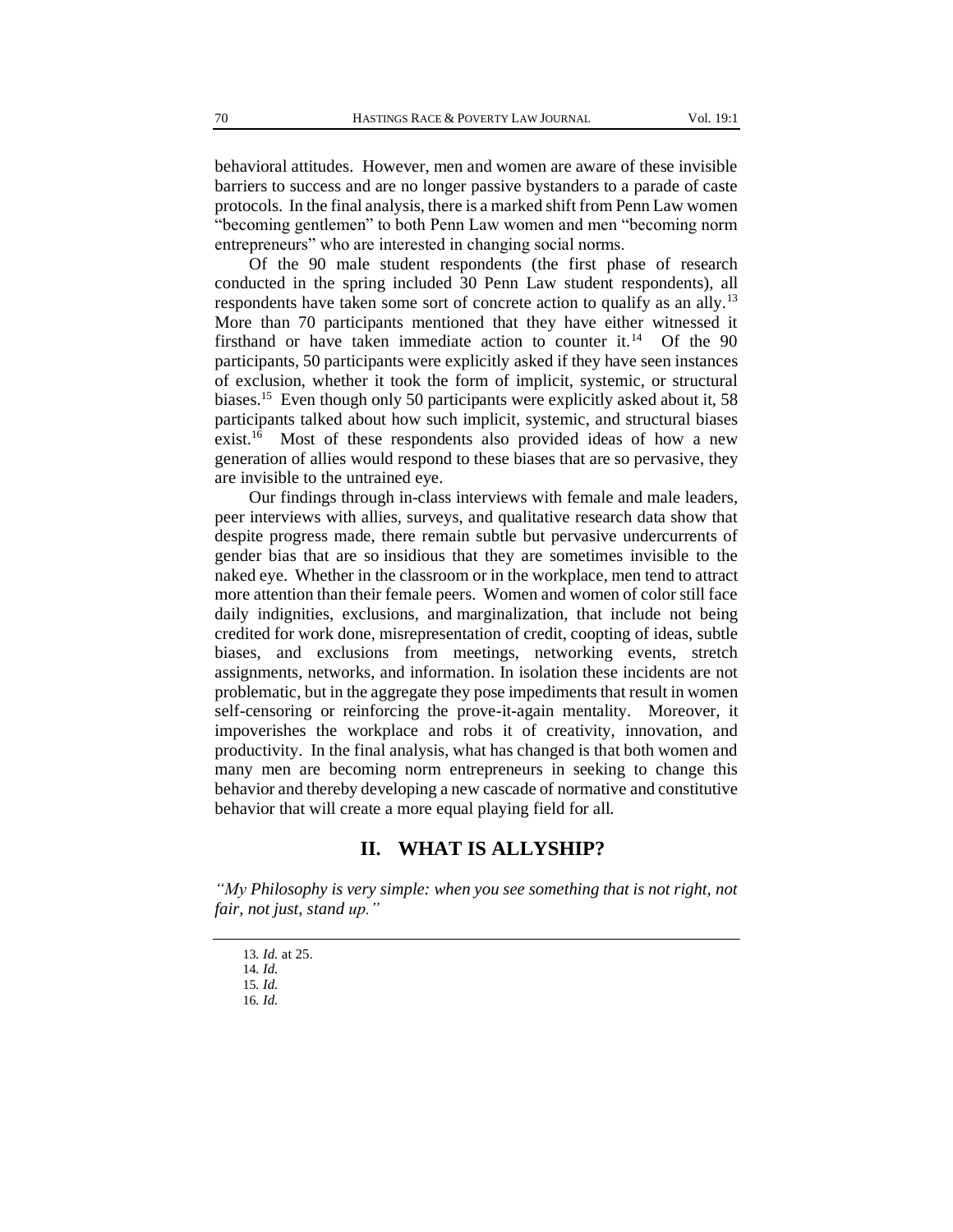#### —Congressman John Lewis, 2018

We borrow the definition of Allyship from Martha Minow, 300th Anniversary professor at Harvard University. Minow says she learned the word "upstander" from her former student, Ambassador Samantha Power, and "it means someone who stands up against injustice, bigotry, violence, or other wrongdoing."<sup>17</sup> An upstander according to her seeks a "sense of common purpose that makes all of us more likely to stand up against wrongs and on behalf of rights."<sup>18</sup>

Power first used the term "upstander" in her first book, "A Problem from Hell."<sup>19</sup> To Minow, upstanders seek a sense of common purpose that makes all of us more likely to stand up against wrongs and on behalf of rights. The late great Congressman John Lewis gave a cogent definition of an upstander at Harvard Commencement in 2018 when he urged students to stand up when they see something that is "not right, not fair, not just."

The CEO of Orrick also embraces the notion of the ally as an upstander. In his class discussion, he argued: $20$ 

In order to be great allies, there has to be a mindset shift from wanting to help members of underrepresented groups to becoming intolerant of environments that are inequitable. So, it is about not tolerating inequitable situations. $^{21}$ 

A new generation of allies too feel that it is about active allyship:

Proactive allyship. I've never heard that term before, but I would guess it has something to do with, you know, making sure that you try to acknowledge the fact that you're missing a perspective, I'm not sure. But when other minority groups aren't in the room, if something is said about a minority group, I like to ask people where

<sup>17</sup>. Lincoln Caplan, *The 'Upstander'*, HARV. MAG. (Feb. 27, 2017), https://today.law.harvard.edu/feature/the-upstander/.

<sup>18</sup>*. Id*.

<sup>19</sup>. SAMANTHA POWER, A PROBLEM FROM HELL: AMERICA AND THE AGE OF GENOCIDE (2002).

<sup>20</sup>. Mitch Zuklie, Chairman & CEO, Orrick Law Firm, interview in UNIV. OF PA. CAREY L. SCH. SEMINAR ON: WOMEN, LAW, AND LEADERSHIP & THOMSON REUTERS, LEADERSHIP IN A TIME OF CHANGE 14 (2020), https://www.law.upenn.edu/live/files/11338-wll-report-part-2 leader-interview-transcripts [hereinafter LEADERSHIP IN A TIME OF CHANGE].

<sup>21</sup>. Other definitions of allyship have grown in the last few months. LeanIn's first ever Report on Allyship at Work in 2020 described "allyship" as "using one's power or position to support or advocate for coworkers with less power or status."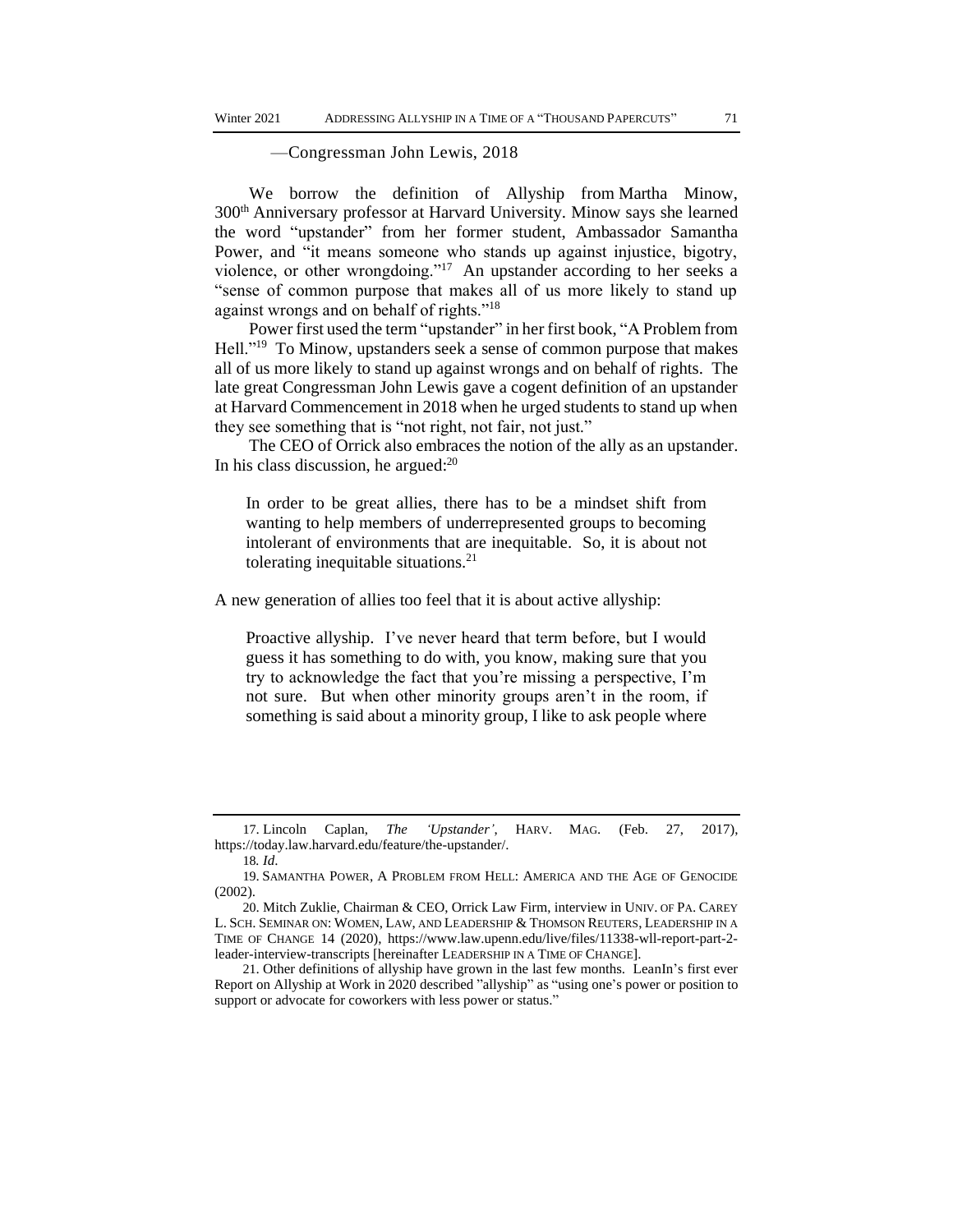they got their information from. I was like a soft way of being like "are you sure you're not being biased right now?"22

However, who can call themselves an ally remains ambiguous. According to LeanIn, more than 80 percent of white women and men say that they see themselves as allies to colleagues of other races and ethnicities. A majority of white co-workers see themselves as allies when only 10 percent of Black women and 19 percent of Latinas say the majority of their strongest allies are white.

In Microsoft's words in their newest Report on Diversity and Inclusion  $2020$ :<sup>23</sup> "You don't get to decide whether or not you're an ally.... it's only once you can begin to deliver on that promise that someone else gets to decide whether or not you're actually showing behavior that would represent what it means to truly be an ally."

According to Microsoft, "effective systemic change calls on employees at every level to consciously create inclusive experiences and environments for each other." Microsoft sees allyship as a "key behavior to advancing conversations that lead to change" and allyship is core to our diversity and inclusion efforts and a major investment for the organization."

Cass Sunstein developed a lexicon for norm entrepreneurship in his 1996 paper "Social Norms and Social Roles*"* <sup>24</sup> and identified a category of people, who he calls *norm entrepreneurs*, who are interested in changing social norms.

A culture of allyship can in the ultimate analysis create new norms and allies can become norm entrepreneurs.

#### **A. Skepticism About Performative Allyship**

A collective reckoning on equality spawned by the social justice movements, and the great reset spurred by the pandemic, has brought the issue of allyship to the forefront. The inadequacy of current laws, rules, practices, and norms to address subtle pervasive and insidious bias and unactionable sidelining, or what is now referred to as a "thousand papercuts" in aggregate, result in exclusion, erasure, and finally women and minorities opting out of the workplace. Allyship is a way of standing up against these exclusionary practices. However, the central tension in allyship is the difference between allyship as action versus performative allyship or allyship

<sup>22</sup>. Interview #12, Peer, Univ. of Pa. Carey L. Sch., interview in UNIV. OF PA. CAREY L. SCH. SEMINAR ON: WOMEN, LAW, AND LEADERSHIP & THOMSON REUTERS, PORTRAITS OF ALLYSHIP 36 (2020), https://www.law.upenn.edu/live/files/11340-wll-report-part-3-maleally-interview-transcripts [hereinafter PORTRAITS OF ALLYSHIP].

<sup>23</sup>. MICROSOFT, 2020 DIVERSITY & INCLUSION REPORT (2020).

<sup>24</sup>. Cass R. Sunstein, *Social Norms and Social Rules*, 96 COLUM. L. REV. 903 (1996).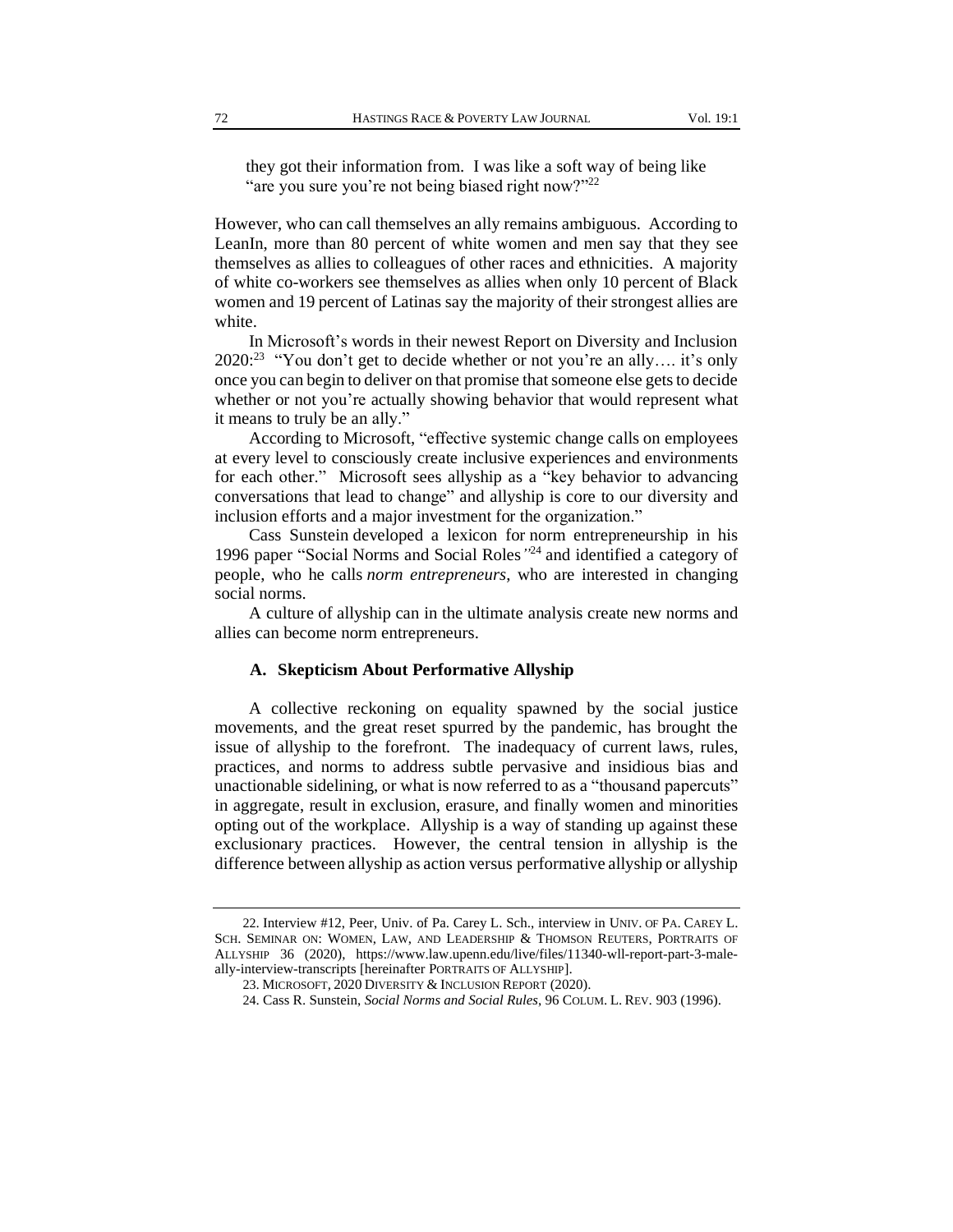for optical reasons such as for an external reward or recognition. As Craig Newmark, Founder of Craigslist and adviser to this project, has said: "We need less ally theatre and more people in positions of power to recognize that power, not advise it, and support women."

Our research distinguished performative allyship from authentic forms of allyship.

A Penn Law Student Respondent noted:

I think I've been kind of skeptical of its usefulness. The reason that I feel like I'm skeptical of it sometimes is that I think it's really been adopted more widely by corporations to basically name a certain way of being sort of progressive in the workplace and it's kind of divorced it from the content of the work that's being done. In the wake of George Floyd, all these big law firms came out with statements of allyship with the Black community and I mean I just think there's a question about if a whole bunch of your work is slapping down race discrimination employment suits or something, and you're saying, we want to be good allies, there are limits to how much that concept can be pushed there. I guess the recent fad around allyship has made me reluctant to think of myself in those terms explicitly, even if it is a useful concept sometimes and it certainly began with really good intention.<sup>25</sup>

Another respondent was also reluctant to appropriate the label of ally, saying that "[y]es, I think I'm an ally for women. I'm a little skeptical of wearing the label of "ally" as a badge and self-identifying that way. "Ally" as a status…maybe reconceptualizing it as allying as a verb is more helpful. Even the best ally can be destructive."

Another central paradox of allyship is, how can active allyship take place without taking away credit or agency from women? A balance was suggested by a student:

For me, allyship centrally is about being in a place where you are supportive of women in a way that doesn't overshadow them, so it's about finding the best way to accomplish whatever their goal is without taking credit or without being too overbearing in terms of your approach and your suggestions. It's about combining being helpful and being hidden.<sup>26</sup>

<sup>25</sup>. PORTRAITS OF ALLYSHIP, *supra* note 22, at 352. 26. *Id.* at 205.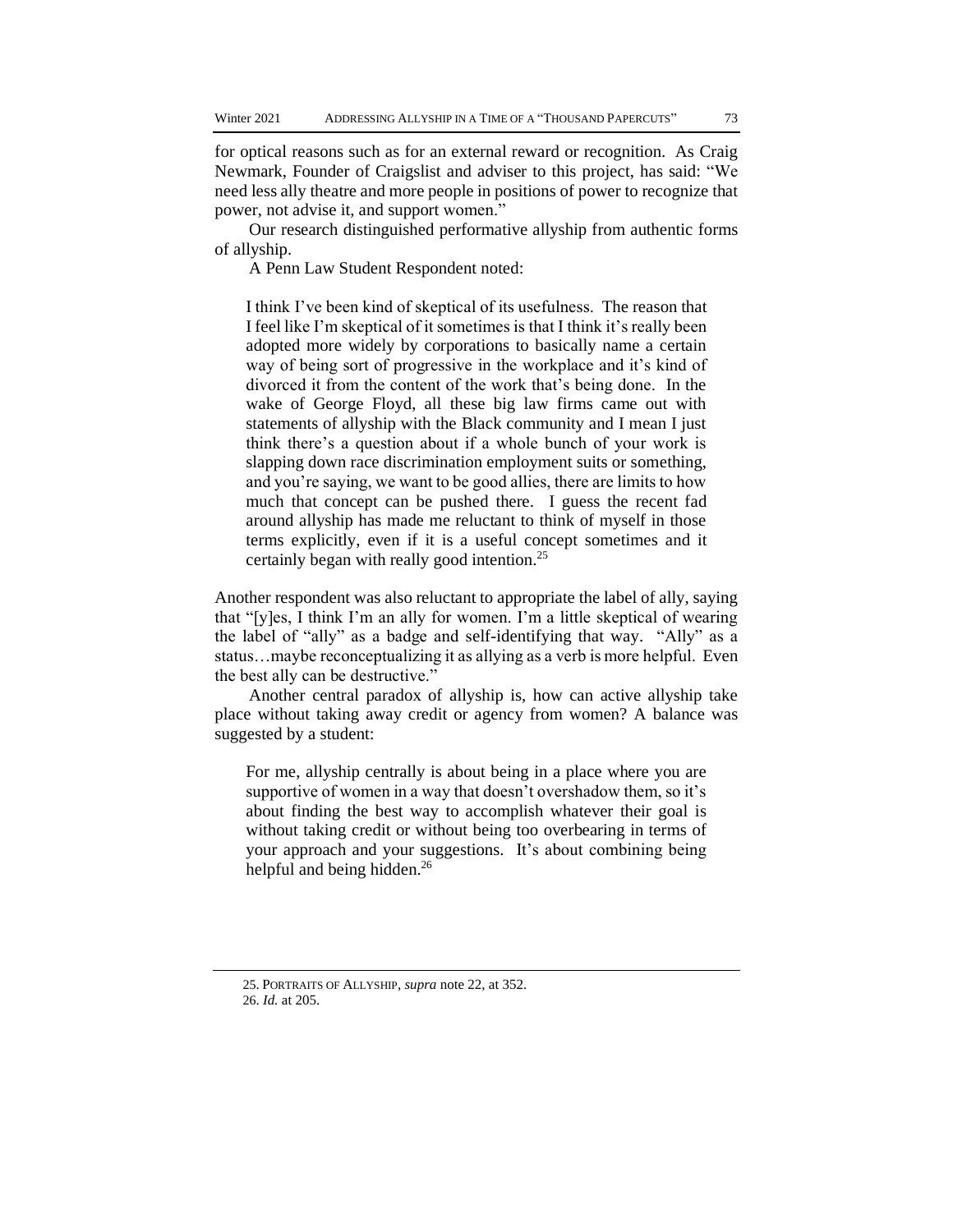### **B. Allyship and Interpersonal and Structural Change**

Students saw allyship as constituting both interpersonal and structural change. While some articulated the importance of those personal steps taken to foster inclusion, others addressed the ways in which allyship altered the balance of power and thus the culture in an organization. A law student response stated:

Being an ally to women means making sure they are included in every aspect of the workplace. It means bringing up women's names in conversation and evaluating and rewarding people based on their capabilities rather than their gender. It also means standing up for women in a respectful way that may include speaking to the individual who undermined a woman because of their gender as a way to address the problem without exacerbating it.<sup>27</sup>

Still, others felt it could not be reduced to a bumper sticker sentiment: "A commitment to advance the groups' interests, but more than just the belief that it's important to do so—it requires taking affirmative steps towards that goal. "Allyship" is more than just talk or a bumper sticker."

We also see that interpersonal support can also result in systemic change. Thurgood Marshall is one of history's great allies. He hired Constance Baker Motley to head the National Association for the Advancement of Colored People (NAACP), and she went on to become the first Black woman to serve on the Federal Judiciary. His clerk Deborah Rhode became the second tenured woman at Stanford. Other clerks like Martha Minow and Elena Kagan went on to become deans of Harvard Law School. The latter went on to become a Supreme Court Justice.

The importance of allyship as a determinant of systemic change was articulated by a respondent. Allyship is often the way to address residual effects of discriminatory laws, policies, and practices. As one student stated about the role of allyship as well as law school, "I think part of why I am where I am in law school…is because I want to be an ally in the fight for social justice and racial justice."<sup>28</sup>

### **C. Allyship as Assailing Gender Stereotypes**

Our allyship research further challenges sex-based stereotypes that limit both women and men's roles in the workplace and the family.

Women are often denied access to stretch assignments or feel subjected to higher standards than their male peers. Even when highlighted in public,

<sup>27</sup>. *Id.* at 402.

<sup>28</sup>. *Id.* at 353.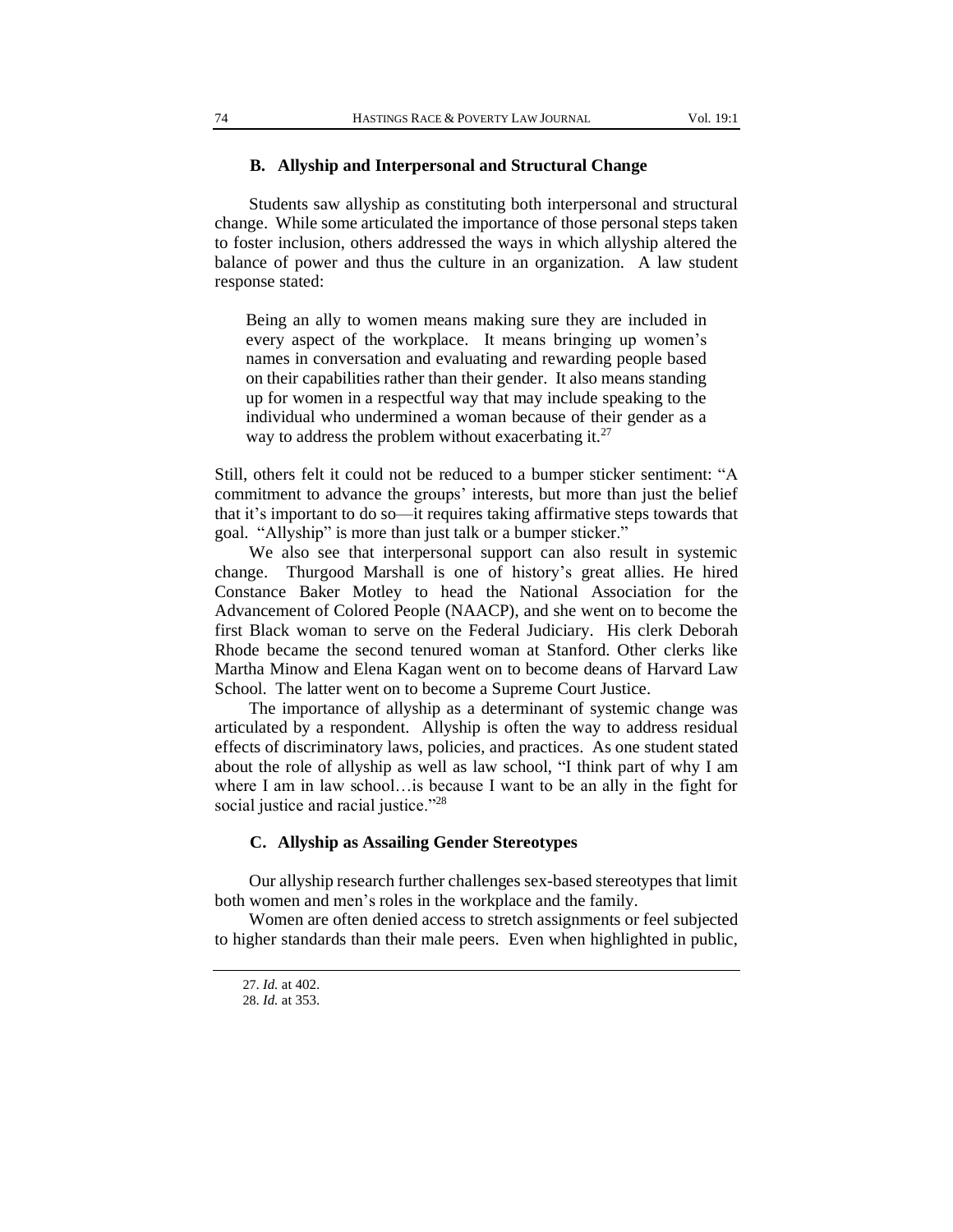women professionals are often praised in ways that marginalize their contributions. Collectively, these incidents—which constitute what some have referred to as "gender sidelining"—accrue to create barriers to advancement for women at work.<sup>29</sup> However, as Jessica Fink has noted:

Not all bias appears in the form of a missed promotion, a cut in pay, or a seemingly groundless termination. Rather, for many women, the obstacles that they face at work are more difficult to pin downa lack of access to certain opportunities, the diversion of credit for an idea, a nagging sense of being held to a higher standard than their male peers. In this sense… creep its way into the workplace, not in the form of "specific, observable employment decisions" but rather "build[ing] subtly over time so that an identified moment of decision making-such as the manager's decision not to promotemay appear perfectly natural even when it is in fact the product of biased perceptions, judgments, and behaviors of the manager and also of others.<sup>30</sup>

Similarly, The McKinsey Report in 2016 revealed that only 67 percent of women believe they are able to participate in workplace meetings and only 62 percent of women compared to 68 percent of men had received a challenging work assignment. Further, the Report noted that, "[w]omen get less access to the people and opportunities that advance careers and are disadvantaged in many of their daily interactions."<sup>31</sup>

Several studies confirm this data. In Joan Williams et al.'s "The Language of Performance Evaluation: Gender-Based Shifts in Content and Consistency of Judgment," the researchers examined performance evaluations received by both male and female junior attorneys and highlighted the heightened scrutiny and differential treatment that female employees face. Thus, it detailed the different ways in which women and men were treated in the company.<sup>32</sup>

Almost all our GenZ participants have recognized these biases and say they have taken action where they can in an effort to recognize and expose

<sup>29</sup>*. See generally* Jessica Fink, *Gender Sidelining and the Problem of Unactionable Discrimination*, 29 STAN. L. & POL'Y REV. 57 (2018) (explaining the concept of gender sidelining and the impact it has on the workplace as a whole).

<sup>30</sup>*. Id*. at 64.

<sup>31</sup>*. See* Women in the Workplace 2016, MCKINSEY & COMPANY and LEANIN.ORG 10 (2016), https://wiwreport.s3.amazonaws.com/Women\_in\_the\_Workplace\_2016.pdf [hereinafter 2016 McKinsey Report].

<sup>32</sup>*. See* Monica Bieernat, M.J. Tocci, and Joan C. Williams, *The Language of Performance Evaluations: Gender-Based Shifts in Content and Consistency of Judgement*, 3 SOC. PSYCHOL. & PERSONALITY SCI. 186, 186-192 (2012). *See also Peer Evaluation is not objective: Academia and Law Firms*, CURT RICE (Nov. 2, 2011), http://curtrice.com/2011/11/02/peer-evaluation-is-not-objective-academia-and-law-firms/.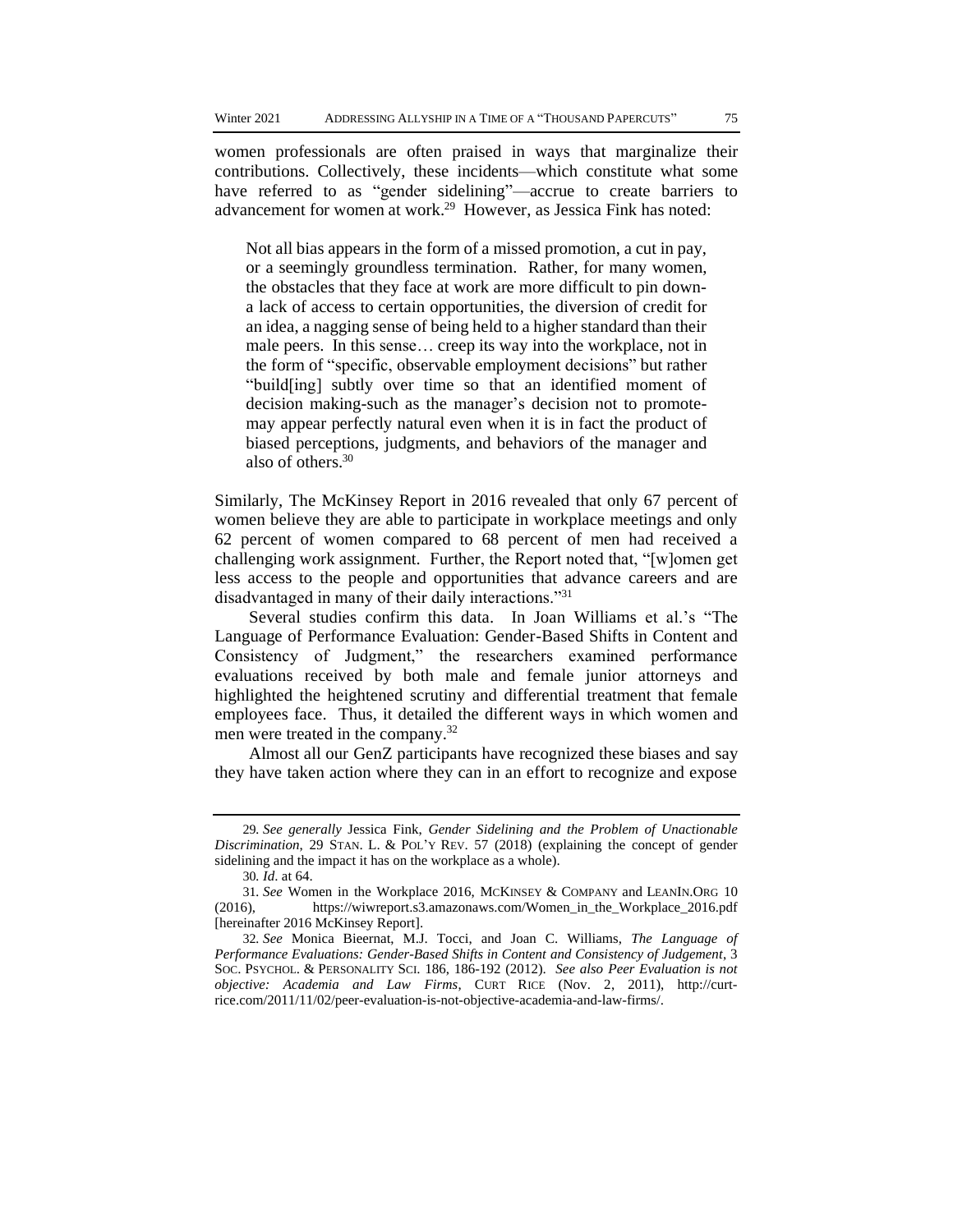the gap in opportunities for women and address this discrepancy. Many claim that this means recognizing the unactionable lack of opportunity but taking action on what can be done: **"**proactive allyship is the process of not waiting to witness injustice before attempting to correct the systemic injustice that often causes the symptoms that many wait to correct. In many ways, being proactive prevents a self-fulfilling prophecy that prevents marginalized groups, in this case women, to overcome their exclusion."<sup>33</sup> To this extent, one our participants, knowing that female high school students are at a disadvantage in applying to Oxford, spoke to his alma mater about this discrepancy and advised them on how to "jump off the page." He said,

Last year, I was invited back to speak at my high school, having been one of the first in the school's history to study at Oxford. During my speech, I talked about something that I had been told by a female friend – namely that Oxford had put on a lecture for female law students at the start of the semester, during which the speaker told the group that professors have generally observed a trend whereby women were less likely to "jump off the fence" in essays. I shared this story with my school, asking the female students to bear this in mind, and encouraging them to be assertive in their writing.<sup>34</sup>

While such efforts are necessary at the academic level to serve as a catalyzer for more confident, capable women in the workforce, the lack of opportunities in the workforce must still be addressed on their own. This can be something as simple as how one 2L addresses the problem by making *"people aware that there are other perspectives not represented in the room. I try not to make the arguments I think they would make though, nor make it seem like their perspectives are monolithic."*<sup>35</sup> Or this can take the form of policy change. A 3L respondent believes that clear and transparent hiring practices and committees are needed because *"folks need to recognize their limits with respect to debiasing. Anonymity helps, but I think committees can play a big role in mitigating the biases we all have."*<sup>36</sup> This is based on the understanding that debiasing the workplace will inherently help to create

<sup>33</sup>. Anonymous, interview in UNIV. OF PA. CAREY L. SCH. & THOMSON REUTERS, ALLYSHIP: UPSTANDER VS. BYSTANDER 30-31 (2020), https://www.law.upenn.edu/live/files/10578-allyship-upstander1-vs-bystander-white-paper [hereinafter UPSTANDER VS. BYSTANDER].

<sup>34</sup>. C.Z., interview in UNIV. OF PA.CAREY L. SCH. & THOMSON REUTERS, MALE ALLYSHIP IN THE FUTURE OF WORK: ADVANCING INCLUSIVE LEADERSHIP 57 (2020), https://www.law.upenn.edu/live/files/10320-male-allyship-curated-report [hereinafter ADVANCING INCLUSIVE LEADERSHIP].

<sup>35</sup>*. Id.* at 92.

<sup>36</sup>*. Id.* at 62.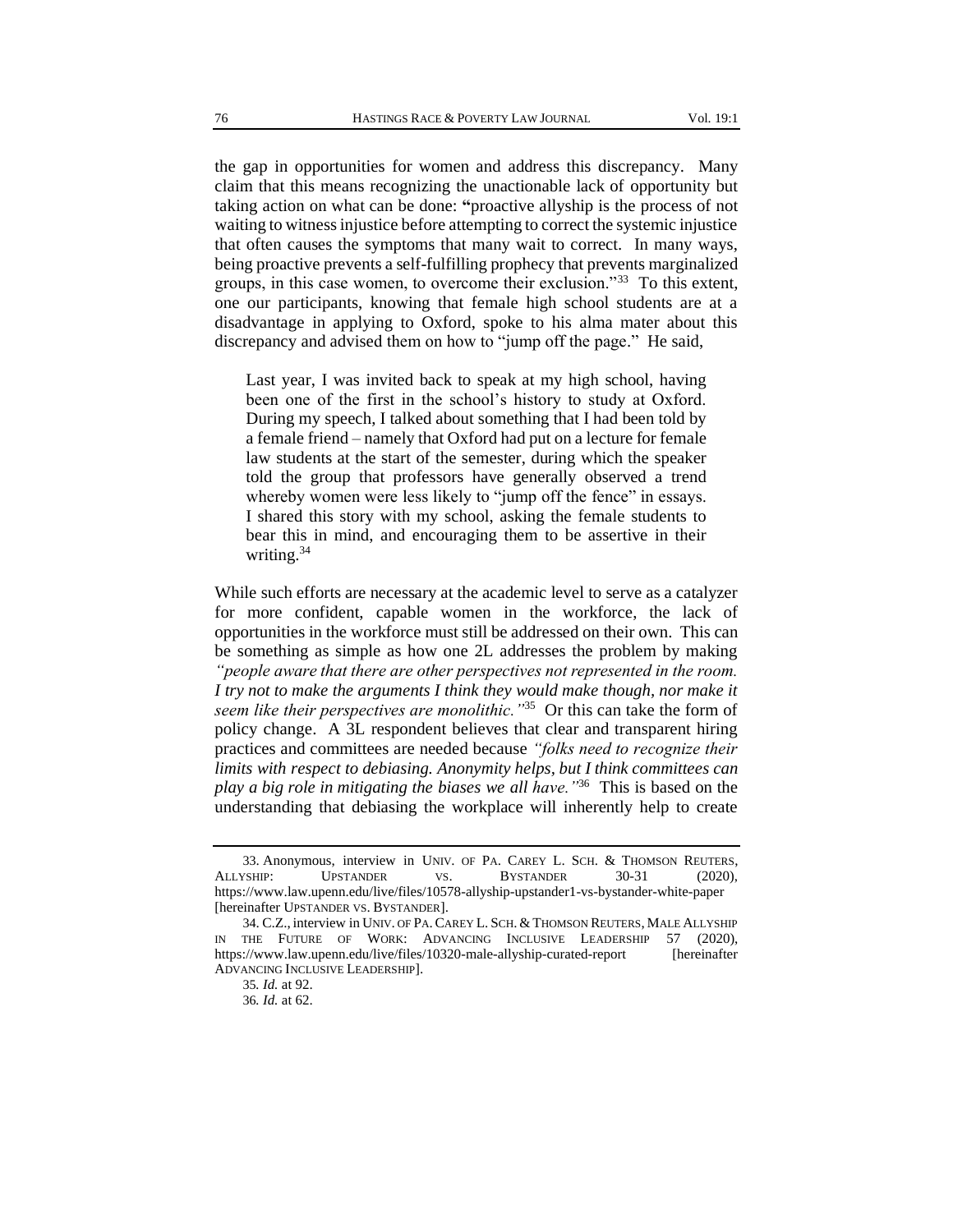more opportunities for all groups of people, even those that have been excluded like women, and specifically women of color.

Consistent with an effort to debias the workplace through policy initiatives, another GenZ advocated "non-CV, gender-blind based hiring". He pitches the idea that "[c]andidates should be required to complete a questionnaire that asks them to answer various questions focused on situational challenges they have faced, strengths they have and weaknesses they want to work on." $37$  The purpose of the questionnaire would be to eliminate the inherent disparities and inequalities that exist in CVs. As he describes, **"**CVs are often proxies for privilege (those educated privately, for example, are disproportionately likely to go to the best universities)."<sup>38</sup> However, "a questionnaire, combined with in-person assessments (interviews, for example) would allow candidates to demonstrate intellectual capacity and ability to work hard. Certain threshold requirements (e.g. minimum of a bachelor's degree) could be implemented to provide basic quality control.**"** Through this process, women are given equal opportunities to compete for jobs and leadership positions.

Apart from the business case for diversity, the fundamental fact of having a diverse workplace is considered an important way of advancing creativity and innovation. Increasing gender inclusion will not only increase diverse perspectives and reduce the influence of cognitive biases in the design, training, and oversight of leadership, but also attenuate implicit and unconscious bias. Diverse teams are less likely to be weighed down by cognitive biases such as confirmation and/or relational biases. $40$ 

The slow disruption of gender stereotypes comes from inclusion. This is why Ryan Plesh, a Penn Law student, says that **"**one of the most important things is making sure that there is a critical mass of women and women of color in the discussion. If there isn't, those voices will be unheard.**"** <sup>41</sup> Where their voices remain unheard, the stereotypes will remain. Another participant explains that it is of the utmost importance that **"**there is a representative who is able to speak or to represent a woman's interest."<sup>42</sup>

However, respondents were aware of some of the tensions inherent in allyship and the importance of disavowing stereotypes. As one respondent

<sup>37</sup>*. Id.* at 82.

<sup>38</sup>*. Id.*

<sup>39</sup>*. Id.* at 82-83.

<sup>40</sup>*. See generally* NAT'L RSCH.COUNCIL, MEASURING HUMAN CAPABILITIES: AN AGENDA FOR BASIC RESEARCH ON THE ASSESSMENT OF INDIVIDUAL AND GROUP PERFORMANCE POTENTIAL FOR MILITARY ACCESSION 53 (2015) (describing how cognitive biases, such as confirmation bias and others, show how irrational decision-making results from failing to reflect on choices).

<sup>41</sup>. ADVANCING INCLUSIVE LEADERSHIP,*supra* note 34, at 61.

<sup>42</sup>. UPSTANDER VS. BYSTANDER,*supra* note 33, at 19.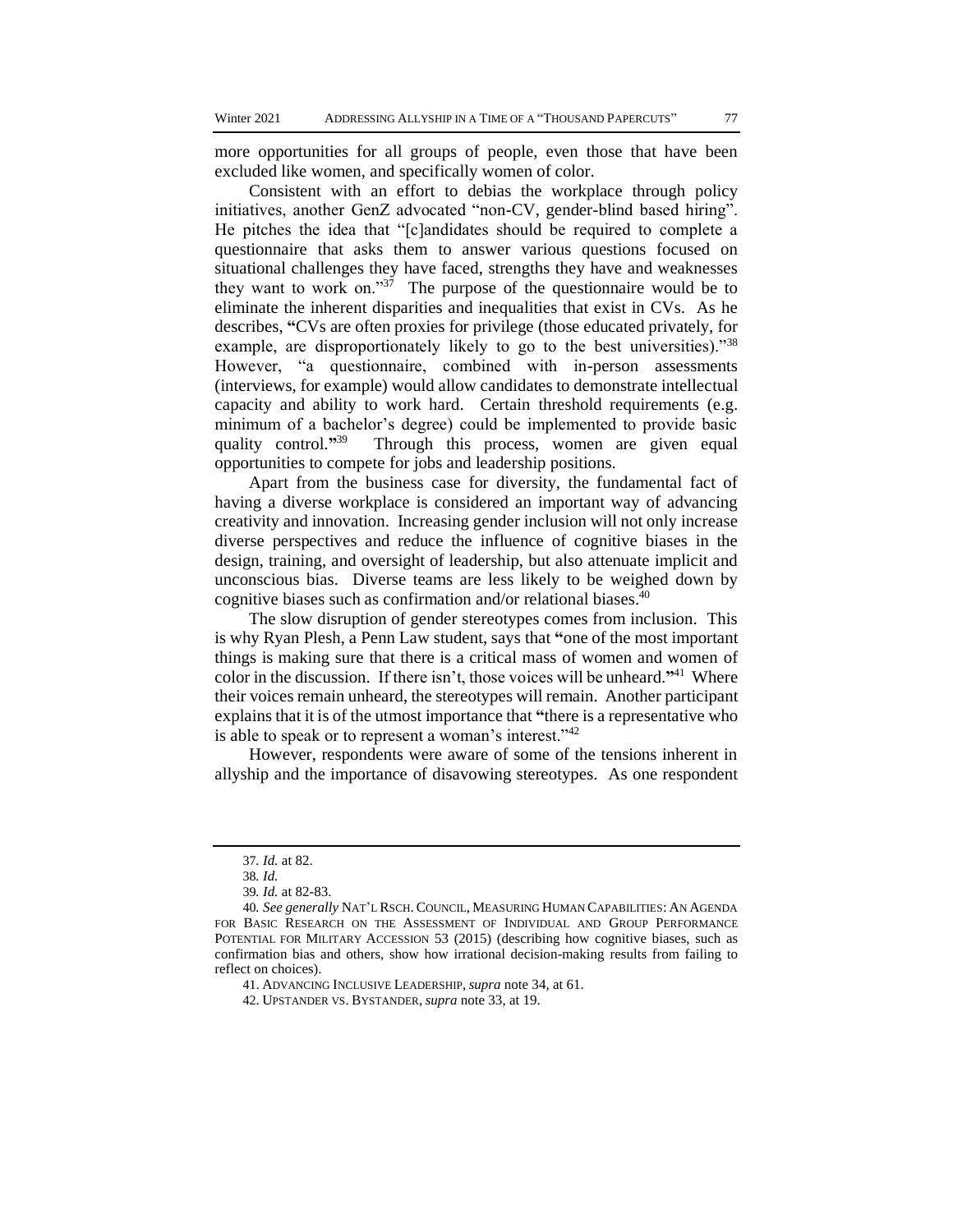described, *"fostering a sense of inclusion rather than 'otherising' minority individuals" is important.<sup>43</sup>*

At the same time, diversity for the sake of optics and external rewards will produce fewer results than using diversity to promote the inclusion and participation of women. A 2L participant argued that employers should have:

[A] more nuanced view of things so you're not constantly isolating different statistics, and you're not purely statistically driven…because even if you do have wonderful statistics of people of various intersectional identities that are very diverse and providing all of these different perspective on things. If they are on the sidelines and not actually in leadership positions, then you probably haven't achieved an idea of equality.<sup>44</sup>

Within the context of subcommittees like hiring panels, performance review boards, etc., Justin Pendleton, another student, said that *"making sure that the panel is diverse with men, women, diverse racial backgrounds, and members of both the diversity and HR teams on it may be more fruitful."*<sup>45</sup> Plesh agreed that *"a diverse team can provide a much fuller picture than one man can.*"<sup>46</sup> Understanding that the creation of such committees is still an ongoing process, one student suggested that if given the opportunity, he would staff the committee with a diverse group of people to:

[H]ear as many perspectives as possible, and then the hiring practice wouldn't be set in stone. There would be a trial period and a feedback period because I would want to hear anyone that has any complaints or even the best laid out plans, because of implicit bias may still end up perpetuating implicit bias, so, you know, still having an open conversation so we get to hear all of those perspectives and try to adjust accordingly.<sup>47</sup>

Diversity is also important in catalyzing changes in leadership. Thus, gender inclusion is vital because *"without strong female leaders in positions of power across all sectors it is difficult to instrumentalize a cultural shift."*<sup>48</sup> It is for this reason a LLM student from Japan claimed that *"[w]hat matters is that every employee acknowledges that diversity counts, and* 

<sup>43</sup>. ADVANCING INCLUSIVE LEADERSHIP,*supra* note 34, at 81.

<sup>44</sup>*. Id.* at 46.

<sup>45</sup>*. Id.* at 104.

<sup>46</sup>*. Id.* at 62.

<sup>47</sup>*. Id*. at 51.

<sup>48</sup>*. Id.* at 112.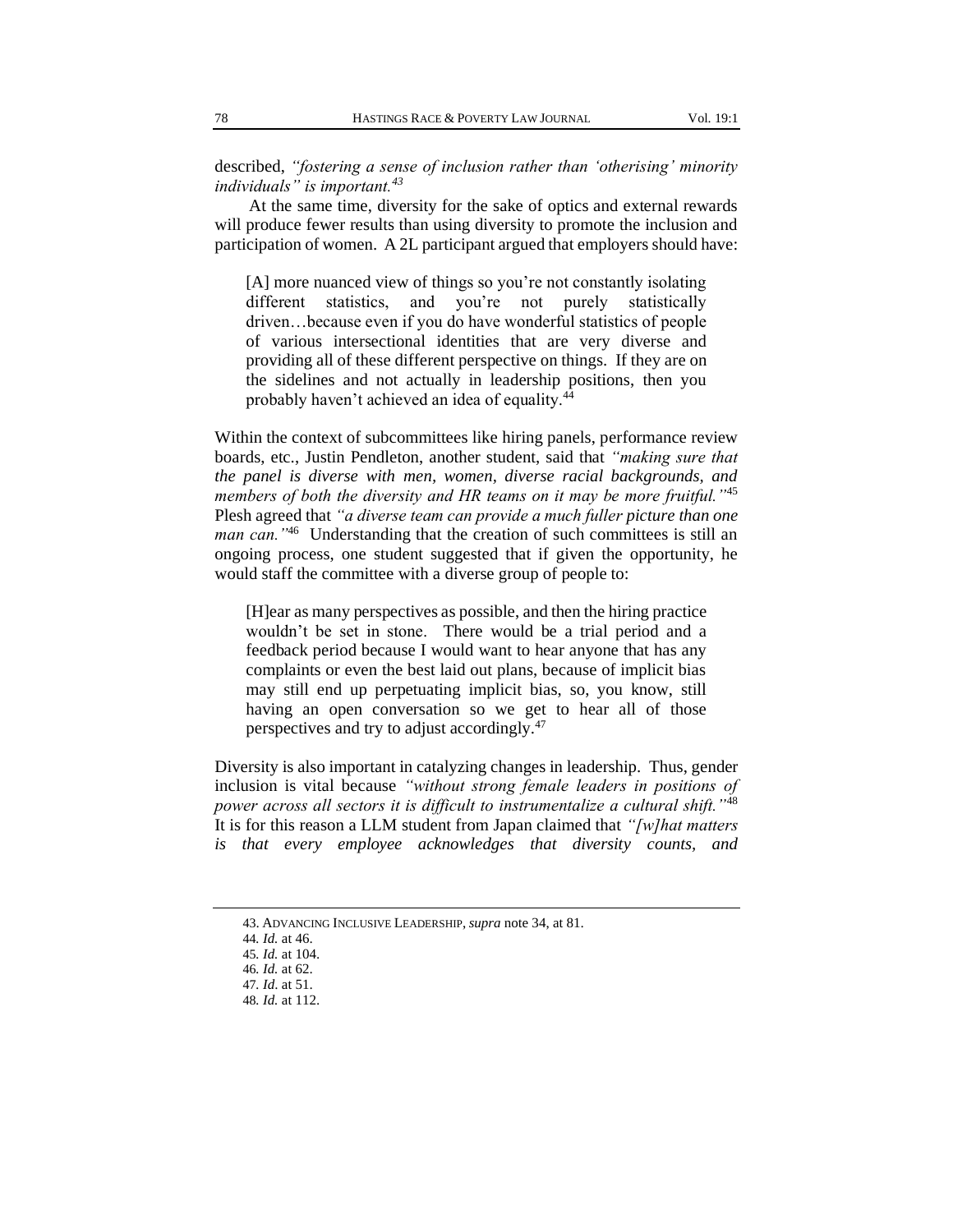*discrimination should not be allowed. In this perspective, particularly employers and high-ranking employees should value diversity."*<sup>49</sup>

As described by several of our participants' experiences, altering the demographics of a workplace can create change and lessen the degree of implicit bias. The visibility of minority group members will help assail gender stereotypes. Similarly, Christine Jolls argues in *Antidiscrimination Law's Effects on Implicit Bias* that "discrete changes in either population make-up of a group or the physical and sensory features of an environment can substantially reduce the degree of implicit bias."<sup>50</sup>

As another respondent put it, biases are so normalized that they are invisible to the naked eye. Allyship helps to identify and unmask these biases.

Because systematic and structural bias are always more underlying and unnoticeable. People sometimes bias against a specific group of people without even noticing that they are doing so. Under such circumstances, allyship is at the forefront because it can raise people's awareness of anti-discrimination. In addition, combating structural bias demands joint efforts, which makes allyship at the forefront.<sup>51</sup>

When a member of an underrepresented group deals with inequity on a frequent basis, it often doesn't leave room for trying to change the system and can also leave one exhausted or what has been called "emotionally taxed." Allies are important because, as mentioned above, they have the power, the visibility, and the voice to help shine a light on injustice and help to raise awareness and create change.

One respondent noted the importance of allyship in implementing deep rooted changes, noting that ". . . it is difficult for a minority group who is structurally biased against to fight against systematic bias themselves. Male allyship is important because it can offer external resources for combating structural or systematic bias."<sup>52</sup>

Allyship needs to be seen to complement many efforts that have been ushered. For nearly two decades, corporations have made pledges on improving inclusivity and hiring more diverse workers. However, the leadership among women and women of color in the boardroom and C-Suite remains low. In the waning days of 2020, with the advent of Karen Lynch,

<sup>49</sup>*. Id.* at 72.

<sup>50</sup>. Christine Jolls, *Antidiscrimination Law's Effects on Implicit Bias* 1-46 (Yale Law Sch., Pub. Law Working Paper No. 148, 2015), https://papers.ssrn.com/sol3/papers.cfm?abstract\_id=959228#.

<sup>51</sup>. PORTRAITS OF ALLYSHIP, *supra* note 22, at 22.

<sup>52</sup>*. Id.* at 29.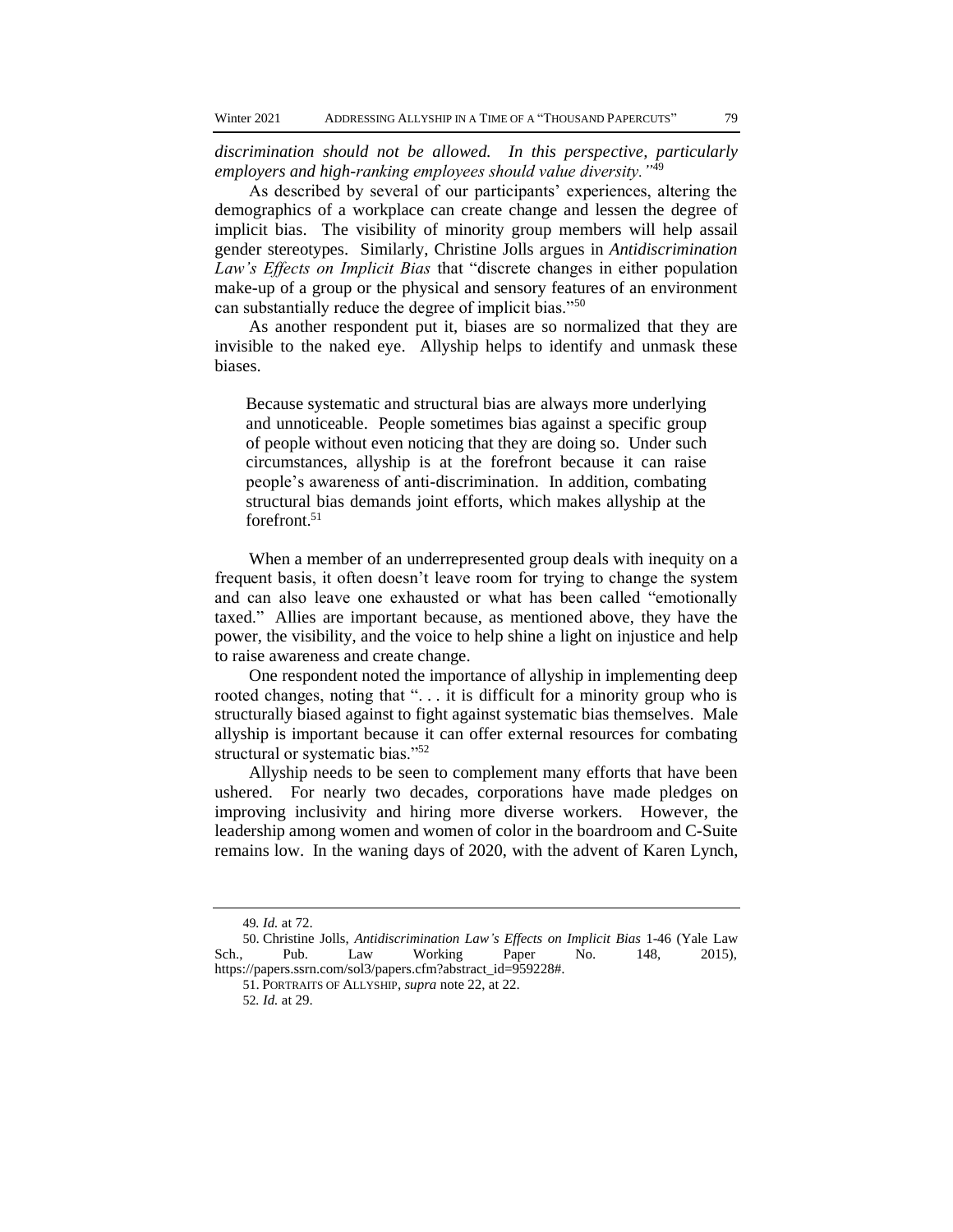the newly appointed CEO of CVS, only 38 of the Fortune 500 CEO's were women.

In spring 2004, Sara Lee General Counsel Roderick Palmore created "A Call to Action: Diversity in the Legal Profession,"<sup>53</sup> a document reaffirming a commitment to diversity in the law profession and taking action to ensure that corporate legal departments and law firms increase the numbers of women and minority attorneys hired and retained. And if law firms don't, the document states, "We [the undersigned corporate legal department representatives] further intend to end or limit our relationships with firms whose performance consistently evidences a lack of meaningful interest in being diverse."

Harvard Law School's David Wilkins has interrogated these calls to action. In the "Action tAfter the Call: What General Counsels Say About the Value of Diversity in Legal Purchasing Decisions in the Years Following the "Call to Action"<sup>54</sup> (with Young Kyu Kim) and in Diversity in Practice: Race, Gender, and Class in Legal and Professional Careers<sup>55</sup> (Cambridge University Press 2015), he examines the client-driven diversity efforts by law firms, but argues that diversity never became an imperative.<sup>56</sup> This begs the question of how we will look back at this moment of mass public reckoning on institutional racism in the year 2020.

Wilkins himself has provided us guidelines on how we can create structural and institutional change. In 2017, he lauded his student Kim Rivera, the General Counsel of HP for her "diversity holdback." Rivera in a letter to HP's outside law firms informed that the company may withhold up to 10 percent of invoiced fees for failure to meet its diversity standards.

In 2004, Wilkins argued in "From Separate is Inherently Unequal to Diversity is Good for Business: The Rise of Market-Based Diversity

<sup>53</sup>. Rick Palmore, *A Call to Action: Diversity in the Legal Profession*, ASS'N CORP. COUNS. (Oct. 1, 2004), https://www.acc.com/resource-library/call-action-diversity-legalprofession.

<sup>54</sup>. David B. Wilkins & Young-Kyu Kim, A*ction After the Call: What General Counsels Say About the Value of Diversity in Legal Purchasing Decisions in the Years Following the 'Call to Action'*, HARV. L. SCH. CTR. ON LEGAL PRO., Research Paper No. 2015-5 (2015).

<sup>55</sup>. DIVERSITY IN PRACTICE: RACE, GENDER, AND CLASS IN LEGAL AND PROFESSIONAL CAREERS (David B. Wilkins et al. eds., 2016).

<sup>56</sup>. Deborah Rhode told our class about the work of General Counsel in raising issues of diversity:

One of the things we found when we interviewed law firm managing partners and GCs, was yes, all the GCs said "Yes, this is important to us" and then we asked, "How many times have you pulled business from a firm because of its poor record?" "Well, not once" [was the answer] and when we asked managing partners, only one had actually lost a client because of this [lack of diversity]. And the managing partners were all furious because they said, "We put in all this time completing these diversity and inclusion reports for the clients who demand it and it's not clear anyone really reads it.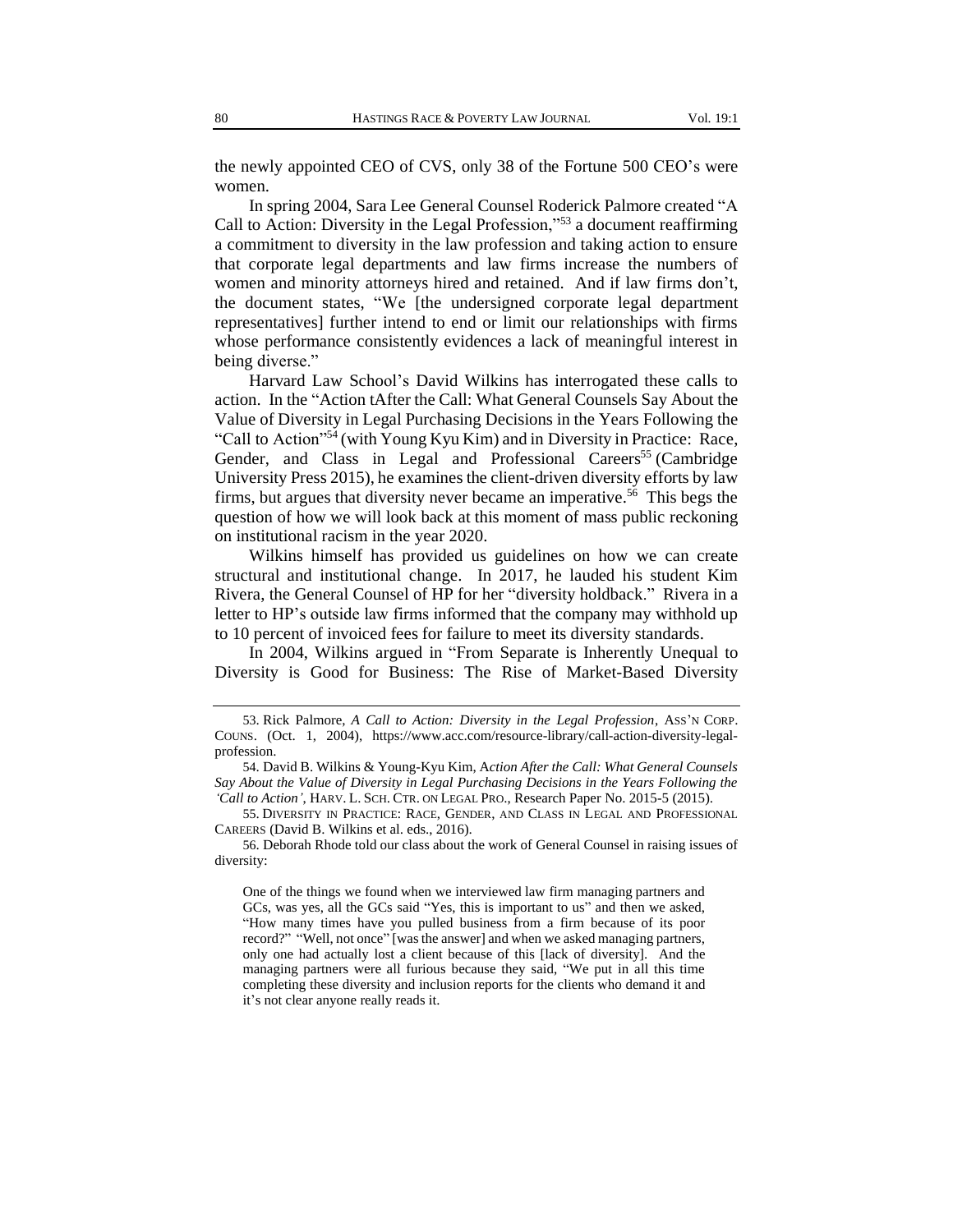Arguments and the Fate of the Black Corporate Bar<sup>357</sup> that we need both a business and moral case or a normative understanding of diversity which goes beyond corporate self-interest to an understanding that workplace segregation of gender and race is inherently harmful.

Apart from these client driven or market drive forces, internal changes can also be effective. Law firm leaders like Mitch Zuklie, CEO of Orrick and Adviser to our Women, Law, and Leadership class, has adopted the Mansfield Rule which measures whether law firms have affirmatively considered at least 30 percent women, lawyers of color, LGBTQ+ lawyers, and lawyers with disabilities for leadership and governance roles, equity partner promotions, formal client pitch opportunities, and senior lateral positions.

This is a rule similar to the Rooney Rule in the NFL which requires league teams to interview ethnic-minority candidates for head coaching and senior football operation jobs. Zuklie has also adopted the "Bias Interrupters," a program pioneered by Joan Williams's Center on Work Life Law at Hastings College of the Law. Bias interrupters "*interrupts the constant transmission of bias in basic business systems*" and is set up to change systems and not people.

Policy reform can be both normative and constitutive. In 2020, California Gov. Gavin Newsom signed a law requiring publicly traded corporations headquartered in California to appoint directors from underrepresented communities to their boards. It was the first law in the country to dictate the racial makeup of corporate boards. The law was inspired by first-of-its-kind legislation in 2018 that requires publicly held corporations headquartered in the state to diversify their all-male boards.

Leaders tend to hire, promote, and kindle with people of similar backgrounds. Men are given more strategic roles, whereas women are assigned more operational roles.<sup>58</sup> Allyship done properly helps to address these subtle biases. The term itself cannot be collapsed into a single formula. As our interviews showcase, allyship can redress disadvantages, address stigma, stereotypes, and prejudice, while enhancing dignity, equality, voice, and participation. Allyship's greatest promise lies in its potential to accommodate differences and achieve structural change.

#### **D. Allyship in a Time of a Global Public Health Crisis**

The twin forces of the COVID-19 pandemic and the global public reckoning on race and gender shaped a new consciousness of the workplace and a way to address the legacy of racism and sexism in our workplaces and

58*. Id*.

<sup>57</sup>. David B. Wilkins, *From "Separate Is Inherently Unequal" to "Diversity Is Good for Business": The Rise of Market-Based Diversity Arguments and the Fate of the Black Corporate Bar*, 117 HARV. L. REV. 1548 (2004).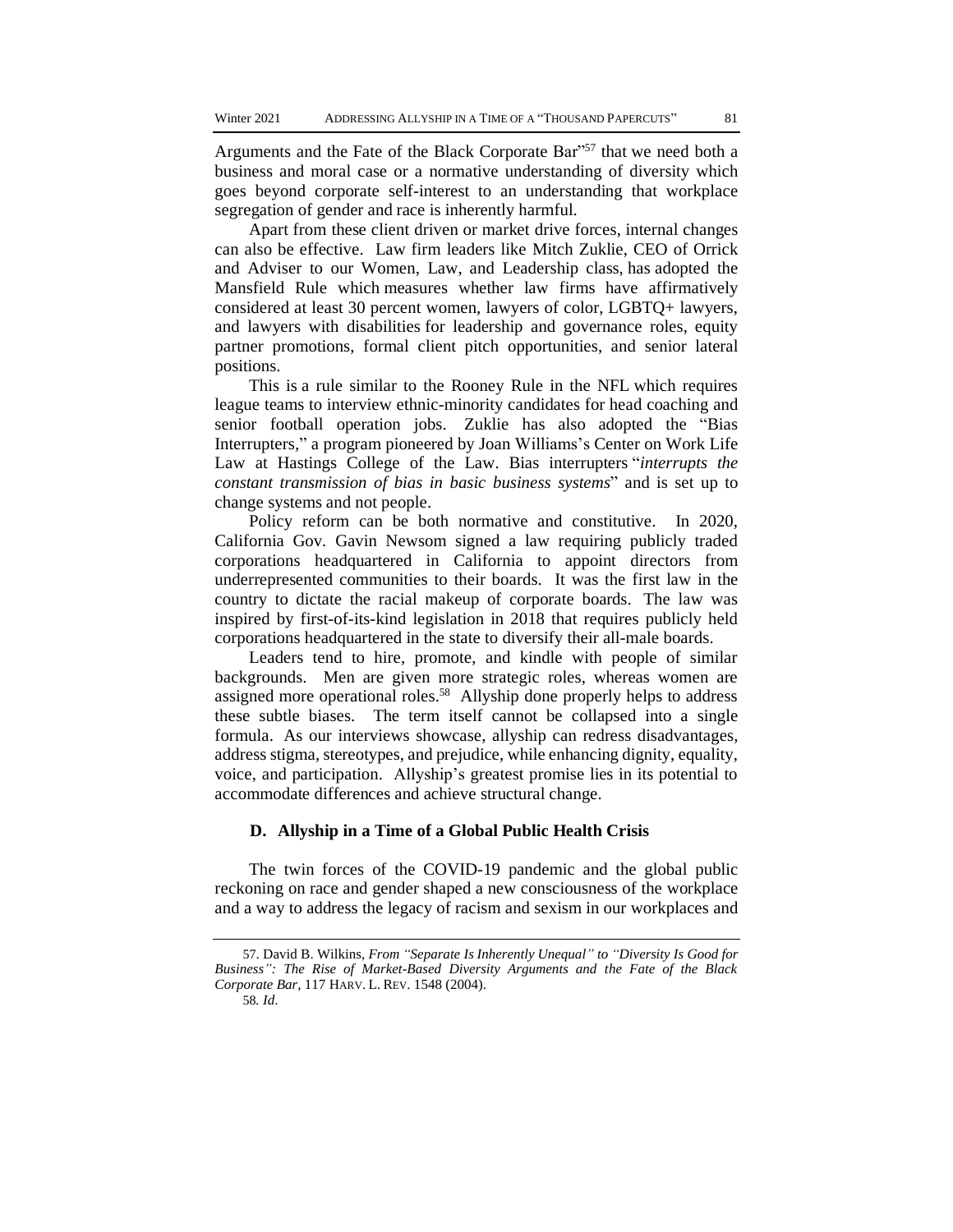public life. The crisis in leadership has brought about a new awareness of the importance of leadership.

The pandemic has forced most of the world into an ambitious workfrom-home experiment. Even before the 2020 pandemic many organizations had embraced flexible work arrangements including flextime, telework, compressed workweeks, and reduced work-hours programs. In some cases, these arrangements have become a standard way of operating. Flexibility remains the most popular and often requested work-life benefit for many employees, especially working parents, who at one time were seen as the primary driver for its popularity. At the same time with developing technologies and more global operations, an increasing number of women and men are working full time.

First, the pandemic is having a disproportionate impact on health outcomes for people of color, persons with disabilities, and other marginalized groups. Second, many of the jobs being cut as a result of the pandemic are disproportionately held by women and people of color.<sup>59</sup>

As a respondent stated:

[T]he pandemic makes everybody more worried about their wellbeings, as well as how to hold down a job and how to maintain the quality of life. During such a difficult period, allyship can provide people with sense of security. Secondly, objectively speaking, women are more likely to face a dilemma during a public health crisis, because they have to do more housework when staying at home. Thus, allyship is even more important during a time of a public health crisis. $60$ 

Respondents by and large advocated for gender neutral flexibility and telecommuting:<sup>61</sup>

<sup>59</sup>*. Women in the Workplace 2020*, MCKINSEY & COMPANY and LEANIN.ORG 6 (2020), https://wiw-report.s3.amazonaws.com/Women\_in\_the\_Workplace\_2020.pdf [hereinafter 2020 McKinsey Report].

<sup>60</sup>. PORTRAITS OF ALLYSHIP, *supra* note 22, at 22.

<sup>61</sup>. See responses from three interviewees: "During a time of a public health crisis, women will be exposed to more family-related contexts. As they have to spend more time doing the housework and taking care of their kids, they will have less time for their career. Therefore, allyship is important since men should undertake their responsibilities to share the burden with women." "I think telecommuting will play an important role in the workplace going forward, particularly in the aftermath of the pandemic. This should help allow both men and women with family obligations to better balance those demands with work obligations." "Honestly, the more flexibility with work, the better. Unless it means that people are just working longer hours. I feel like the flexibility also has to come with a commitment to understanding that people have lives and people."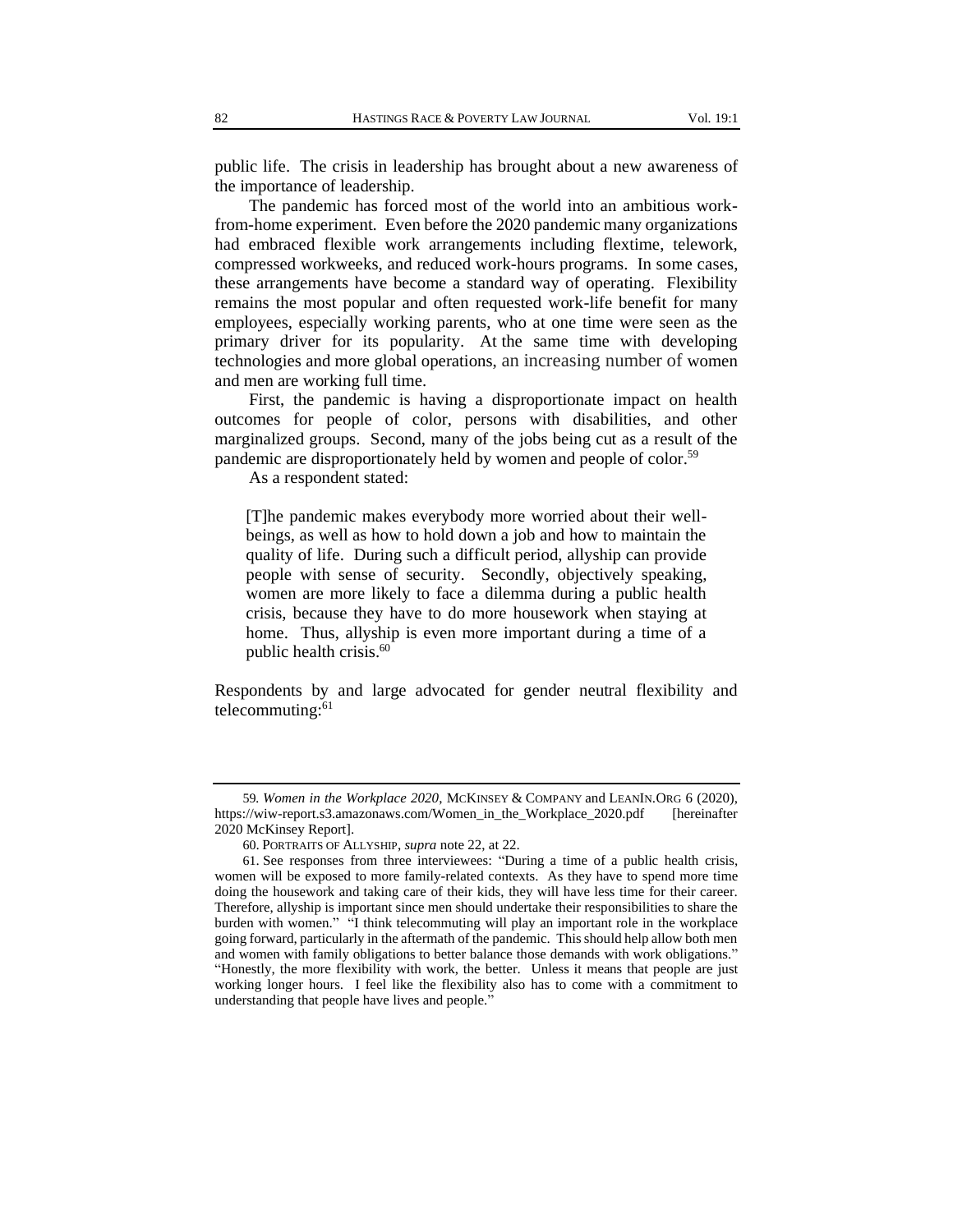I think in the COVID-era, with work from home, this is something that we're already doing. I think generally women are held to a higher standard of dress and makeup and all of that when they go to the office. I'm sure that this is also true over Zoom . . . [i]f I were in charge and one of my junior associates showed up dressed like me, I would do my best to remember that there should be no issue with that. $62$ 

# **III. INTERSECTIONALITY AND MODERN DAY "CASTE PROTOCOLS"**

In 1833, Maria Stewart, the women's rights activist and abolitionist posed a question that is pertinent to our own study: "When I cast my eyes on the long list of illustrious names of fame among the whites, I turn my eyes within, and ask my thoughts, 'Where are the names of our illustrious ones?"

In the early 1990s, Kimberlé Crenshaw gave us a new language to speak about intersectionality. 30 years after Crenshaw gave us the lexicon to speak of the way in which race and gender interact to shape structural discrimination and the multiple dimensions of the experiences of women of color at work as well at home, today, Isabel Wilkerson in *"Caste: The Origins of Our Discontent"*<sup>63</sup> gives us a new language to speak of subtle and often invisible biases. "*Modern day caste protocols are less often about overt attacks or conscious hostility. They are like the wind, powerful enough to knock you down but invisible as they go about their work*, 64 Wilkerson writes.

"The hierarchy of caste is," Wilkerson asserts, "*about power which groups have it and which do not*."<sup>65</sup> Caste, in Wilkerson's acute observations, is the infrastructure that often we cannot see, but that is there forming beneath much of the inequality, injustice, and disparity in our institutions.

Despite the success of the women of color we interviewed, women lawyers and businesswomen of color still lack access to opportunities, encounter barriers to mentorship, or feel subject to greater scrutiny and criticism than their peers. Moreover, they are denied credit for their work, upstaged, sidelined, and silenced at conferences or meetings. At the same time, they are held to a different standard than their peers, which Joan Williams has named the "prove it again" bias that women of color often face.

<sup>62</sup>. PORTRAITS OF ALLYSHIP, *supra* note 22, at 196.

<sup>63</sup>. ISABEL WILKERSON, CASTE: THE ORIGINS OF OUR DISCONTENTS (2020), https://www.isabelwilkerson.com/.

<sup>64</sup>*. Id.*

<sup>65</sup>*. Id.*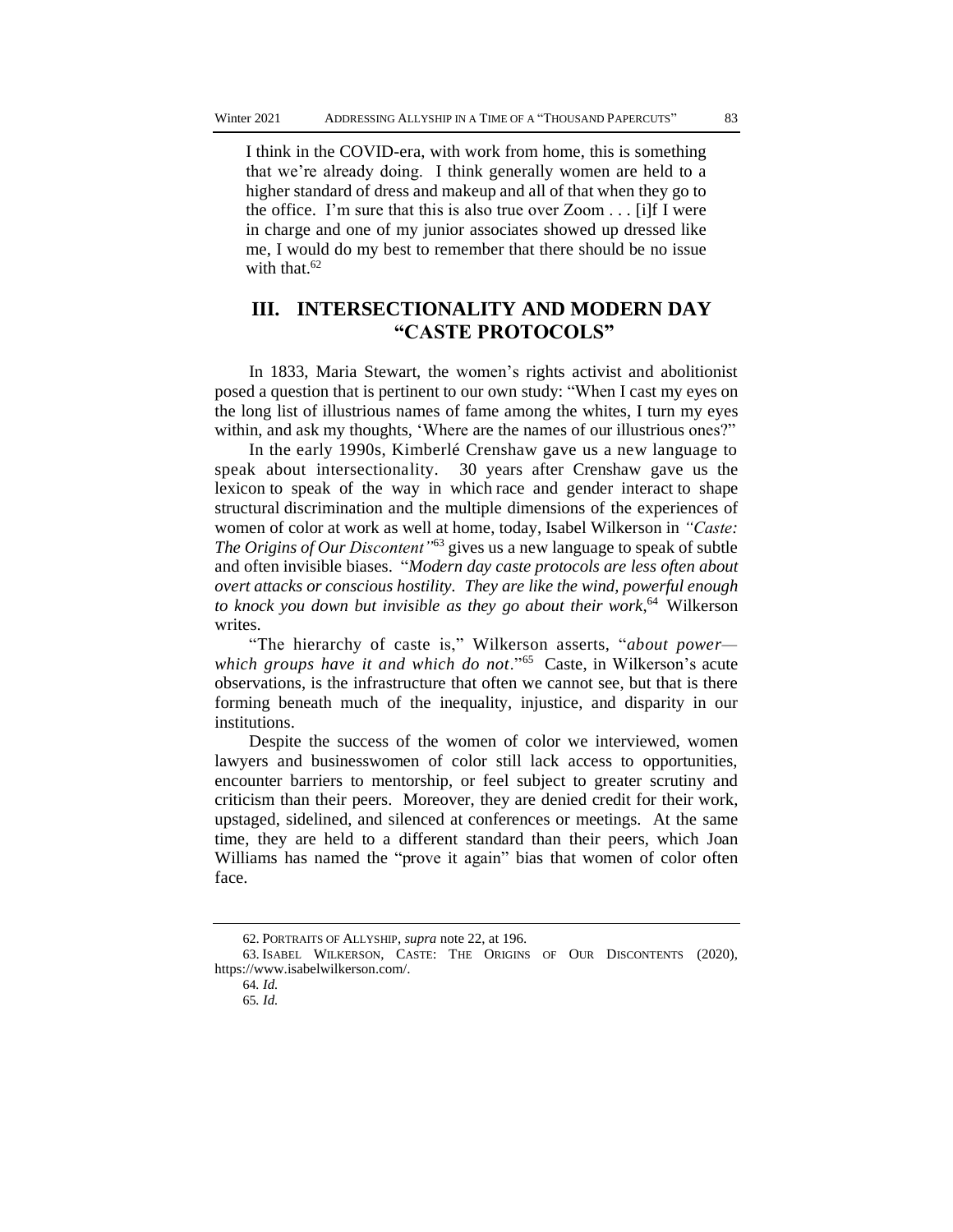As one respondent stated,

In light of the ongoing Black Lives Matter movement, I have heard many distasteful and off-color comments regarding both the movement and those actively participating in it. I, myself, am not black, but I do support this movement. Although none of the comments I have heard have been in the workplace, I have spoken up so as to quickly shut down any sort of negative conversation. I have also tried to provide some helpful insight and background in an effort to educate those making ignorant comments, though I fear these efforts were futile. 66

#### **A. Commitments to Diversity**

The year 2020 remains a turning point in public health and in work and family. The dual force of the pandemic and the mass public reckoning on gender and race have exacerbated the fault lines and revealed new political, racial, social, and gender divides. It has also created a new business movement in support of Black Lives Matter. The Fortune 500 have pledged over half a billion dollars to address systemic and institutional racism.<sup>67</sup>

Despite concrete progress, a study financed by the Ford Foundation in the summer of 2020, "The Test Of Corporate Purpose," finds that signatories to the new corporate purpose pledge have done no better than other companies while failing to distinguish themselves in pursuit of racial and gender equality. Since the pandemic's inception, the study concludes that the Business Roundtable statement "*has failed to deliver fundamental shifts*

<sup>66</sup>. BECOMING GENTLEMEN, *supra* note 3, at 59.

<sup>67</sup>. Even before the world as we knew changed, there was a conceptual shift in the understanding of the business purpose. In 2019, we saw a shift from Milton Friedman's idea of shareholder capitalism to stakeholder capitalism. Corporate purpose is now at the forefront of a fundamental and heated debate, with rapidly growing support for the proposition that corporations should move from shareholder value maximization to stakeholder interest and stakeholder governance and "stakeholder capitalism."

From stakeholder capitalism to compassionate capitalism, businesses are rethinking busines structures along the lines of sustainability and equality. Ebay's the Omidyar Network' s commitment of funds over three years in support of its **Reimagining Capitalism** initiative with a focus on building the power, voice, and agency of working people — including lowwage workers of color and women — in "a post-pandemic" era. Marc Benioff the owner of Time magazine and founder of Salesforce has also called for a "new form of capitalism that focuses more on societal good."

Klaus Schwab, the founder and CEO of the World Economic Forum (WEF) along with other business leaders has spurred into motion the project on the "Great Reset" Schwab along with His Royal Highness, the Prince of Wales will convene a twin summit on the Great Reset at the WEF in January. Schwab has said: "the pandemic represents a rare but narrow window of opportunity to reflect, reimagine, and reset our world." A component of the Great Reset agenda would address shared goals, such as equality and sustainability.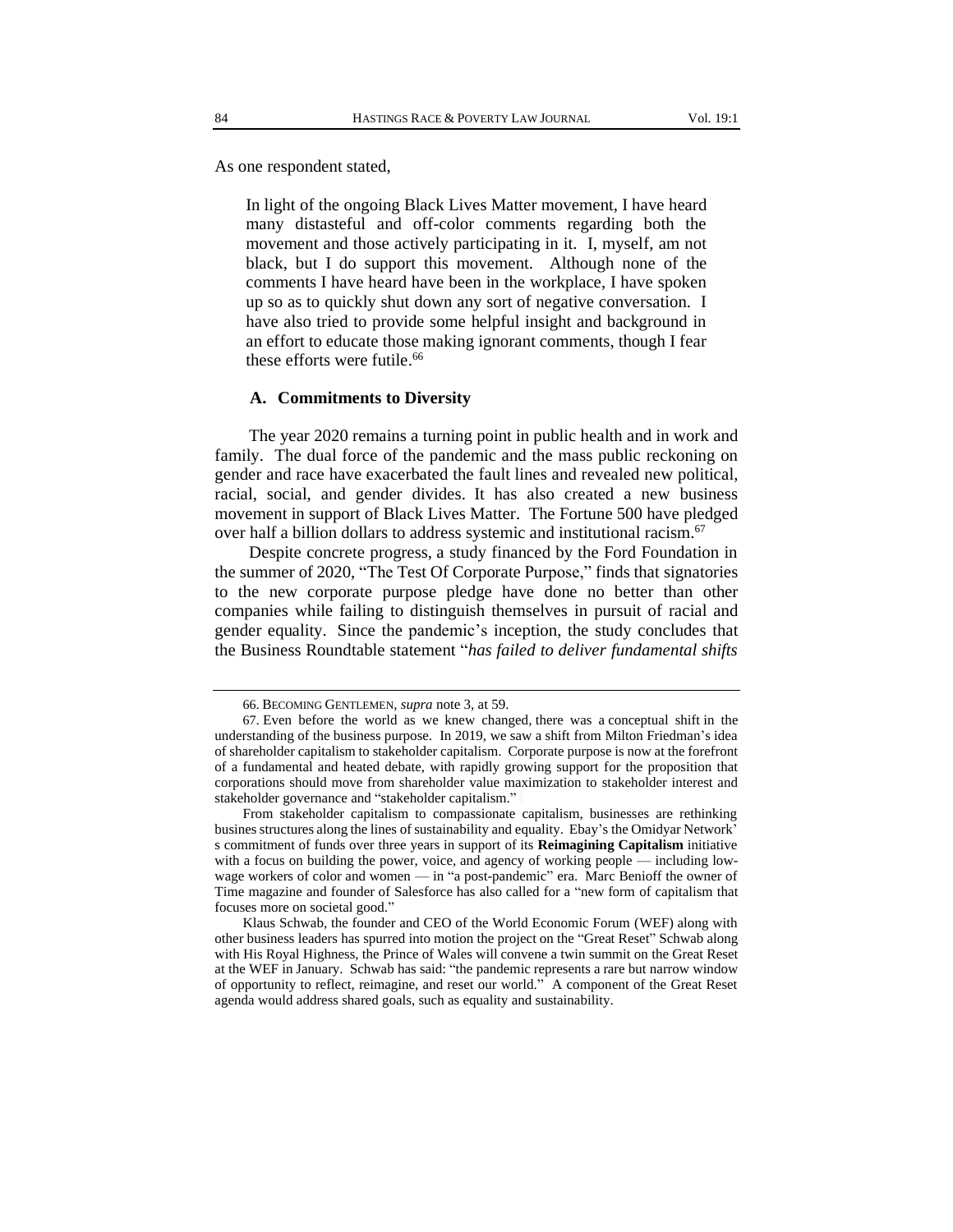*in corporate purpose in a moment of grave crisis when enlightened purpose should be paramount*."

Although the huge financial commitments will certainly help, they also conveniently sidestep responsibility for tackling the challenge of the root causes of racial inequality. There is still a conspicuous absence of Black employees at the corporate or board levels. According to a Stanford Business School study titled *Diversity in the C-Suite: The Dismal State of Diversity Among Fortune 100 Companies,* <sup>68</sup> one in four companies in the group still have an all-white executive suite.

### **B. Allyship and Women of Color: Black Women Lawyers- Future Leaders**

At the height of racial tension in the summer of 2020, Wendell Nii Laryea Adjetey, the W.L. Mackenzie King Fellow and Lecturer at Harvard University wrote: "The ghost of slavery and the curse of racism still threaten us 400 years later. . ." The murder of George Floyd pushes our nation into a public reckoning on our racist history in the same way that the #MeToo Movement challenged our collective conscience about sexism in the workplace. In 2020, the abolitionist Maria Stewart's question asked in 1833 still resonates: "Where are the names of our illustrious ones?"<sup>69</sup> In responding to both moments in history, two students in my class, Dana Dyer and Magali Duque developed a survey to collect data from 30 Black Penn Law students. Of these 30 respondents, 24 of whom identify as women and 6 who identify as men, it was revealed that labels and stigmas for Black women and women of color endure the overlap of implicit gender and racial bias. Some of the labels Black women face are the "angry/ aggressive black woman," the "shy black woman," and/or the "unintelligent black woman." 79.31 percent admitted to fearing being labeled as an angry black woman or as aggressive. $70$ 

Being Black and female can be a double jeopardy that these leaders have navigated. As Margalynne Armstrong states in her article:

When a woman of color enters the legal profession, she steps into a forum that has only recently begun to permit her presence. The long tradition of excluding most minority men, white women, and women of color from law schools and law practice formed a bar and

<sup>68</sup>. David F. Larcker & Brian Tayan, *Diversity in the C-Suite: The Dismal State of Diversity Among Fortune 100 Senior Executives*, ROCK CTR. FOR CORP. GOVERNANCE STAN. U. CLOSER LOOK SERIES: TOPICS, ISSUES & CONTROVERSIES CORP. GOVERNANCE, No. CGRP-82 (2020).

<sup>69</sup>*. See* J. Clay Smith Jr., *Black Women Lawyers: 125 Years at the Bar; 100 Years in the Legal Academy*, 40 HOWARD L.J. 365, 365 (1997).

<sup>70</sup>. BLACK WOMEN FUTURE LEADERS,*supra* note 9, at 9.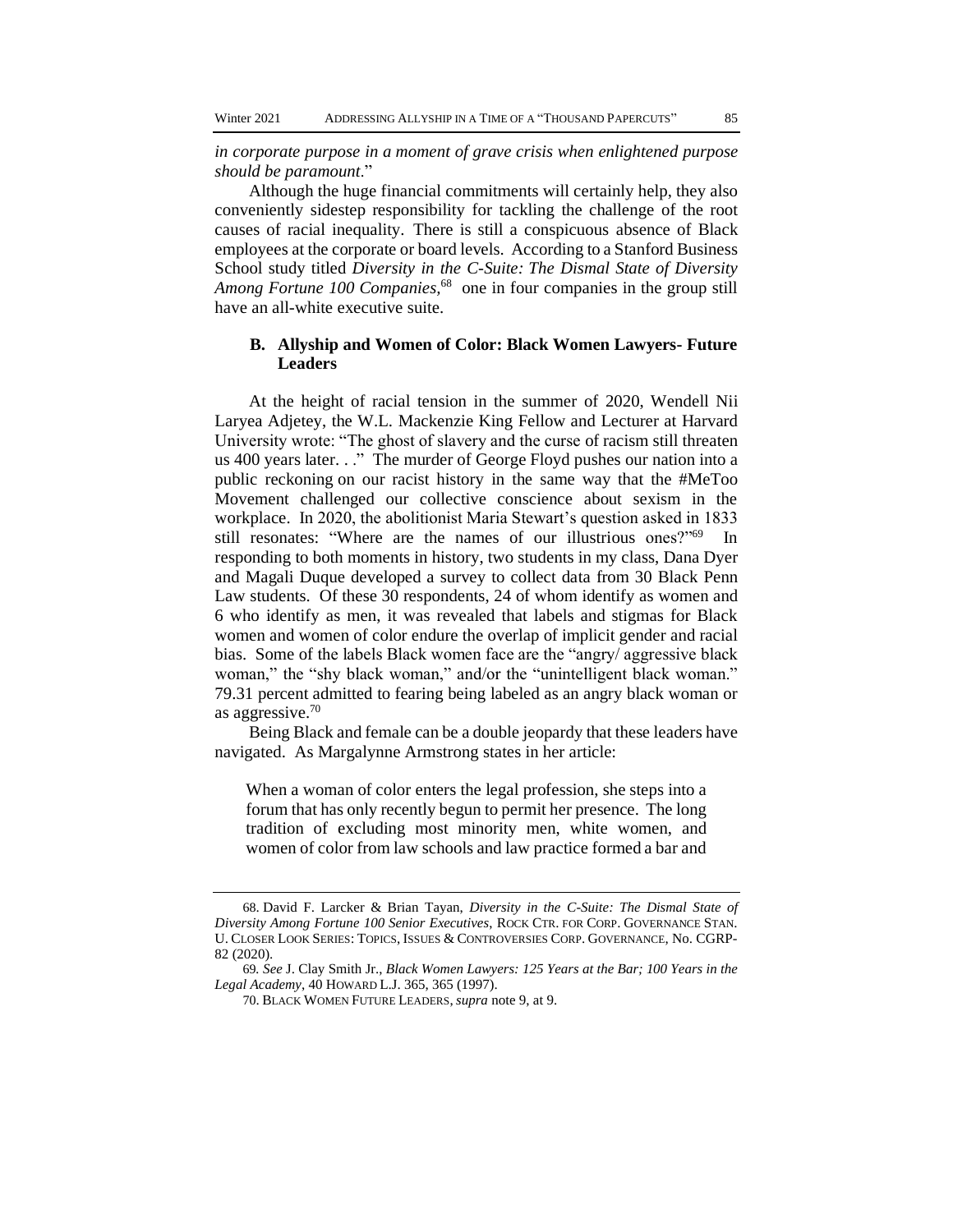bench devoid of the experiences and perspectives of the majority of the people that have lived in this democracy. The exclusion of outsider groups from law has had profound implications for our nation as a whole. <sup>71</sup>

One Black Penn Law student commented: "I equally feel pressured and at times, irritated, at having to address diversity issues when others, who essentially are a part of the problem, are silent. These sorts of conversations must be discussed amongst non-POC or these perpetual issues will never be fixed."<sup>72</sup>

This student highlighted the importance of discussing diversity amongst non-POC and the role in which they must play to create a space for inclusion of minorities. Black women and people of color have continuously spoken on diverse issues, but until non-POC respond and actively approach these problems, they will continue to emerge.

More than half of the 30 respondents answered "Yes" to the fear of being labeled as "an angry black woman" or "aggressive."<sup>73</sup> One Black woman commented:

In my career, I've been the only or one of few Black women on a team more than once. **My tone is often mistaken for angry** as opposed to assertive and my white counterparts have been able to operate without having to be mindful of how they speak because there's a lack of accountability for their actions and a microscope on mine.<sup>74</sup>

In an interview with the Vice President of Penn's Black Law Students Association, Teddy Okechukwu, regarding allyship, he mentioned seeing how Black women are often placed in situations "where they're restrained because they know how any sort of aggression, strength, or certainty in a response could be viewed. In leadership roles and in all [situations] there can be a hesitation to even give a response because of the way that it might be perceived. There's a fear of perception that doesn't exist with white men."<sup>75</sup>

*Was your intelligence or capacity questioned?* This response illustrates the continuous societal constraints of being undervalued and seen as unequal in law school and in the workplace. More than half of the sample size chose 'Yes' to whether their intelligence was questioned implicitly or explicitly.<sup>76</sup>

<sup>71</sup>*. See* Margalynne Armstrong, *Women of Color in the Law: The Duality of Transformation*, 31 UNIV. S.F. L. Rev. 967, 967 (1997).

<sup>72</sup>. BLACK WOMEN FUTURE LEADERS,*supra* note 9, at 17.

<sup>73</sup>*. Id.* at 9.

<sup>74</sup>*. Id.*

<sup>75</sup>. PORTRAITS OF ALLYSHIP, *supra* note 22, at 433.

<sup>76</sup>. BLACK WOMEN FUTURE LEADERS,*supra* note 9, at 10.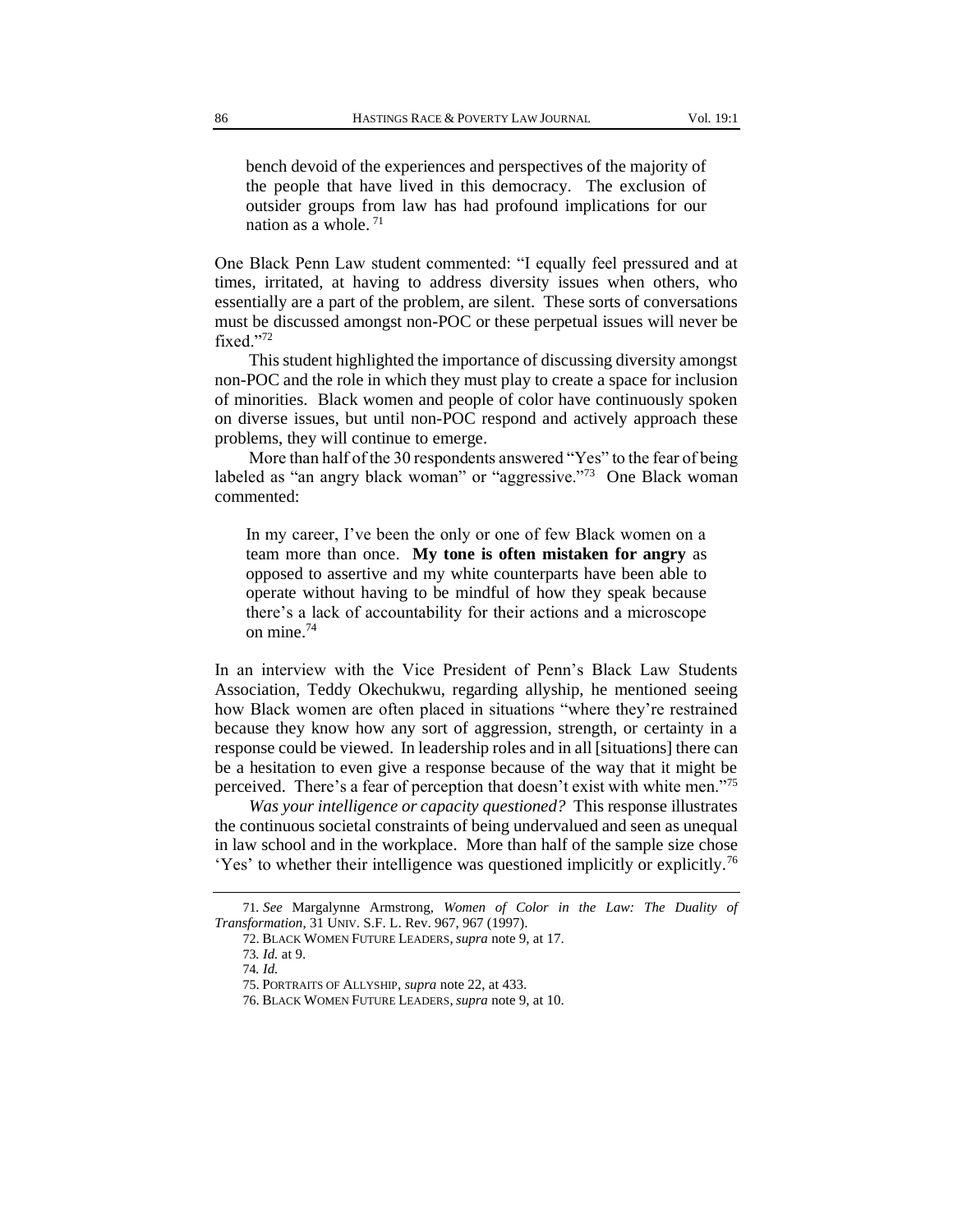The authors speculated that this response reflects the constant "prove it again" theory, which causes Black women to internalize feeling inferior, leading to overcompensation.

One student stated, "I feel as though I've been labeled a quiet Black girl, who must constantly fight to not be overlooked or for my ideas to be heard in non-POC spaces."<sup>77</sup> Challenging stereotypical assumptions about Black women is, as one student put it, "very exhausting."<sup>78</sup>

*Have you ever felt you didn't deserve to be in a certain space?* More than half of the respondents have felt undeserving of a certain space.<sup>79</sup> This first displays the lack of inclusivity in making Black women and people of color feel comfortable in settings where they are less populous. Secondly, the majority of "Yes" responses indicate the self-doubt and unworthiness Black women and people of color internalize due to the lack of inclusion.<sup>80</sup>

The problem is particularly glaring for women. In fields dominated by white men, women of color often battle exclusion, microaggressions, and ignorance. It can exact a physical and emotional toll often known as an emotional tax. Juxtaposed with student interviews are interviews with two prominent Black women law professors at Penn Law:

Black women…the notion that you could separate those two things—[social inequality and the advancement of women], that it is not about social inequality but about helping women get ahead…I think that there is [a notion] in Black culture that those two things are intertwined…that is an intersection that I am not sure other folks [understand]. I think that is an area where there may be differences between and among various groups of Black people in professional school because of their heritage. But I just wouldn't buy [the idea that social inequality can be separated from efforts towards the advancement of women]. There is nothing about my upbringing that would suggest that those two things are separate. And there is a whole lot in Black culture that suggests that they are not.<sup>81</sup>

These comments reflect the "emotional tax" and "prove it again" theories discussed in class. In this historical moment though, it is important to be sensitive about the questions that are raised or the framing for the moment. As multiple students noted:

<sup>77</sup>*. Id.*

<sup>78</sup>*. Id.* at 11.

<sup>79</sup>*. Id*. at 18.

<sup>80</sup>*. Id*.

<sup>81</sup>. R. Austin, interview in UNIV. OF PA. CAREY L. SCH.: WOMEN, LAW & LEADERSHIP SEMINAR, WOMEN LEADERS IN LAW AND BUSINESS: TRAILBLAZERS, INNOVATORS, AND DISRUPTERS IN THE LAW 184-85 (2019), https://www.law.upenn.edu/live/files/10787 womenleadersinlawandbusiness7-16-20pdf [hereinafter WOMEN LEADERS IN LAW AND BUSINESS].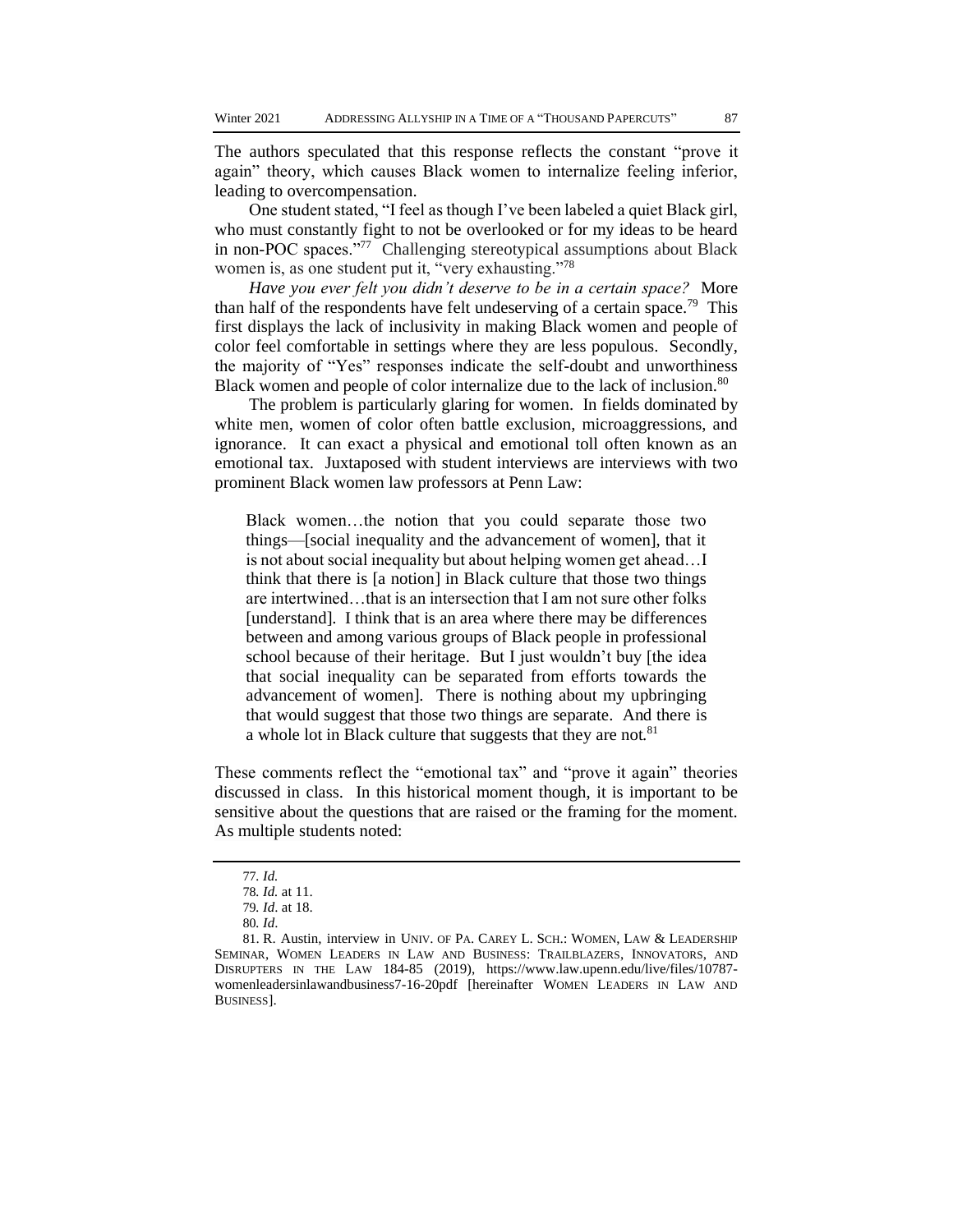In different contexts, from professional interviews to leadership boards of student organizations, I've often felt confronted by white women specifically who try to undermine the message I'm attempting to convey by acting in a subversive way to ask "questions" and share their opinion about a race-related issue being "perhaps to political" or certain language being too "scary" such as "white-supremacy," "state-sanctioned murder" of Black people, or references to women leaders in the Black Panther Party. The outcome is that the resistance destabilizes me, and the burden shifts to me, a Black woman, to placate a white woman's feelings of discomfort about her own whiteness and complicity in perpetuating white supremacy and preserving the presumption of innocence associated with white womanhood. Rather than accepting the words that I chose as reflective of racial realities, challenging my known lived experiences and undermining them as less than, is harmful and hinders meaningful intersectional dialogue.<sup>82</sup>

Last year in one of my classes I was one of two Black students in the class, and a non-Black individual began railing both against affirmative action, saying that "we should just let in people who are qualified" and claiming that racism was no longer a problem. The professor remained silent and I spoke up because no one seemed to be responding. Very exhausting. $83$ 

The angry Black woman trope is one that censors students and creates stereotype threat, which, as Claude Steele says, undermines performance and causes emotional damage:

In my career, I've been the only or one of few Black women on a team more than once. My tone is often mistaken for angry as opposed to assertive and my white counterparts have been able to operate without having to be mindful of how they speak because there's a lack of accountability for their actions and a microscope on mine.<sup>84</sup>

Penn Law Professor Regina Austin also spoke about these stereotypes and how they impact the social capital that individuals bring with them into the workplace. When asked about the differences in social capital that Black men and women can acquire and exchange, Professor Austin stated:

<sup>82</sup>. BLACK WOMEN FUTURE LEADERS,*supra* note 9, at 12.

<sup>83</sup>*. Id.* at 22.

<sup>84</sup>*. Id.* at 23.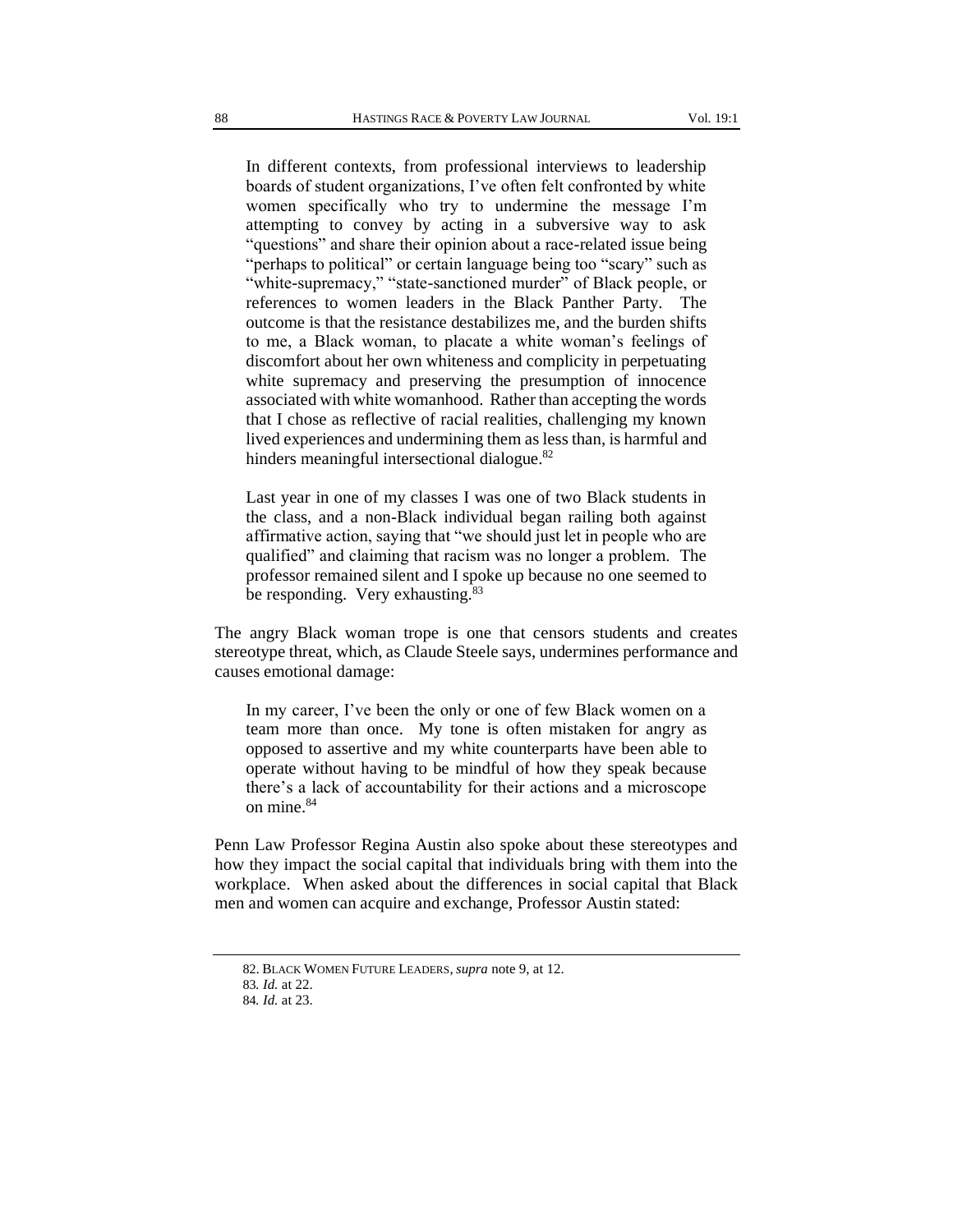To a certain extent, black women have a power and capital that black men don't have because…there are so many stereotypes about black men that contradict stereotypes about who lawyers are and what it is that they do. That's part of it. When we are talking about academic [matters] I think there is some sense that black women [perform] better than black men. On the other side, there is a notion that black women are emasculating and bossy—so there are stereotypes on both sides…those stereotypes impact our relationship with each other and our ability to navigate the wider world.<sup>85</sup>

This sentiment is echoed by Professor Dorothy Roberts, who states that "[r]acist stereotypes about Black women as less [intelligent], angry, and licentious make advancement even harder for them than for white women."<sup>86</sup>

In a 2015 article in *The Atlantic*, "Black Workers Really Do Need to Be Twice as Good," the author argues that the advice Black students receive that they need to be twice as smart is true. [A new paper](http://www.nber.org/papers/w21612) from the National Bureau of Economic Research (NBER) shows that it might be more than just a platitude. The NBER paper, authored by Costas Cavounidis and Kevin Lang of Boston University, attempts to demonstrate how discrimination factors into company decisions and creates a feedback loop, resulting in racial gaps in the labor force. This was reflected by students as well:

In a law school context, I always feel the need to be overly prepared for a cold call . . . I felt like if I messed up during a cold call, the class and/or the professor would assume that Black students in general did not understand the material. I am aware that cold calls are nerve-wrecking in general, but this extra level of responsibility is a burden that I am confident my white counterparts do not feel. They can simply have a "bad" cold call because they were not confident with the material just yet, where I feel like I will not be given that same level of courtesy.<sup>87</sup>

I equally feel pressured and at times, irritated, at having to address diversity issues when others, who essentially are a part of the problem, are silent. These sorts of conversations must be discussed amongst non-POC or these perpetual issues will never be fixed.<sup>88</sup>

Women of color still lack access to opportunities, encounter barriers to mentorship, or feel subject to greater scrutiny and criticism than their peers.

<sup>85</sup>. WOMEN LEADERS IN LAW AND BUSINESS, *supra* note 81, at 182.

<sup>86</sup>*. Id.* at 247.

<sup>87</sup>. BLACK WOMEN FUTURE LEADERS,*supra* note 9, at 15-16.

<sup>88</sup>*. Id.* at 17.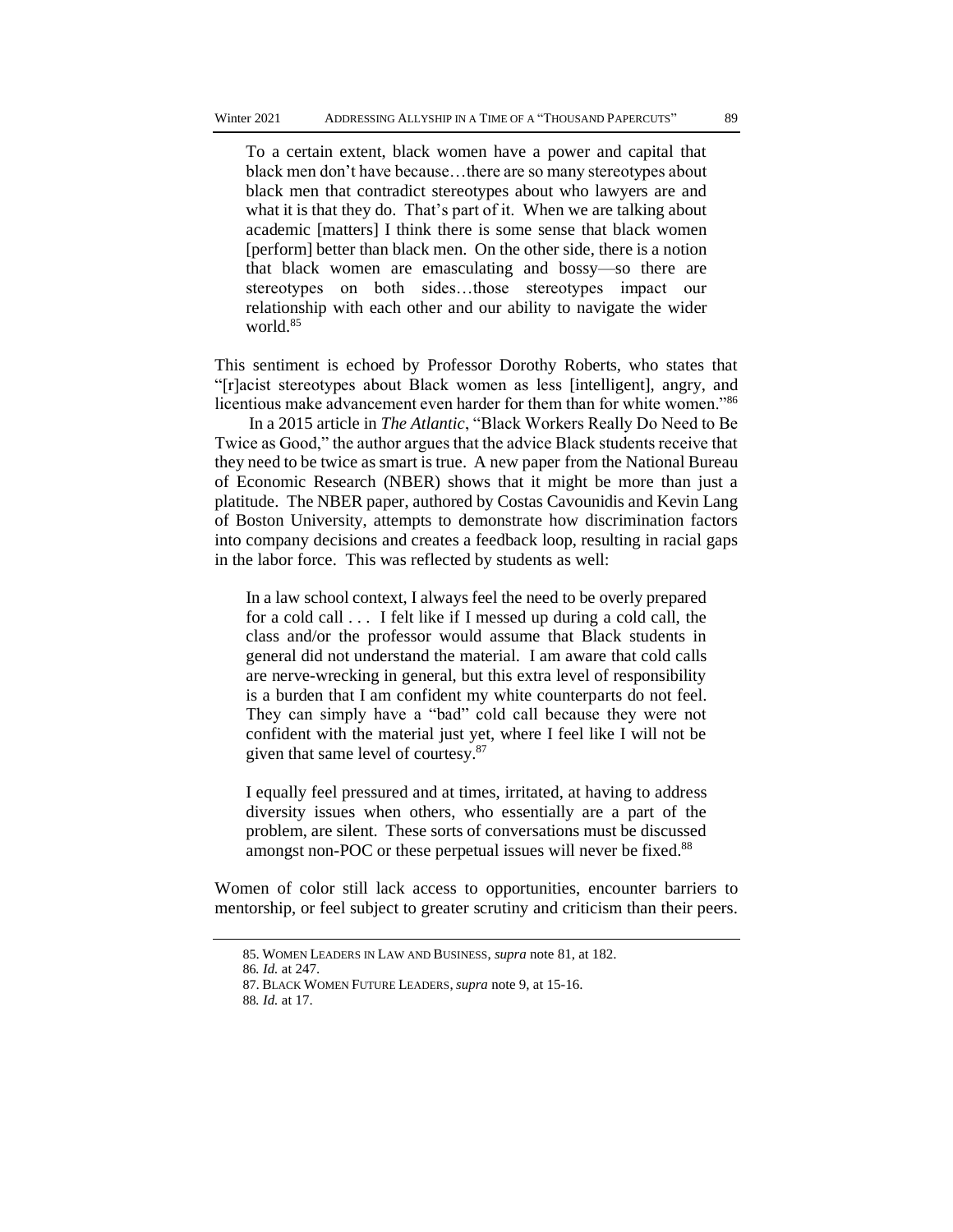Moreover, they are denied credit for their work, upstaged, sidelined, and silenced at conferences or meetings. At the same time, they are held to a different standard than their peers. Joan Williams speaks of the "prove it again" bias that women often face, which is amplified when it comes to women of color.

Women of color need to prove themselves over and over again. While their mistakes are under a microscope, their achievements are often rendered invisible. This differential treatment and heightened scrutiny for women lawyers is often amplified for Black professionals.

For women of color, the outlook has historically been worse, and these women face even more structural barriers in the workplace. The existence of these barriers has been well documented in research for several decades.

One study that specifically looks at Black women in corporate law was led by David B. Wilkins and Mitu Gulati in 1996. This study examines the structural impediments to fairness and equality that must be part of this country's legal tradition. Despite being written over 20 years ago, the implications of the study remain relevant. Now, while overt discrimination is no longer acceptable or ignored, subtler forms of bias or preferencing are more pervasive and difficult to pin down. This was true in 1996 when Wilkins and Gulati wrote:

[A] consistent line of empirical research demonstrates that when whites evaluate blacks, they frequently attribute negative acts "to personal disposition, while positive acts are discounted as the product of luck or special circumstances." Empirical and anecdotal accounts of the experiences of black and white applicants in the interviewing process confirm that this phenomenon negatively affects employment opportunities for black lawyers. Pervasive myths about black intellectual inferiority combined with lower average levels of achievement in areas such as grades and test scores tend to make white interviewers question the credentials of blacks more than those of whites. In addition, interviewers generally expect to feel less comfortable when interviewing blacks. Similarly, as we note above, interviewers frequently tend to believe that blacks are "uninterested" in corporate practice. Black women are particularly vulnerable to this "lack of interest" stereotype in light of the persistent belief that women place family responsibilities above professional commitments.<sup>89</sup>

<sup>89</sup>. David B. Wilkins & G. Mitu Gulati, *Why Are There So Few Black Lawyers in Corporate Law Firms?*, 84 CAL. L. REV. 493, 557-58 (1996).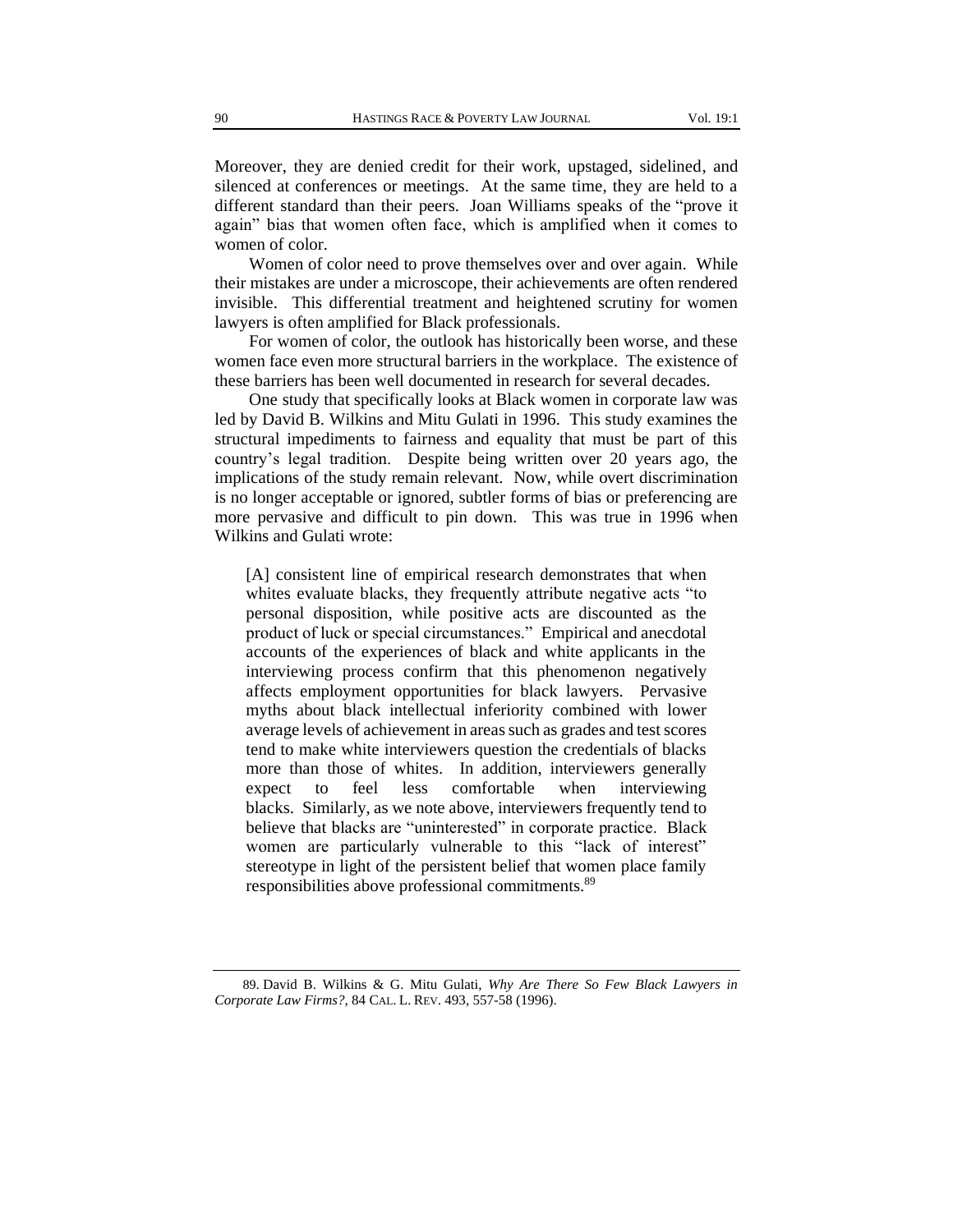This also plays a role in terms of what networks and contacts Black candidates are able to access. Wilkins and Gulati point out that Black students "on average have less access to influential contacts and other informal networks that allow some other candidates to bypass the formal screening requirements."<sup>90</sup> And this is not something that only applies to Black candidates in the margins. Wilkins and Gulati note that "[e]ven black superstars can fall victim to this phenomenon."<sup>91</sup> These kinds of unconscious biases and stereotypes "lead firms to favor whites over blacks with functionally *equal* qualifications and to discount the signals of black superstars.<sup>92</sup>

Some of the women interviewed had similar notes on the role of Black women in the fight for civil rights and how people can adopt more intersectional approaches to become better advocates when protecting the rights of others. Britney Wilson commented on this intersectional approach:

I want to see a broader recognition when it comes to intersectionality and intersectional identities; I want people to be able to bring claims that they were discriminated on as Black women, because it is not the same experience as discrimination only the basis of gender. We need more people to try bringing those claims to pressure courts to recognize them.<sup>93</sup>

As the ABA suggests, "This continued blindness to or ignorance of the ways that gender and race (as well as other social identities) can interact to create distinct experiences will only lead the legal profession to fall further behind in their diversity and gender efforts, as the world at large takes more notice of these effects."<sup>94</sup>

# **IV. A NEW GENERATION OF THOUSAND PAPERCUTS OR SECOND-GENERATION DISCRIMINATION**

*"Well, I guess what I'm getting at with this is to transition into talking about what we think gender and race discrimination will look like for our generation in the workplace, because it will be more subconscious. It will be less overt. So how do you imagine the prevalence of implicit biases coming* 

<sup>90</sup>*. Id*. at 558-59.

<sup>91</sup>*. Id*. at 560.

<sup>92</sup>*. Id*. at 600.

<sup>93</sup>. WOMEN LEADERS IN LAW AND BUSINESS, *supra* note 81, at 123.

<sup>94</sup>. DESTINY PEERY, PAULETTE BROWN, AND EILEEN LETTS, LEFT OUT AND LEFT BEHIND: THE HURDLES, HASSLES, AND HEARTACHES OF ACHIEVING LONG-TERM LEGAL CAREERS FOR WOMEN OF COLOR 25 (AM. BAR ASS'N 2020).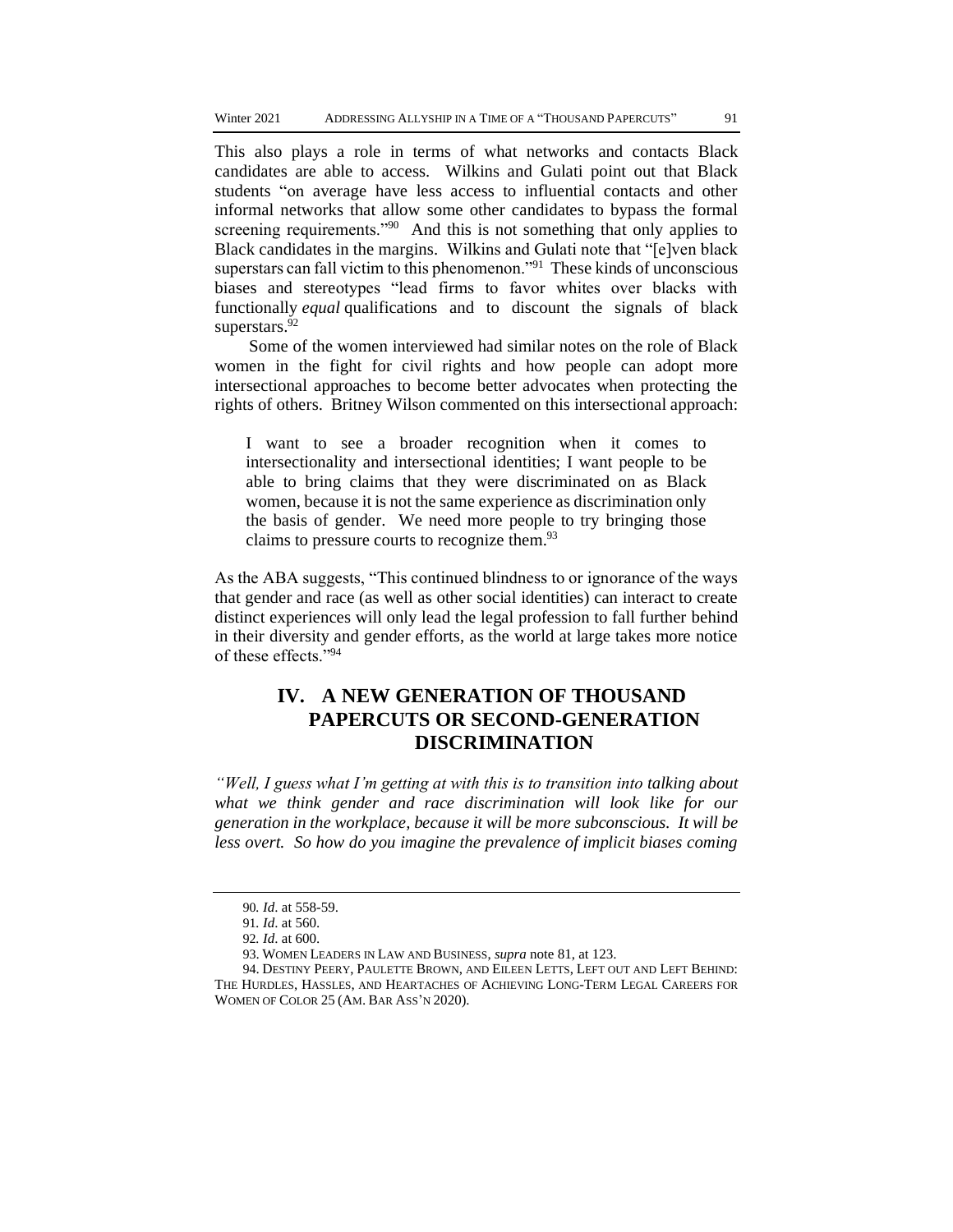*up when were attorneys in the workplace? What are areas where you think it could come up?"*

#### —Bianca Nachmani, 2L, Penn Law

Our interviews confirmed that despite progress, there exists a subtle, insidious, and often invisible undercurrent of unconscious bias in the workplace. As Jessica Fink notes in "Gender Sidelining and the Problem of Unactionable Discrimination,"<sup>95</sup> these slights, in isolation, likely would not give rise to a viable antidiscrimination claim. Yet collectively, these incidents accumulate to create very real obstacles and barriers to advancement for women at work. She argues that while the law frequently does not (and arguably should not) reach these subtle harms, gender sidelining nonetheless warrants significant attention for its potential to silence creativity, stymie innovation, and negatively impact the productivity and advancement of women, especially women of color.

Addressing these new "Caste Protocols," we borrow the name of our survey on Thousand Papercuts from Vicki Schultz. Schultz quotes in *Reconceptualizing Sexual Harassment, Again*, <sup>96</sup> the Silicon Valley lawyer Ellen Pao who describes the biases she experienced working in venture capital as a "thousand papercuts." Women in Silicon Valley have described the daily indignities, slights, and exclusions that women experienced as ways that would normalize marginalization.

Research has shifted away from a focus on the deliberate exclusion of women to an inquiry of the second-generation forms of bias as the key cause of women's pervasive under-representation in leadership roles. This bias is often maintained by male led cultural assumptions and organizational structures, practices, and interactions. $97$  The qualities that people tend to associate with leaders are often not what is associated with the image of women in leadership. Practices that equate leadership with behavior are considered more common in men.<sup>98</sup>

Even though our understanding of the business case of diverse leadership teams has matured, gender parity remains an elusive goal. Why does this paradox exist and what can be done about it? We posit that a greater understanding of allyship is the key to building diverse leadership teams that are impactful and transformative.

<sup>95</sup>. Jessica Fink, *Gender Sidelining and the Problem of Unactionable Discrimination*, 29 STAN. L. & POL'Y REV. 57 (2018)

<sup>96</sup>. Vicki Schultz, *Reconceptualizing Sexual Harassment, Again*, 128 YALE L.J. FORUM 22 (2018).

<sup>97</sup>. Herminia Ibarra, Robin J. Ely, and Deborah M. Kolb, *Women Rising: The Unseen Barriers*, HARV. BUS. REV. (Sept. 2013), https://hbr.org/2013/09/women-rising-the-unseenbarriers.

<sup>98</sup>*. Id*.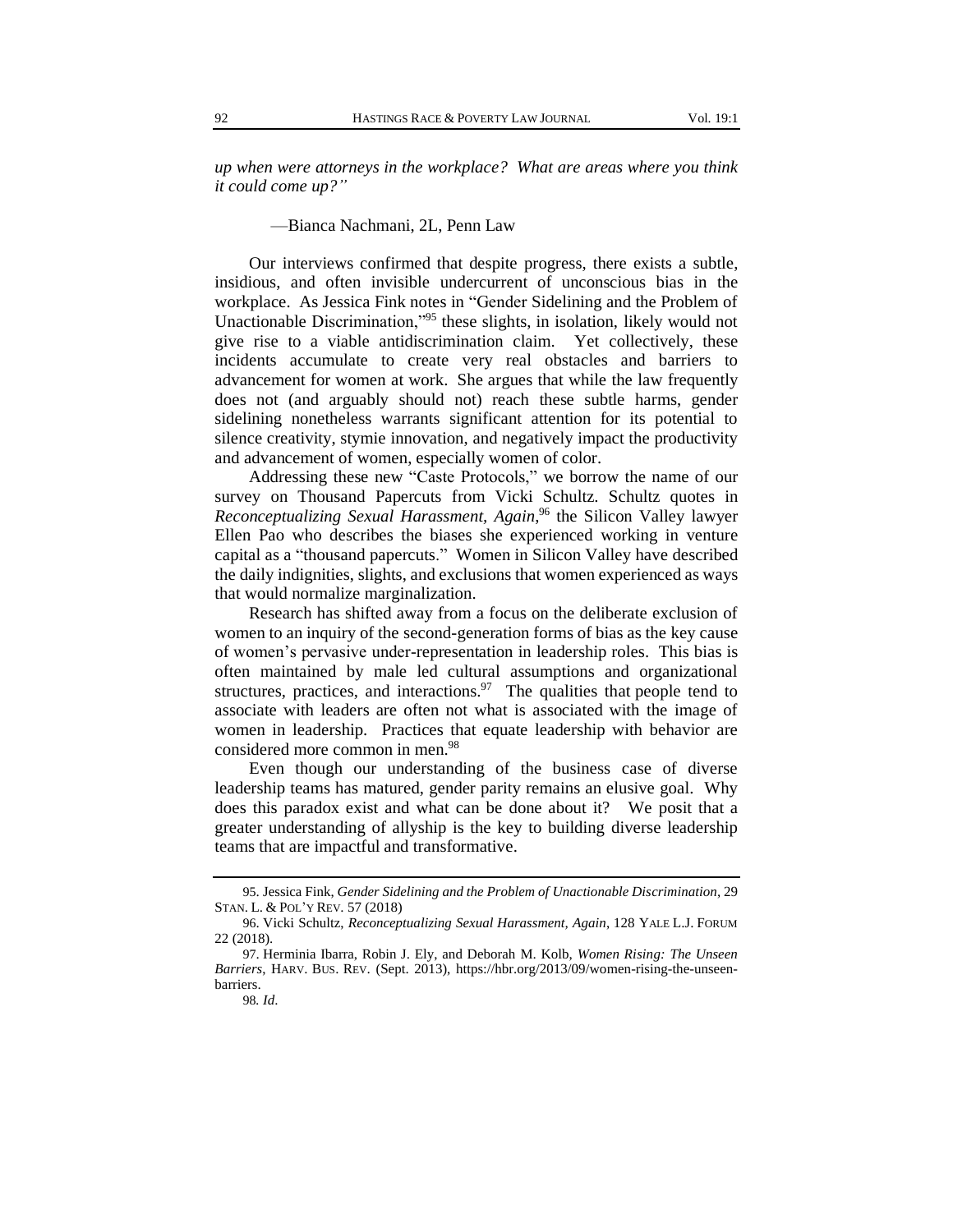Second generation bias is embedded in stereotypes and organizational practices that can be hard to identify due to their invisibility but are as dangerous and harmful. Despite a lack of discriminatory intent, subtle "second generation" forms of gender bias can impede leadership identity development of a company's entire population of women. It is for this reason that Harvard Business Review's 2013 article, *Women Rising: The Unseen Barriers*, proposes educating everyone about second generation gender bias. The article states that, "the context must support a woman's motivation to lead and also increase the likelihood that others will recognize and encourage her efforts – even when she does not look or behave like the current generation of senior executives."<sup>99</sup>

Our *Thousand Papercuts Survey in the Women Law and leadership class* is an attempt to understand the new generation of biases and how they translate into subtle and pervasive ways of silencing women leading to an impoverishment of the workplace. These papercuts remain worn deep into the fabric of women in the workplace. So deeply enmeshed into the grooves of workplace organizing that they are misrepresented as accepted behavior. Implicit bias and gender stereotypes are some of the root causes of women's underrepresentation in leadership in business, venture capital, and compensation.

The idea of the surveys was to understand a new generation of biases and their impact on a new generation of lawyer leaders. One major lesson was how allies can speak up for others without taking away their agency. "After telling my male coworker that I felt like my boss didn't listen to me as closely as my boss listened to him, my coworker started bringing attention to things that I said but that I hadn't been acknowledged . . . [i]t amplified my voice without taking credit for my thoughts or ideas, which had been happening prior to my talking to him."<sup>100</sup> Another was to amplify female voices on social media. As stated by one female student, she always "note[s] when [her] male peers at Penn Law amplify females' voices. . . on sites like GroupMe."<sup>101</sup>

Listening and learning<sup>102</sup> were other important traits: "I usually try to be helpful whether it be listening to a problem and/or trying to identify a solution. I'm not sure I've seen effective allyship in terms of directly addressing the problem head-on (i.e. confronting a person/s)."<sup>103</sup>

<sup>99</sup>*. Id*.

<sup>100</sup>. BECOMING GENTLEMEN, *supra* note 3, at 60.

<sup>101</sup>*. Id.*

<sup>102</sup>*. Id.* ("A co-worker this summer asked how he could be more mindful of not treating women differently and how to be a better ally in general.").

<sup>103</sup>*. Id.*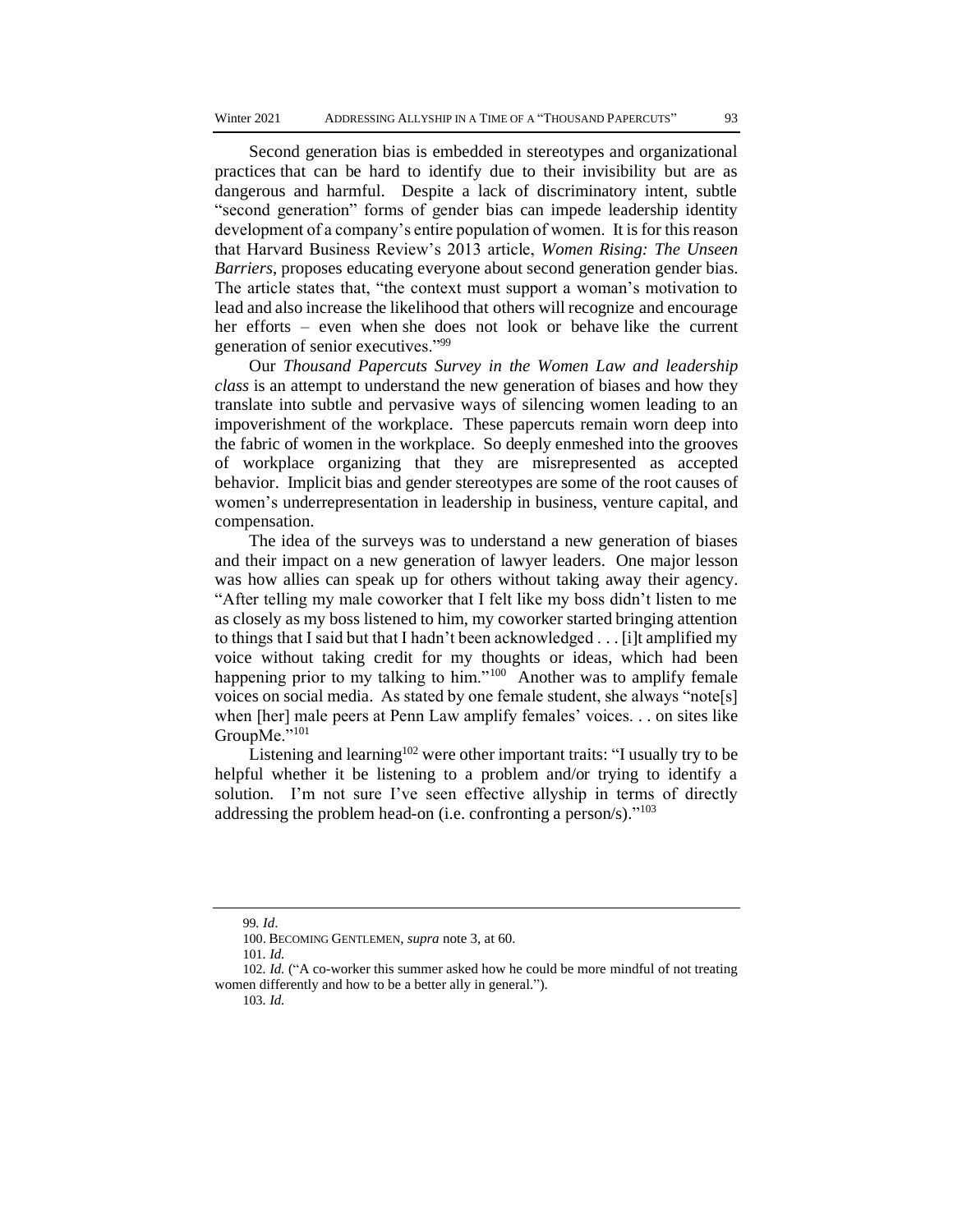## **A. Why Allyship Is Important to Address Second Generation Bias: How Allyship Paves the Way for Overcoming Women's Self- Censorship**

"In a nuanced understanding of allyship and intersectionality…allyship is important to address a thousand papercuts and bias creep. *When people talk about "helping the cause", they automatically jump to the severe cases—the ones that are blatantly obvious—but how often is that? That's not everyday discrimination? It's those everyday little things that add up—that's the stuff that needs to get fixed."*

#### —Bhavin Shah, 2L, Penn Law

More women have self-censored or been concerned about foregrounding themselves in the workplace for fear that their behavior will be criticized than have actually received those critiques. While 42 percent of respondents were criticized for being too soft-spoken, 37 percent were criticized for being too bossy. 54 percent of respondents were hesitant to take on leadership roles and 71 percent were hesitant to speak up in group work settings in anticipation that doing so would trigger criticism of their behavior. This disparity in the data suggests that the anticipation of bias alone can impact women's experience of, and success in, the workplace. 62 percent of respondents felt pressure to alter their appearance for the workplace and networking events, and 29 percent felt this pressure even while attending classes. An even larger subset of women felt the same pressure detailed in figures 3 and 4, with 58 percent feeling the pressure to self-censor at school.

A holistic view of the data suggests that in law school and workplace settings, women suffer not only from actual bias and discriminatory practices, but also from the anticipation of these experiences.

Men adapting to behave 'bi culturally.' The 90-plus male students who were interviewed were both supportive of their female peers and the values of gender equality in general. The changes in male attitudes were key to altering the learning and working environments. Women have long adapted their behaviors, leadership styles, professional wear, and hair styles to what is acceptable in a typical male-dominated environment. The research suggests that men were adapting more so than in the past. *Men were now more likely to embrace gender sensitive attitudes and more systemic and structural change on caregiving and workplace organizational behavior*. 104

*Regarding Hiring Practices:*

<sup>104</sup>. These are some responses from emerging male allies hat speak to the way young male law students are embracing more stereotypically feminist policies on caregiving and flextime: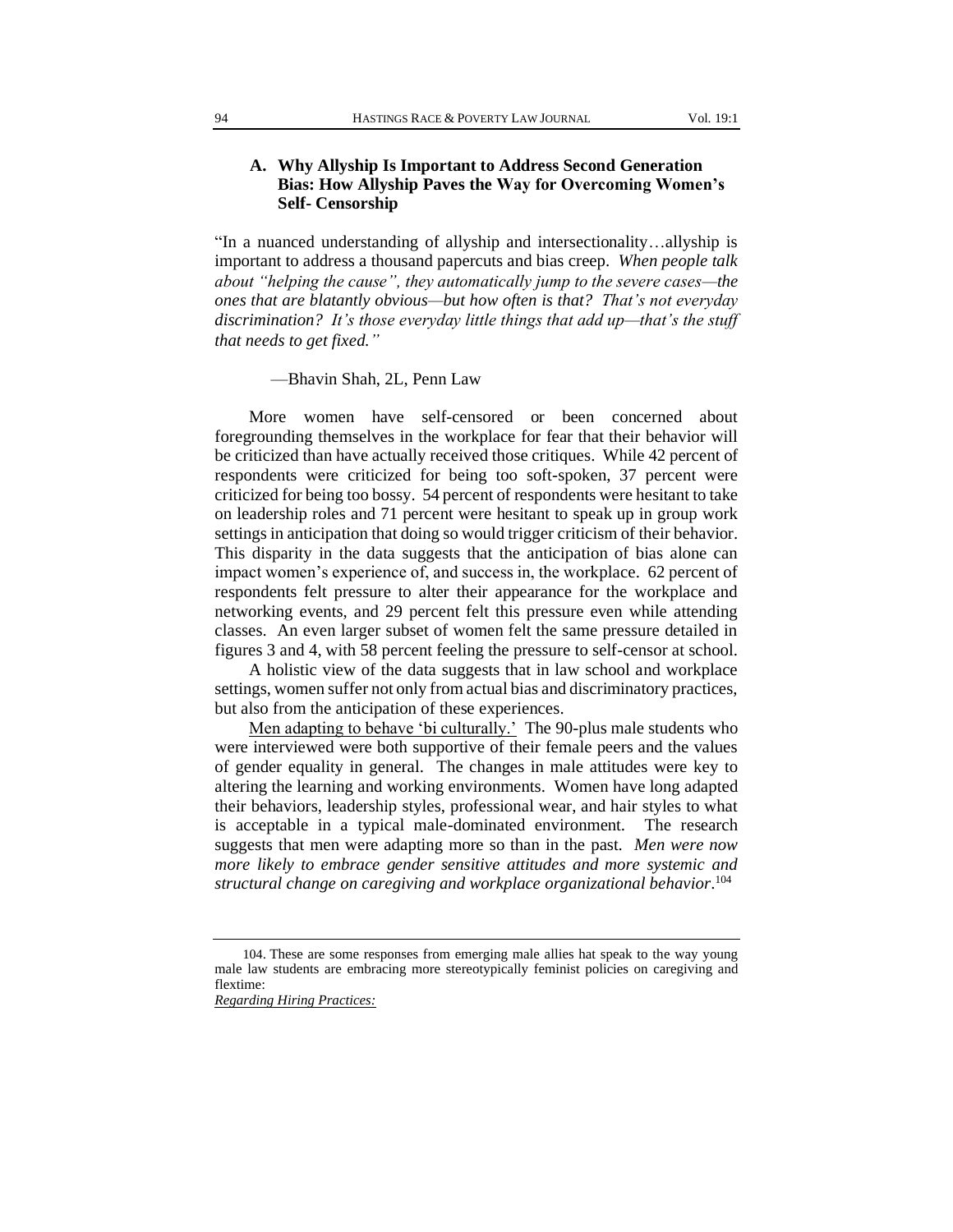Most of our respondents found it important to amplify women's voices, not only because it was the right thing to do, but because these diverse voices enriched their own insights on law and life. To demonstrate, one research participant illustrated the complexity of the subtleties of bias in his understanding of what it means to be an ally:

For me, as a straight, white, cisgender male, allyship is defined as (1) being aware of the discrimination, both individual and systemic, that holds women and Black Indigenous People of Color (BIPOC) back; (2) being aware of your own privilege, implicit biases, and how the white patriarchy environment shapes and limits your actions; and (3) actively working to empower women and BIPOC.<sup>105</sup>

GenZ men committing to change social gender norms. Another bright spot from the research is that GenZ men appear to understand more deeply the societal impact of women internalizing stereotypes and the threat that these unexamined assumptions pose to women's advancement to lead public and private institutions. Individuals from all genders appear to be aware of these invisible barriers to success, and they are no longer passive bystanders.

#### *Regarding Parental Leave and Flexible Working Arrangements:*

"Not all companies have the same accessibility for caregiving policies, but it would be helpful to create a general framework that is accessible and fair . . . Parental leave, flextime, and part-time work are significant figures created to make possible for people to grow personally and professionally."

"Flexible working arrangements. Firms lose so much talent when women are forced to choose between their careers and raising a family. This coronavirus crisis is proving that a new working model is possible… Advocating for flexible hours, working from home, on-site child- care helps men and women."

"Parental leave may be one of the hardest challenges women suffer in the workplace. Most, if not all, discrimination events I witnessed against women at workplace was in relation to women who were about to give birth and would be absent for parental leave, so that they would not be considered for an important project or even promotion. Probably not the best, but a way of trying to combat this (although not necessarily smart from an economic perspective) is to (mandatorily) grant to male employees parental leave equal to women's. Once this practice becomes usual, not only men but also women would be considered absent for many months after having a child, so it may lead to less discrimination against women.'

105*. Id.* at 39.

<sup>&</sup>quot;This is such a big problem for so many entities. I think folks need to recognize their limits with respect to debiasing. Anonymity helps, but I think committees can play a big role in mitigating the biases we all have."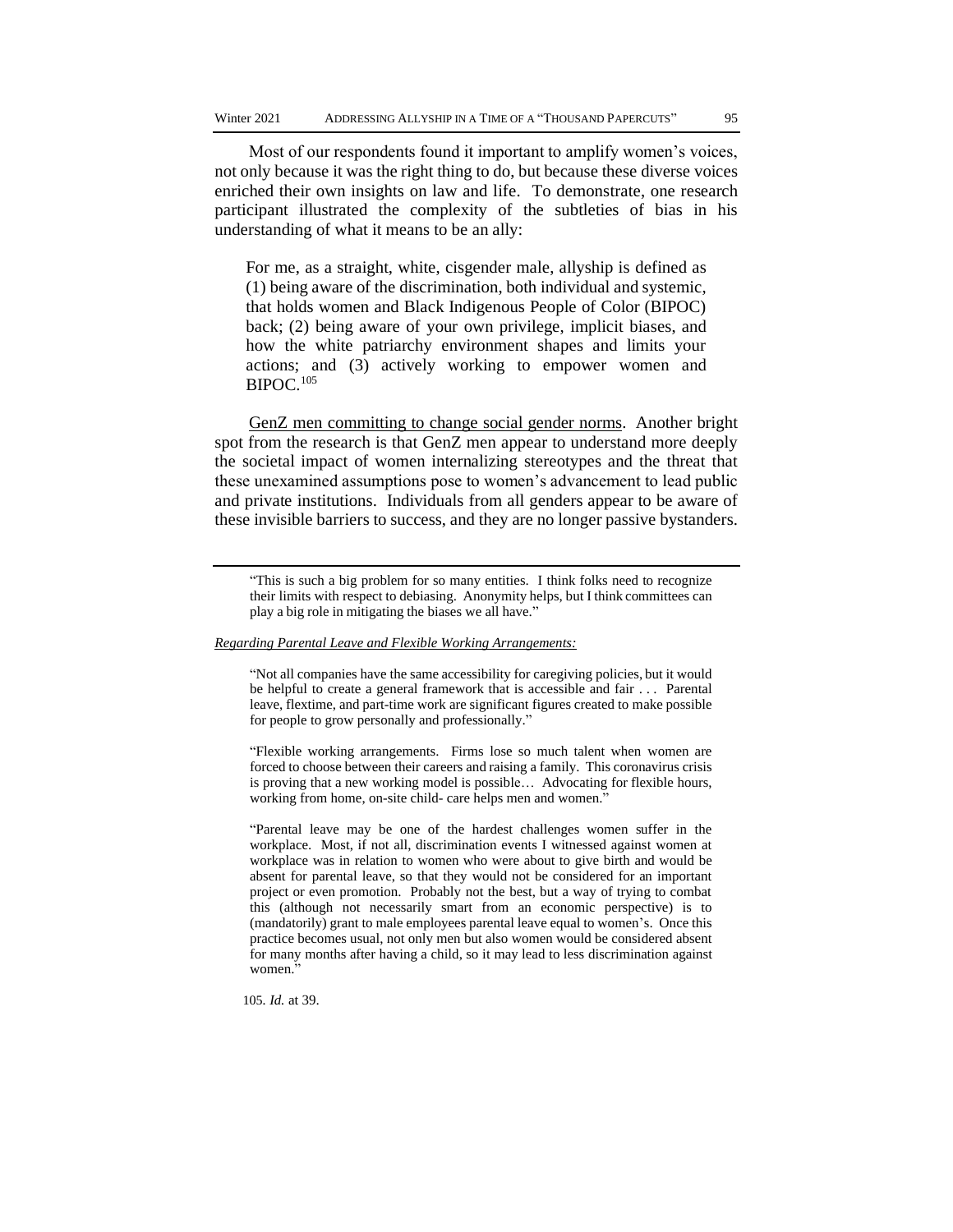To illustrate the awareness of "thousand papercuts," which is a term used to describe how one microaggression will not hurt that much, but when several are experienced daily over the life of a career, real damage occurs, one male interviewee commented that allyship "requires identifying these microaggressions, in systems and in ourselves, and working to rectify them." $106$ 

However, pervasive undercurrents of gender bias that are sometimes invisible to the naked eye still remain. Black, Asian, White, Latina, Native American, and multi-racial women face daily indignities, exclusions, and marginalization. In isolation, these incidents are not problematic, but in the aggregate they pose impediments that result in women self-censoring themselves or reinforcing the "prove it again" expectation, which indicates that women, particularly women of color, need to prove their competence over and over.

The key takeaway for male allies is to take proactive action to encourage their women peers and colleagues to be cognizant of power dynamics in group settings and be proactive in ensuring everyone is invited to share during group settings. For example:

- If mostly men are sharing in a group, say to the group, "I would like to hear from my colleague [and say her name]."
- On the hesitation to take on a leadership role, offer, "I would like to see my colleague [insert her name] take a lead on this activity."
- When being ignored or interrupted in a discussion, say, "I noticed my colleague [insert her name] has tried to offer her perspective. Let's hear from her now."

Allyship is important because most often allies have more power than the underrepresented person and most often women look to allies for support:

Candidly, there have been many times in which I do not realize in the moment that I am experiencing one of these "paper cuts." It is only upon further reflection and the benefit of hindsight that I realize it. Consequently, I often do not do anything. Of course, I wish I stood up more in such instances, but I am also cognizant of where I stand on a proverbial "totem pole" at work (at the bottom) given my age and experience, so I do not want to draw negative attention to myself or create enemies at work. What I wish is that others, with positions of authority, would interject and correct—or at least

<sup>106</sup>*. Id.*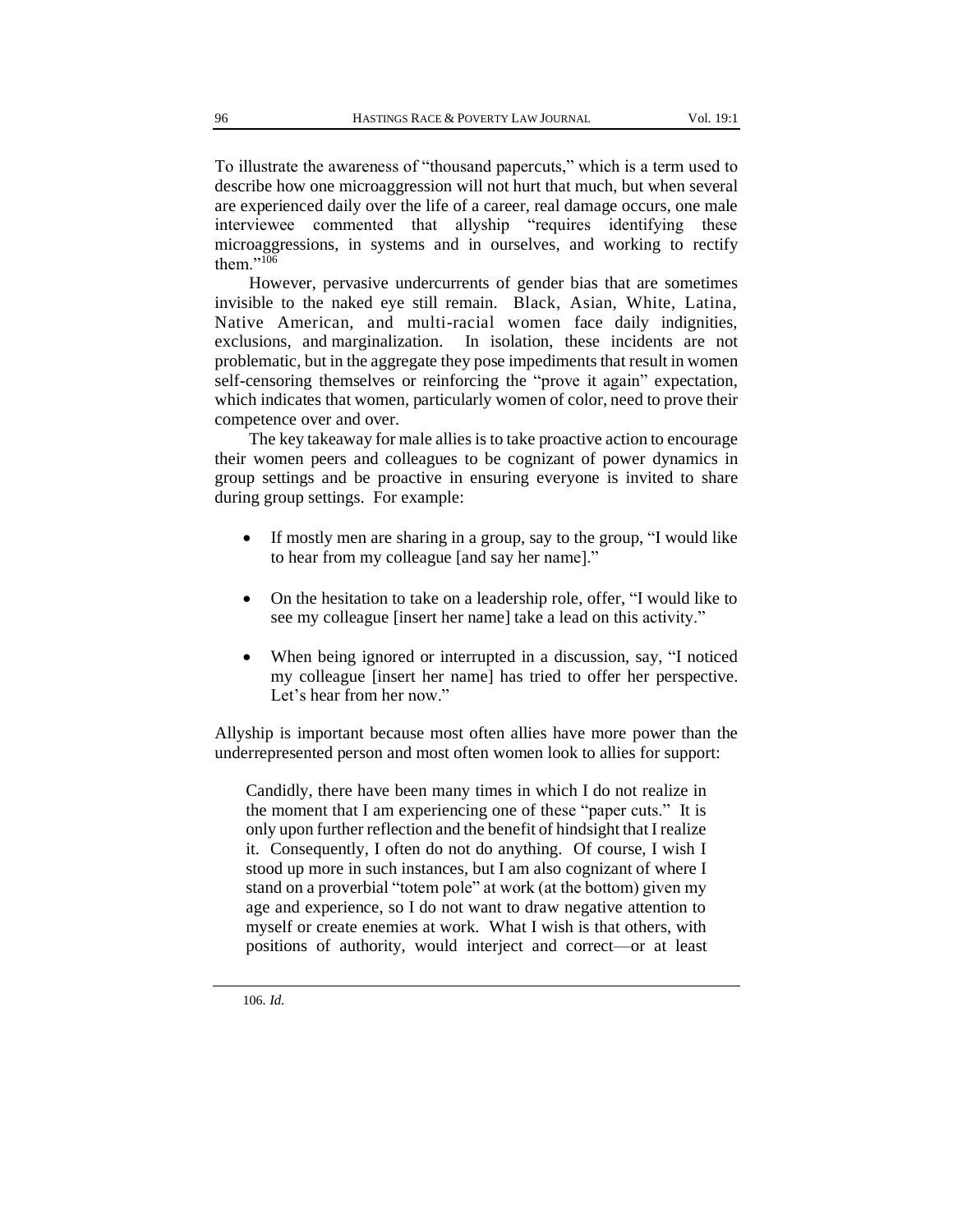acknowledge—the injustice that has occurred or is occurring, so as to not only make me or the "victim" feel more seen and heard, but to also make sure the perpetrator of the "paper cut" realizes what they are doing or have done. As we have discussed, these "paper cuts" can often be the consequence of unconscious biases, so often times, those handing out these "paper cuts" do not even realize they are doing so; making them more aware of their actions and the negative consequences certain behaviors have can help mitigate future harms.<sup>107</sup>

"Generally, I speak out to someone—whether it be a peer, family member, faculty member. I also wish peers were more inclined to recognize discrimination and speak out against it."<sup>108</sup>

## **B. Allyship as a Way to Combat Gender Stereotypes and Implicit Bias**

As described by several of our respondents, altering the demographics of a workplace can create change and lessen the degree of implicit bias. The visibility of minority group members will help assail gender stereotypes.<sup>109</sup> Some others have felt that cultural differences either based on ethnicity or behavioral differences among lawyers demand more nuanced efforts allyship:

But I think it is because my culture (and many cultures) doesn't encourage women to talk about their achievements when men brag about trivial things all the time. I personally am reluctant to talk about my achievements, so people don't pay much attention to what I did. $110$ 

I often feel uncomfortable with what is happening but also feel uncomfortable speaking up. I usually regret not saying something and afterwards I think of all the things I wish I had said, but I often find it hard to be assertive in a diminishing moment. In these

<sup>107</sup>*. Id.* at 62.

<sup>108</sup>*. Id.*

<sup>109</sup>. Christine Jollis, *Antidiscrimination Law's Effects on Implicit Bias* 1-46 (Yale L. Sch., Pub. Law Working Paper No. 148, 2015), https://papers.ssrn.com/sol3/papers.cfm?abstract\_id=959228#. (Christine Jolls argues in *Antidiscrimination Law's Effects on Implicit Bias* that "discrete changes in either population make-up of a group or the physical and sensory features of an environment can substantially reduce the degree of implicit bias.").

<sup>110</sup>. BECOMING GENTLEMEN, *supra* note 3, at 62.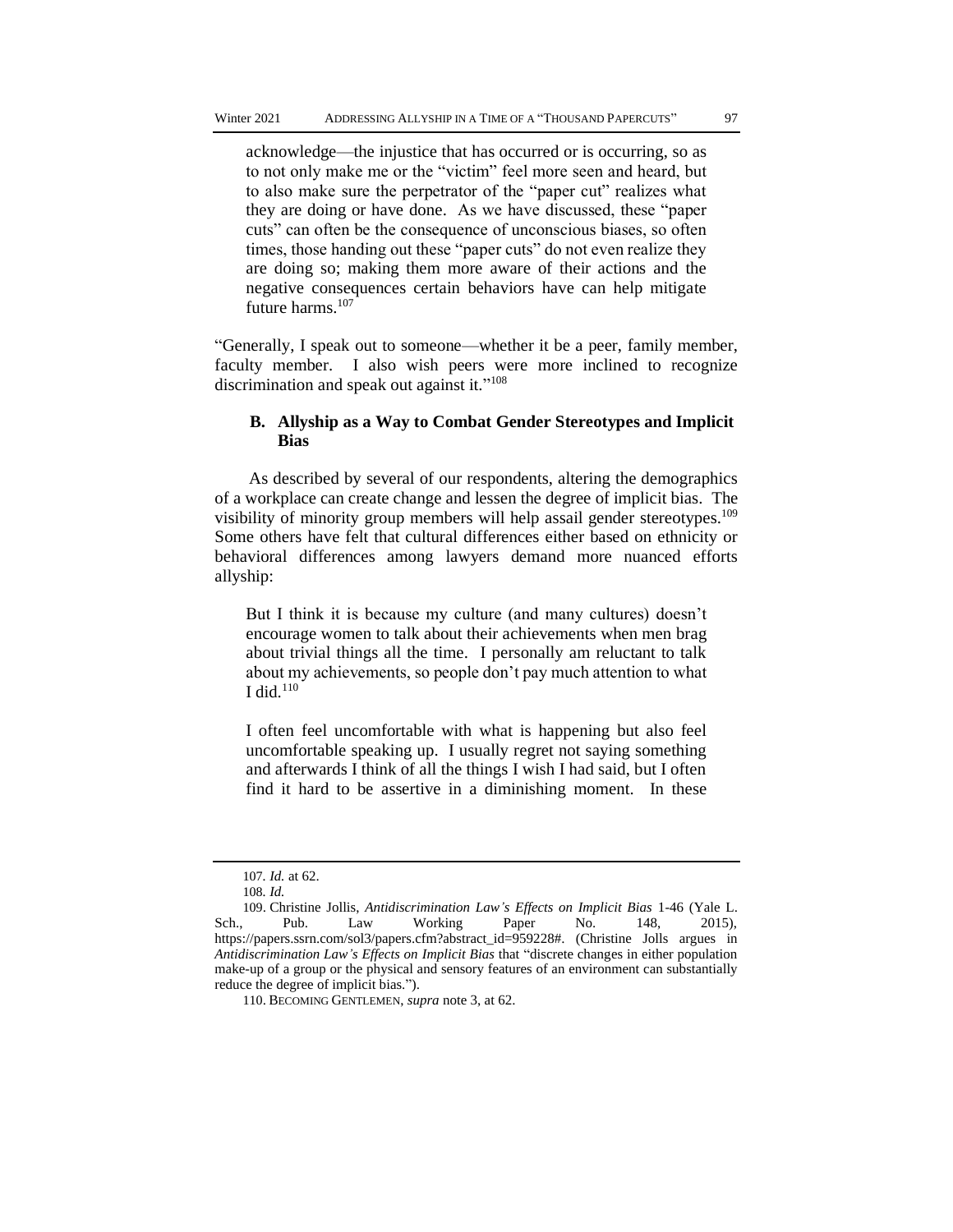moments, it would be helpful for someone, like a male colleague, who is not being diminished to step in and say something.<sup>111</sup>

Consistently, I wish that I would have spoken up more, and I wish that when things were said to me that others would have spoken up if they were around. Many of the things that have happened to me often happened when I was the only woman in the room, which makes me wish that, in particular, men were willing to speak up more. Typically, my MO is to defend myself by working harder.<sup>112</sup>

# **C. Beauty Bias: Comments on Image (Clothes, Hair, and Body Image)**

This section explores the often unacknowledged, yet pervasive, bias against women, particularly women of color who don't conform to traditional notions of beauty and appearance. The comments by Penn Law women reveal that concerns about appearance shape our daily lives. Appearance bias is so pernicious and widespread as bias based on race and sex. The beauty ideals in the legal profession affect a new generation of women in the law.

At the beginning of 2021, Commissioner Carmelyn Malalis, Chair of the NYC Human Rights Commission, spoke to students in the class on Women, Law, and Leadership about the revised 2019 rules barring employers from engaging in hair discrimination based on race focusing on the hair styles and textures of African Americans. The revised rules adopted by the HRC covers protections of people who don hairstyles or head coverings for religious reasons and explicitly covers the hair styles of Native Americans. "There is a widespread and fundamentally racist belief that black hairstyles are not suited for formal settings, and may be unhygienic, messy, disruptive, or unkempt," the agency said. Those beliefs, it added, "are often rooted in white standards of appearance and perpetuate racist stereotypes that Black hairstyles are unprofessional."

This was further elaborated on by several of the respondents, along with shared experiences about other forms of beauty bias in the legal industry:<sup>113</sup>

• "I feel like I am considered "unprofessional" if my hair and makeup are not done perfectly; but also, it all needs to be \*just right\*— not too bold, etc."

<sup>111</sup>*. Id.*

<sup>112</sup>*. Id.*

<sup>113</sup>*. Id.* at 57-58.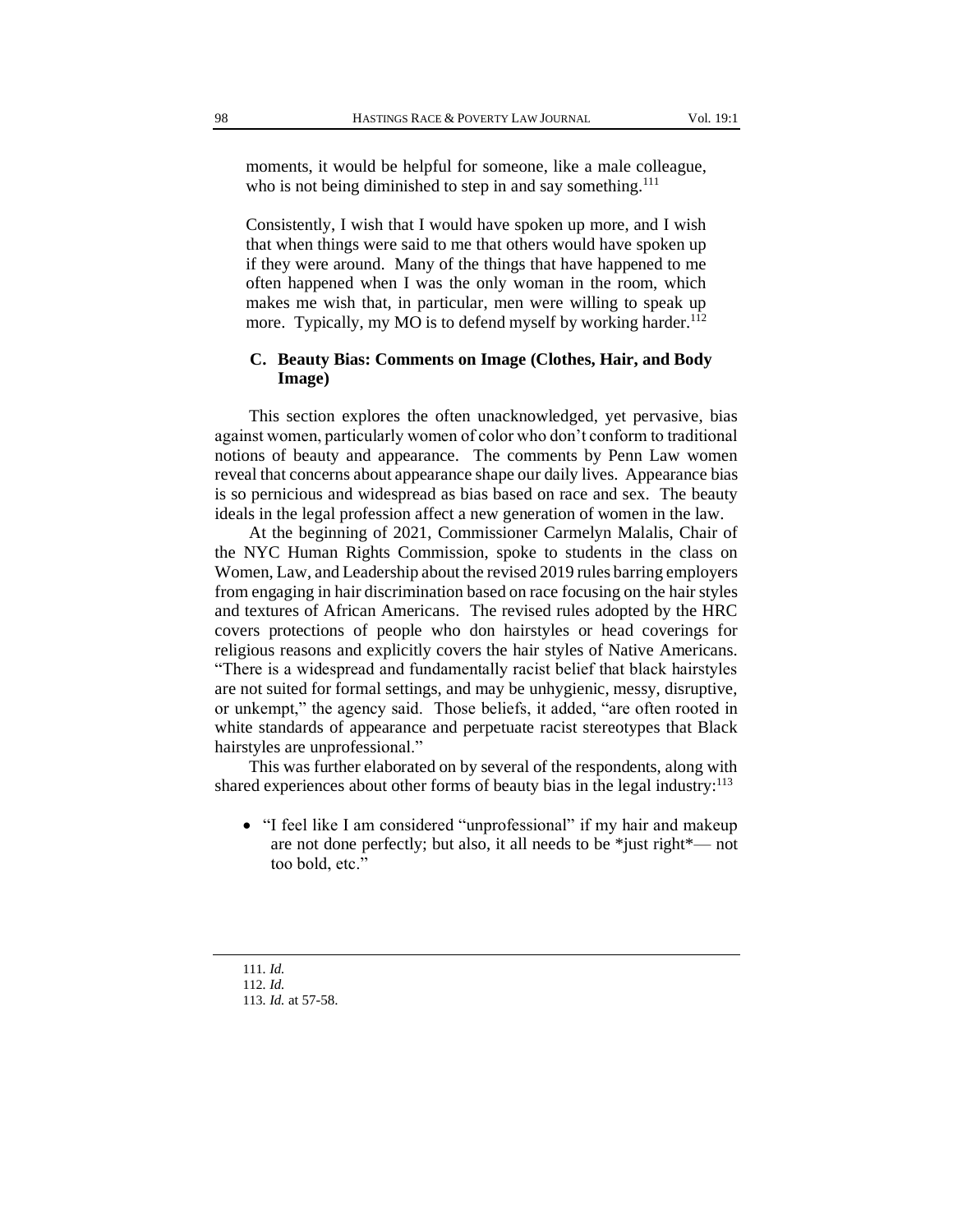- "I've been told that "traditional" partners at firms prefer women in skirt suits, so even though I do not enjoy wearing skirts I do so during interviews "just in case"."
- "There's a feeling that if I don't dress well and be good-looking, I will be underestimated as a professional female lawyer. But if I do makeup and dress well every single day, people would think I put too much attention on looks, thus not qualified for my job."
- "In law firms, boss would not like to see dyed hair especially when you are a male employee."
- "I feel pressure to wear makeup in order to adhere to unspoken "professionalism" standards."
- "In professional settings at law school, I have consistently felt as if, as a woman, I need to be "pretty" in addition to professional. Further, I have had to think about whether it will matter for me to wear a skirt suit vs. a pant suit, as some firms and older professionals still consider pantsuits for women to be unprofessional."
- "Depending on the market or position for which I am interviewing, I have felt pressure to wear a skirt, certain colors, and jewelry to appear more "feminine," or pants to appear more "serious.""
- "My hair is naturally curly, and at times I have felt inclined to straighten my hair to appear more "professional" at networking events. These inclinations have occurred because of the negative comments I have received when my hair was natural."

#### **D. Allyship to Address Next Generation Bias**

In a 2015 survey of women, most of whom work in Silicon Valley, 60 percent said they had been sexually harassed or experienced unwanted sexual advances. But a whopping 90 percent reported witnessing sexist behavior, and 88 percent had questions addressed to male colleagues that should have been addressed to them. 84 percent said they had been called too aggressive at work. 75 percent were asked about their family, marital status, or children in interviews, 66 percent felt excluded from networking activities because of their sex, and 59 percent said they had not received the same opportunities as their male counterparts.<sup>114</sup>

<sup>114</sup>*. See* Schultz, *supra* note 96, at 41-42.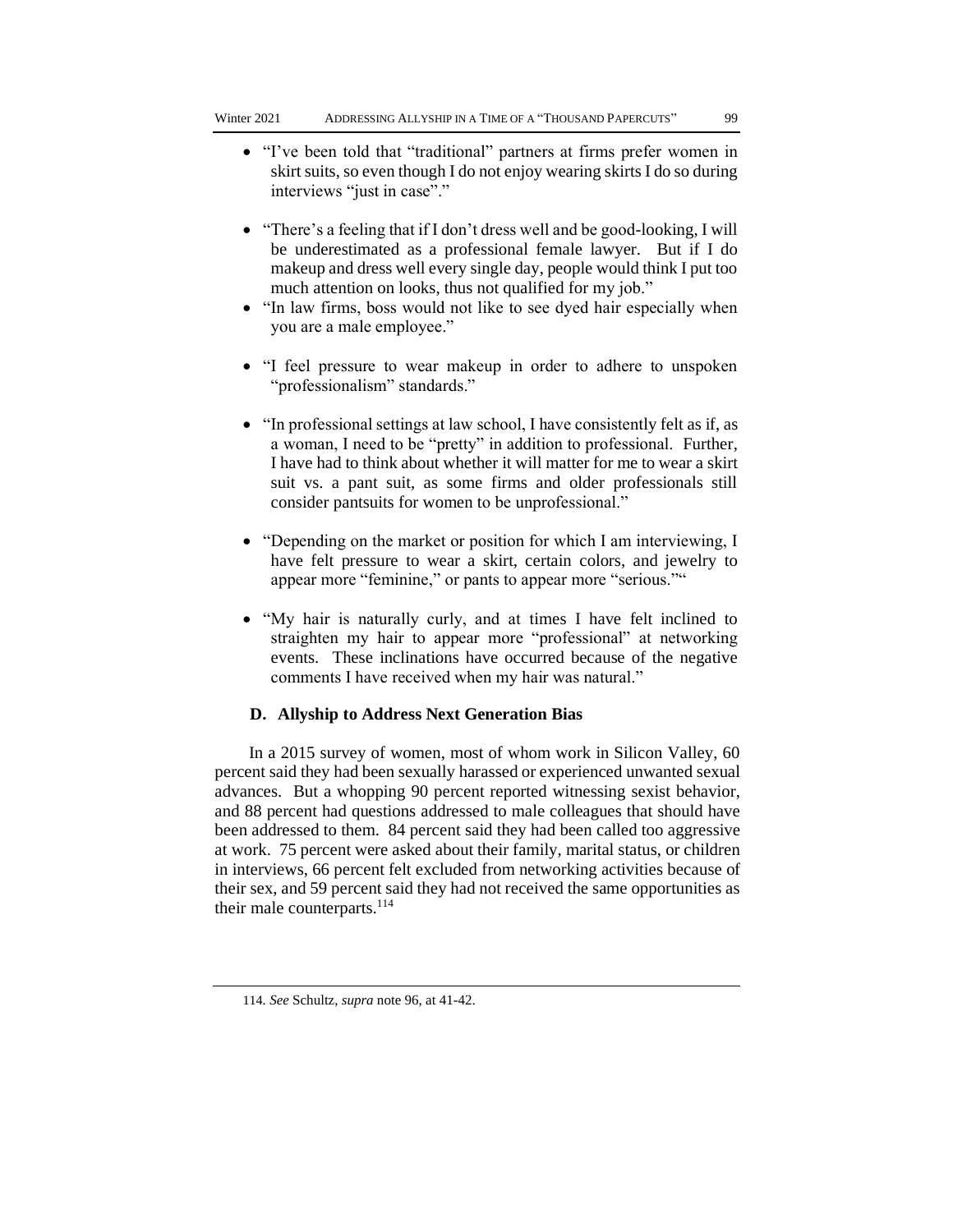Despite progress, there exists a subtle, hard-to-pinpoint (and even invisible) but nevertheless harmful undercurrent of gender bias in the workplace. Women of color still lack access to important opportunities and assignments at work.

In the words of now well-known Silicon Valley employee Ellen Pao, these thousand papercuts were daily indignities and exclusions that she and other women suffered. In Pao's words:

Women were often talked over and interrupted. When we *were* able to get a word in, we were ignored. If someone liked our ideas, they would repeat and get credit for our work . . . Our annual performance reviews cast us as poor team players when we tried to claim credit for our work, and our reviewer lists were stacked with people who were biased against us. We weren't invited to meetings, included on emails, asked to interview candidates, selected for hiring committees. We had the seats in the back of the room, in the outer reaches, the non-speaking roles at offsites and conferences.<sup>115</sup>

The racist comments added to the sexist comments. These microaggressions were common occurrences, although invisible to less discerning eyes. $116$ 

Unconscious or implicit biases, so named because humans are also unaware of the inconsistency of their biases in decisions, are "largely automatic and occur below the level of conscious awareness."<sup>117</sup> Daniel Kahneman, the Nobelist, argues that human decision-making is steeped in bias and unconscious biases and may be linked to discriminatory behavior.<sup>118</sup>

Allyship is even more critical in the face of unconscious biases because allyship allows for constant reflection and consideration of one's role in creating a more gender equal environment. However, as shown through our implicit association test, unconscious biases are so strong that even allies are not immune to its effects.

118*. See generally* DANIEL KAHNEMAN, THINKING, FAST AND SLOW (Penguin Books Ltd, 2011) (explaining how we have two systems of thought – one in which we have little to no voluntary control and another in which we allocate brain power towards choice and agency).

<sup>115</sup>*. Id*. at 41.

<sup>116</sup>. Martha Minow, *Perspectives on Progress: Twenty Years of Feminist* Thought, 20 HARV. WOMEN'S L.J. 1 (1997). (Martha Minow in her celebration of Harvard Women's Law Journal's 20<sup>th</sup> anniversary. She writes: Marya Mannes once said, "Women are repeatedly accused of taking things personally. I cannot see any other honest way of taking them.").

<sup>117</sup>. Fatma E. Marouf, *Implicit Bias and Immigration Courts*, 45 NEW ENG. L. REV. 417, 418 (2011). *See also* IRIS BOHNET, *Unconscious Bias Is Everywhere*, *in* WHAT WORKS 21, 21- 43 (Harvard University Press, 2016) (discussing unconscious gender biases and the negative impact it has on women versus the positive impact it has on men).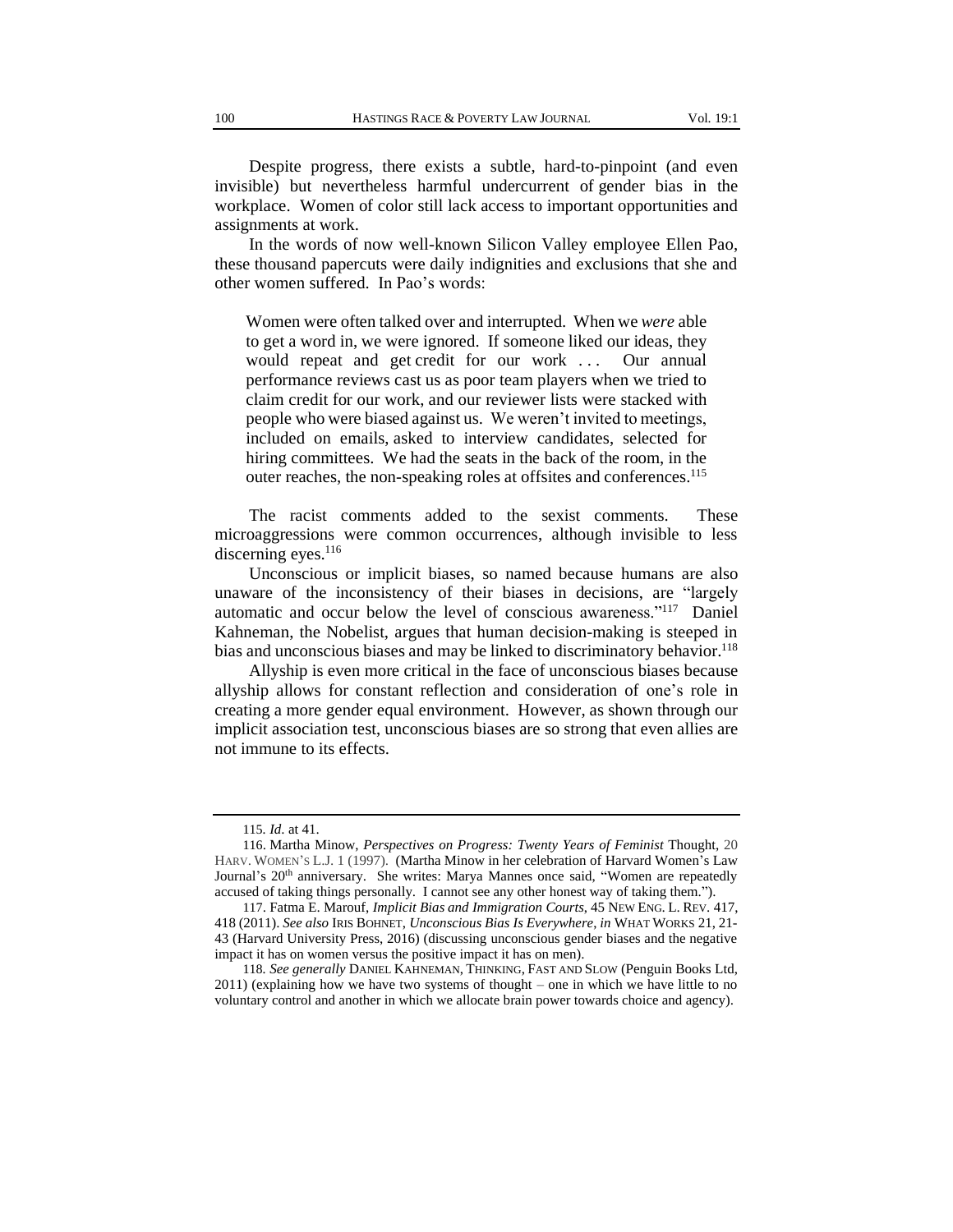20 of our respondents participated in the implicit association test we designed for them. The purpose of this test was to see how unconscious biases take shape despite an individual's inclination to fight against them. Our study shows that while most of our allies are supportive of women in almost every role, their support slightly decreases as the position becomes more dangerous or powerful (i.e. firefighter, police officer, soldier, senator, etc.). Career life and financial independence are mostly associated with males while single parent and family life were chosen as female dominated. Additionally, there is consensus that women hold significantly fewer leadership roles despite the fact that they are not more prone to conflict creation or more emotional at work. These unconscious biases play into individuals' decision-making and the continuation of sexism in the workplace.

In Silicon Valley, the first diversity report was issued in 2014 and it revealed fault lines along gender. Although companies hired trainers to provide unconscious bias training to their employees, very little significant improvement was evident.<sup>119</sup>

According to the 2016 McKinsey Report, women are both hired and promoted at lower rates than men, despite women graduating at higher rates.<sup>120</sup> Women make up only 19 percent of technology C-Suite executives.<sup>121</sup>

The "Elephant in the Valley" survey revealed that 87 percent of the women reported receiving demeaning comments from male colleagues, 47 percent said they had been asked to do lower-level tasks that male colleagues were not asked to do, and 66 percent said they had been excluded from important social or networking events.<sup>122</sup> Comments on the survey indicated that women were disrespected in numerous ways, such as being asked to take notes at meetings or order food, and being ignored in favor of male subordinates during meetings. $123$ 

Given that current diversity and inclusion methods do not work, we advocate that investments in allyship are more important than investments in training programs. These investments should begin at the academic level.

More than 60 of our student participants claimed to notice exclusion on a daily basis in the forms of subtle and creeping biases resulting in the isolation or exclusion of women's voices. For example, one participant recalled a professor who **"**would give male students more time to answer

<sup>119</sup>. Liza Mundy, *Why Is Silicon Valley So Awful to Women?*, THE ATL. (Apr. 2017), https://www.theatlantic.com/magazine/archive/2017/04/why-is-silicon-valley-so-awful-towomen/517788/.

<sup>120</sup>. 2016 McKinsey Report, *supra* note 31.

<sup>121</sup>*. Id*.

<sup>122</sup>*. Elephant in the Valley*, WOMEN IN TECH (2017), https://www.elephantinthevalley.com/.

<sup>123</sup>*. Id.*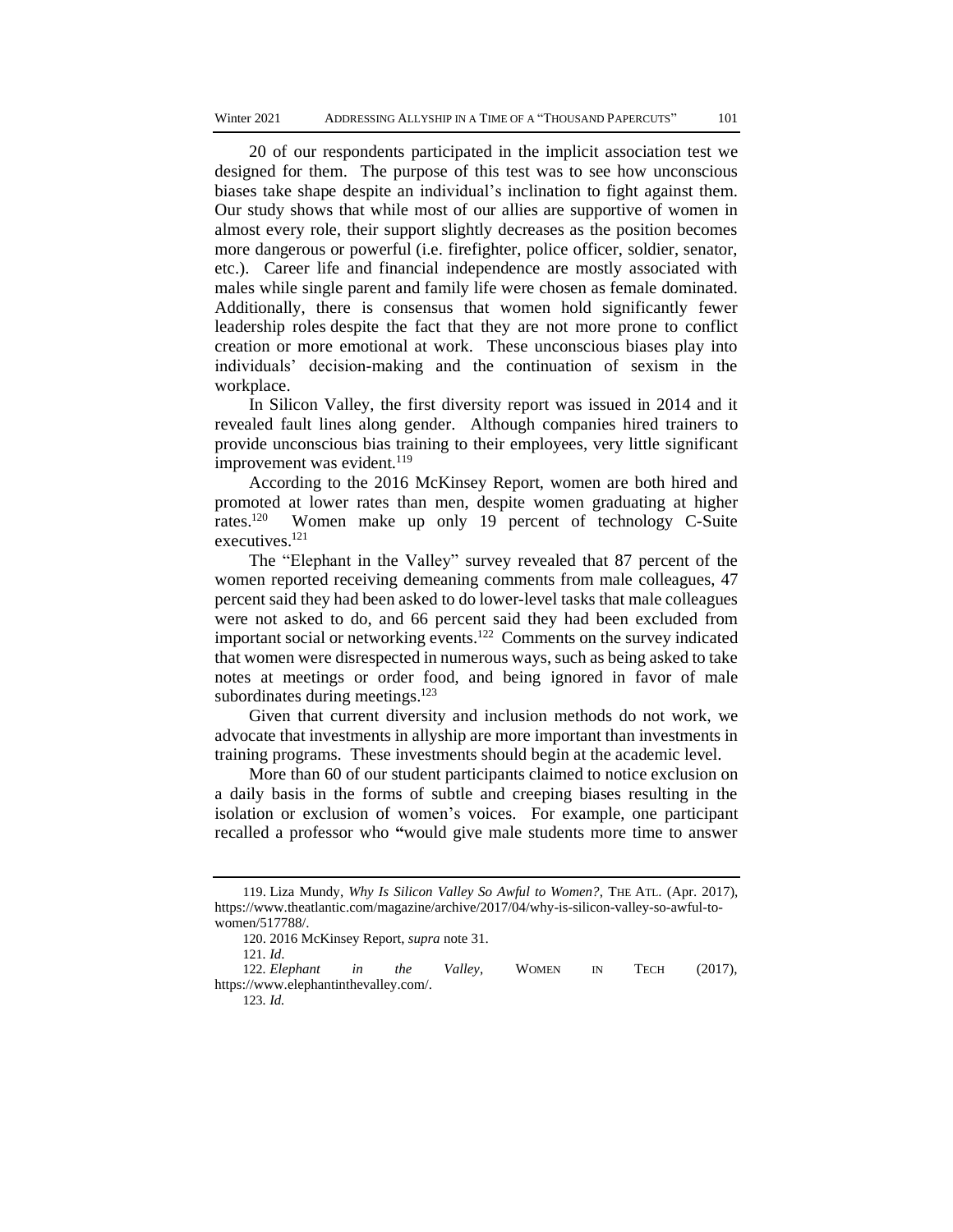questions from the professor and would often cut female students off comparatively quickly before they had time to answer."<sup>124</sup> This type of behavior is so ingrained in the norm that most people don't even realize that they have engaged in exclusionary behavior until they are approached and confronted. Only after the student raised this issue with the professor during office hours did the professor adjust **"**their behavior in a way that created more space for women to answer questions."<sup>125</sup> Another participant recalled, "as a new lecturer I repeatedly referred to the class with the term 'guys' (saying things like, "hey guys, can everyone please quiet down"). It was pointed out to me by a female student that this kind of language is exclusionary and insensitive."<sup>126</sup>

Our allies have tried to counter this behavior when they can; however, they have found that the way to counter such exclusionary practices depends on the setting. Some participants **"***try to redirect 'the mic' back to women when [they] notice them being overlooked."*<sup>127</sup> *A 3L stated: "Sometimes, for example in class, I literally raise my hand and then point to my classmate, when she has had her hand up, but the professor isn't calling on her."*<sup>128</sup> Others find it most effective to speak with the woman after the event and reassure them that they were heard. What our participants have found most important: *"[T]o create space for women to amplify their own voices is to let those women exist without explicitly taking any credit for it."*<sup>129</sup>

The instances of exclusion that our participants listed in the school setting are also consistent with bias in the workplace. While men receive recognition more often than women, even when a woman is given credit for her contributions to the growth of the company, she does not receive the promotion.

#### **E. Allyship as an Antidote to Unfettered Power**

Workplace hierarchies tend to favor the behaviors of majority member groups or groups they favor and distrust the work of the excluded group. These cognitive biases are amplified affinity bias, which is the tendency to gravitate toward and develop relationships with people who are more like ourselves and share similar interests and backgrounds. This leads to bosses supporting those who are in their affinity group while unintentionally leaving others out.<sup>130</sup>

<sup>124</sup>. UPSTANDER VS. BYSTANDER,*supra* note 33, at 23.

<sup>125</sup>*. Id.*

<sup>126</sup>*. Id*.

<sup>127</sup>*. Id.* 128*. Id.*

<sup>129</sup>*. Id.*

<sup>130</sup>. Pragya Agarwal, *Here is Why Organisations Need to be Conscious of Unconscious Bias*, **FORBES** (Aug. 26, 2018),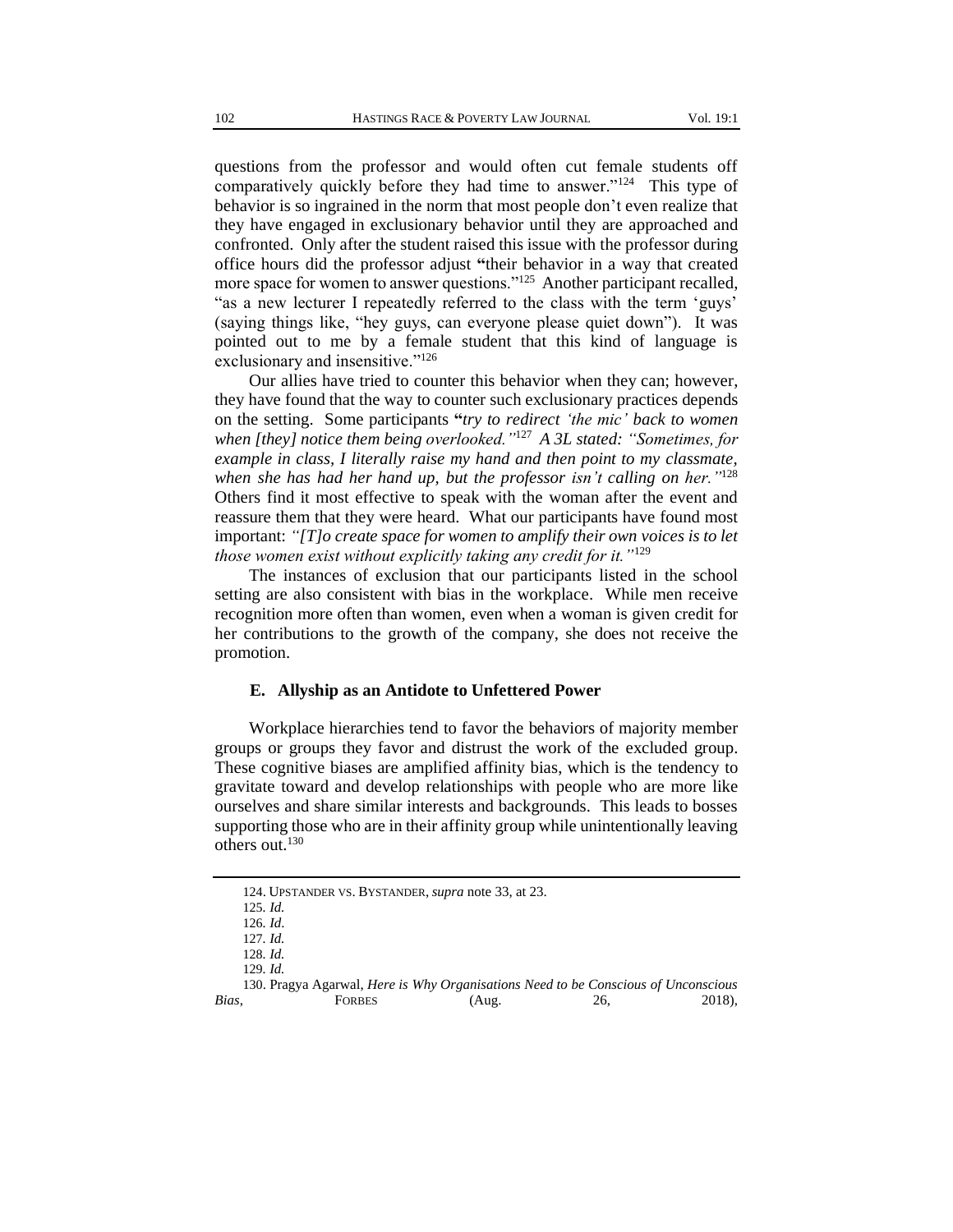As a Penn Law woman student stated:

I wish that there were more women present in the work settings I have been a part of because I believe there is strength in power and creating the opportunity for women to support women in a professional setting is a great way to combat the aftermath of the "papercuts."<sup>131</sup>

Schultz writes that most employment systems give male hierarchies authority that is unfettered and potentially dangerous, and that unfettered discretion facilitates stereotyping and discrimination. She states that "…[u]nchecked institutional authority, in other words, begets a growing sense of personal power and self-aggrandizement. Both formal and informal sources of authority over others can feed this sense of power."<sup>132</sup>

Both Deborah Rhode and Vicki Schultz call for a check on authority. Rhode writes, "Managers also need to address conditions that make bias and abuse more likely. . . Power often enhances individuals' sense of entitlement and insulation from accountability."<sup>133</sup>

But what happens when a person from a minority group performs in a way that negatively stereotypes the group?<sup>134</sup> Then the performance itself becomes a reproduction of the stereotype. As stated by a Penn Law ally:

So, for example, if someone's giving a compliment to a white attorney, they'll say like, Oh, like he's really smart he's on top of his stuff. But if they're giving a compliment to me or a Black attorney, they'd be like, Oh, like he's a smooth talker like he's a con man or something that's not smart but like able to trick people into thinking of things his way.<sup>135</sup>

#### **F. Exclusionary Behavior: When Credit is Stolen**

Women often experience the way in which credit is stolen from them. Studies have shown that when women and women of color are underrepresented, they experience pressure to prove themselves by working harder. But even when these stereotype threats drive women to do more, this may not always be to their benefit. As Claude Steele states: "disproving stereotype is a Sisyphean task; something you have to over and over again…"

134*. See generally* CLAUDE M. STEELE, WHISTLING VIVALDI AND OTHER CLUES TO HOW STEREOTYPES AFFECT US (W.W. Norton & Company, 2010).

https://www.forbes.com/sites/pragyaagarwaleurope/2018/08/26/here-is-why-organisationsneed-to-be-conscious-of-unconscious-bias/#6cfb5d2f726b.

<sup>131</sup>. BECOMING GENTLEMEN, *supra* note 3, at 60.

<sup>132</sup>*. See* Schultz, *supra* note 96, at 52.

<sup>133</sup>. Deborah L. Rhode, *#MeToo: Why Now? What Next?*, 69 DUKE L.J., 377, 425 (2019).

<sup>135</sup>. BECOMING GENTLEMEN, *supra* note 3, at 39.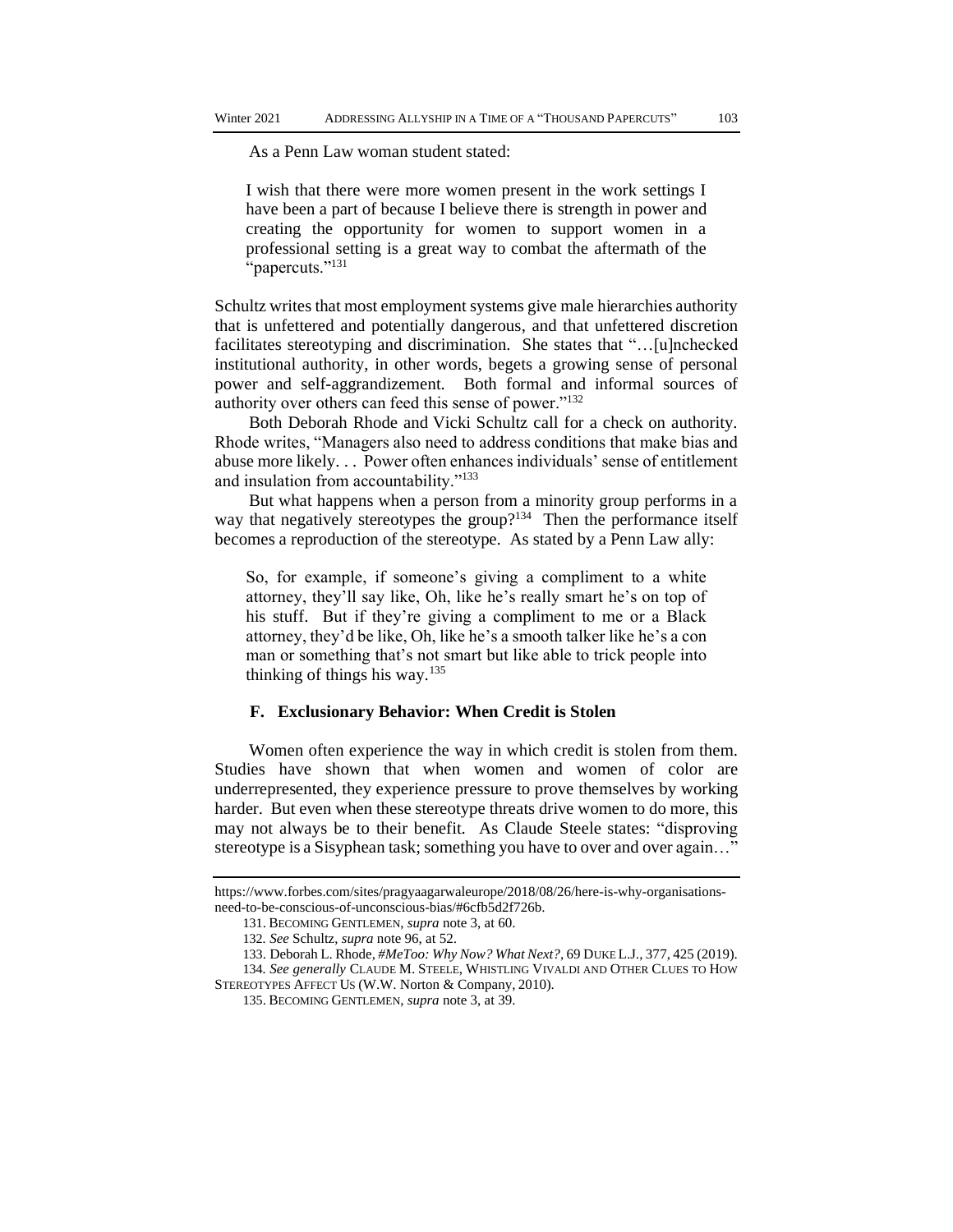Our participants have recognized the importance of shining the spotlight on women, especially in situations where women are being overlooked and not being given the platform to speak up. As such, Robbie Julius says that as an ally, he tries to *"explain to the forum to give opportunity and time for the woman to speak up. I think this will empower women more rather than speaking on behalf of women."*<sup>136</sup> Other participants have also engaged in this strategy by redirecting the mic back to overlooked women by *"referring back to things that women have said by name, directing questions to women in the room when they come up in their area of expertise, and working to maintain an environment where people don't have to compete and be loud to be heard."*<sup>137</sup>

Where participants have found men trying to steal a woman's idea, they claim that it is important to "return credit back to its originator." However, the setting determines the form of the action. A 3L respondent argued that returning credit differs depending on the size of the conversation. *"In smaller meetings this is usually easier, but in larger settings it requires a little bit more diplomacy so that the overall message is not lose without all participants having full context."*<sup>138</sup> Regardless of the size of the action, our participants claim that:

It is important to use our platforms, whenever we are given access to one, to make sure that attention is being equitably distributed among those who are entitled to it, particularly if those people are being denied on the basis of race and gender. Therefore, it is always important to me to point to those women, particularly women of color who may be on the sidelines and try to bring them closer to the center of focus.<sup>139</sup>

When someone comes up with an idea, you need to give credit to that person for coming up with that idea. I know sometimes in the workplace, when you are at a higher level, you tend to not purposefully take credit, so I think it's all about being mindful when you write the work product of who has helped you or assisted you. I think law school is a good forum to cultivate that.<sup>140</sup>

If in a public setting (ex: meeting) and this happens in which a male colleague happens to steal, overspeak, or ignore a female colleague, I will make sure to step in and direct the attention to her and provide

<sup>136</sup>. UPSTANDER VS. BYSTANDER,*supra* note 33, at 28.

<sup>137</sup>*. Id*.

<sup>138</sup>*. Id*.

<sup>139</sup>*. Id*.

<sup>140</sup>. BECOMING GENTLEMEN, *supra* note 3, at 40.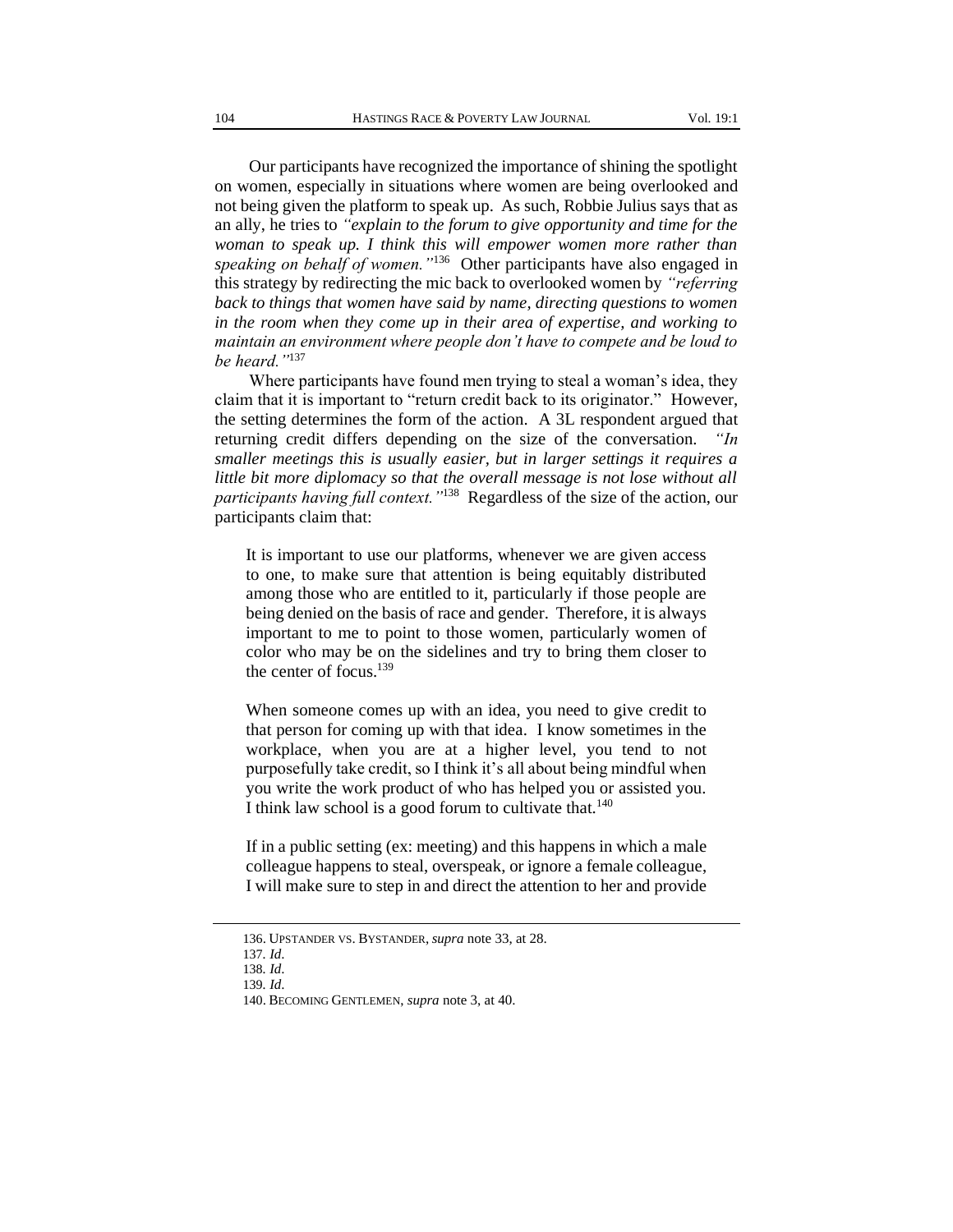her the proper platform to ensure her ideas are heard. If her idea is taken by someone else in a blatant manner, I will conduct my due diligence and take the necessary steps to address it to human resources and subsequently the upper management to ensure the best resolution possible.<sup>141</sup>

I often see men putting women down and particularly in subtle ways. For example, men will often cut women off when they are speaking and start telling their own views. In other ways, men will often try to take credit for results when women have played critical roles.<sup>142</sup>

In my view, this is one of the most crucial elements of ensuring equity and fairness. All too frequently, the views and opinions of women in the classroom (and in the semi-professional environments that we occupy as law students) are silenced by combative or otherwise overbearing men, who either ignore the contributions of women or speak over them. Crediting people is an important element of this, certainly, but I believe there is more than just this to ensure that credit goes where it is due. This includes keeping my hand down until a woman is finished speaking and continuing to call back to ideas' sources even after they are stated in class, for the rest of the semester.<sup>143</sup>

There is a cost to stereotype threat that is not always recognized. Coping with stereotype threat can in and of itself be a distraction that then leaves little room for other more productive activities. One way in which allies can avert this kind of harm is to ensure that credit is given when credit is due.

[I]t is imperative that we not fall into the trap of competing against our female colleagues for clout or influence within our organizations as this often fails to address the way the system has failed them. Therefore, it is important to always recognize the great work that women do and not undermine or steal their ideas when they present them. Rather, enforce them and make sure that the idea is given the discussion it deserves.<sup>144</sup>

One subtle but powerful barrier that women encounter is lack of opportunities, including challenging work assignments that are provided to male or white female peers. Thus, before an ally can take action, it is critical

<sup>141</sup>*. Id.*

<sup>142</sup>*. Id.* at 46.

<sup>143</sup>*. Id.* at 40.

<sup>144</sup>. UPSTANDER VS. BYSTANDER,*supra* note 33, at 29.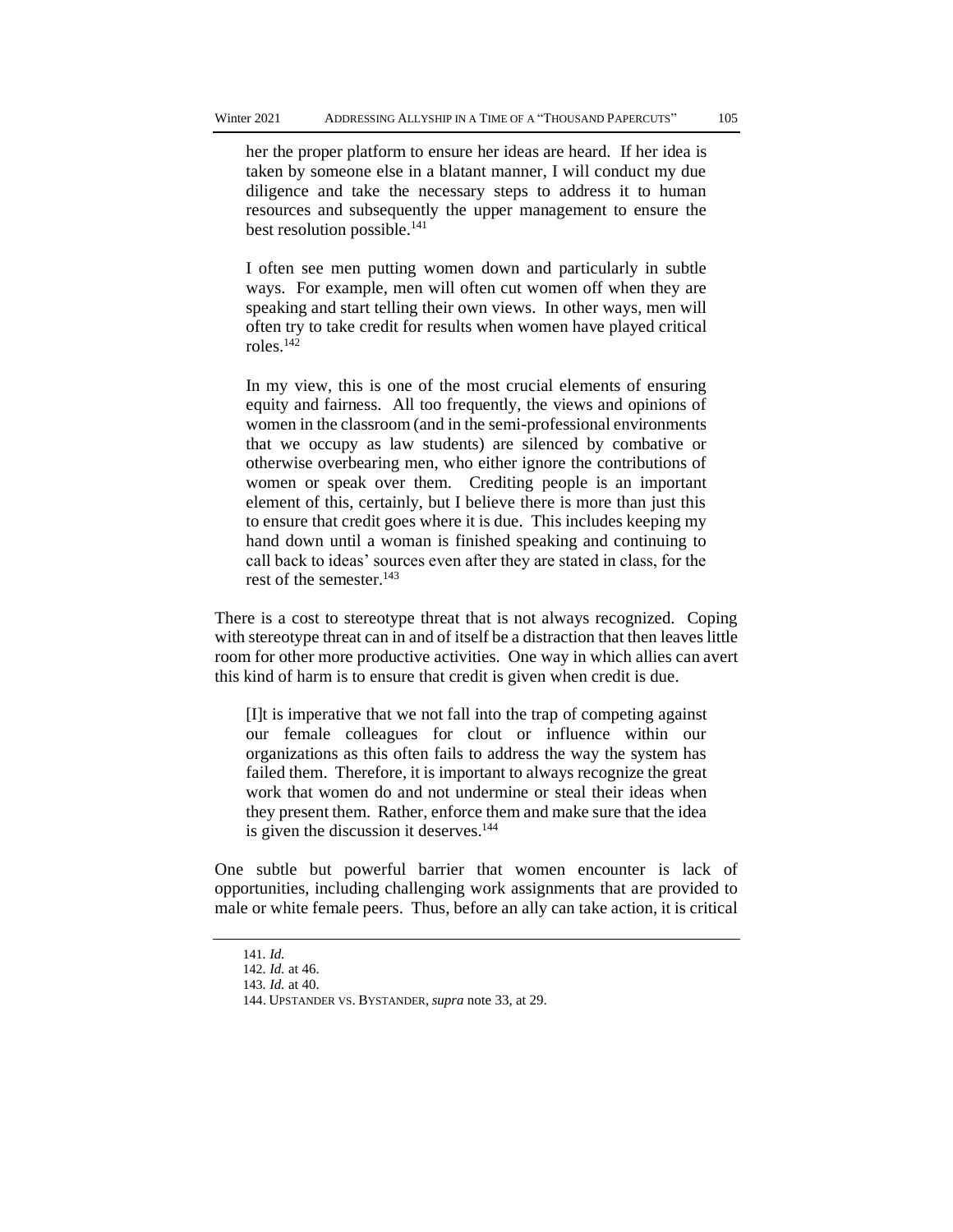to first focus on recognizing that such barriers exist for women in the workplace. It is an ongoing process of educating oneself to identify where there are gaps in opportunity, representation, and policy. As such, one of our participants describes that *"Someone ought to be designated an "ally" not purely because they – from an internal viewpoint – believe in or support a certain unprivileged person or group, but because they have embarked on the conscious journey of allyship, which, as stated above, constitutes education and enacting change."*<sup>145</sup>

#### **G. #MeToo Movement and Sexual Harassment**

*"I am not afraid of being who I really am and what I want to do. People have criticized the #MeToo movement, but I will not step back. We are now in the 21st century."*

### —Yujie Zhang, Penn Law LLM Student

Many of our male allies identify that the #MeToo movement has been a positive step in changing workplace policies and culture. Some explained how they do not agree with the negative backlash and fear of men being mentors or alone with women in an office setting. In fact, most stated how they themselves serve not only as allies but mentors to women in the office – ensuring more opportunities for women and speaking out against injustices.

While workplace culture may be changing due to post-#MeToo movement activism, states have been slow to adapt to the sentiments of the movement and the beliefs that women and our male allies hold. Currently, 78 percent of states have sexual harassment law that applies to employers with over 15 employees. However, only 14 percent of states include a training requirement for private employers within their sexual harassment law. Furthermore, only 33 percent of states have laws that protect nontraditional workers – interns, independent contractors, etc. – in the sexual harassment laws. With more and more workplaces having interns or informal workers, the lack of protection provides a legal gap within legislation.

When looking to the intersectionality of gender and law, 51 percent of states include any LGBTQ+ protection and sexual orientation protection in sexual harassment laws. This means that almost half the states in the United States do not offer protection to the LGBTQ+ community within their sexual harassment laws. In the case of protecting gender expression, only 24 percent of states' sexual harassment laws protect gender expression. The current laws do not go far enough to provide true workplace protections against sexual harassment to all.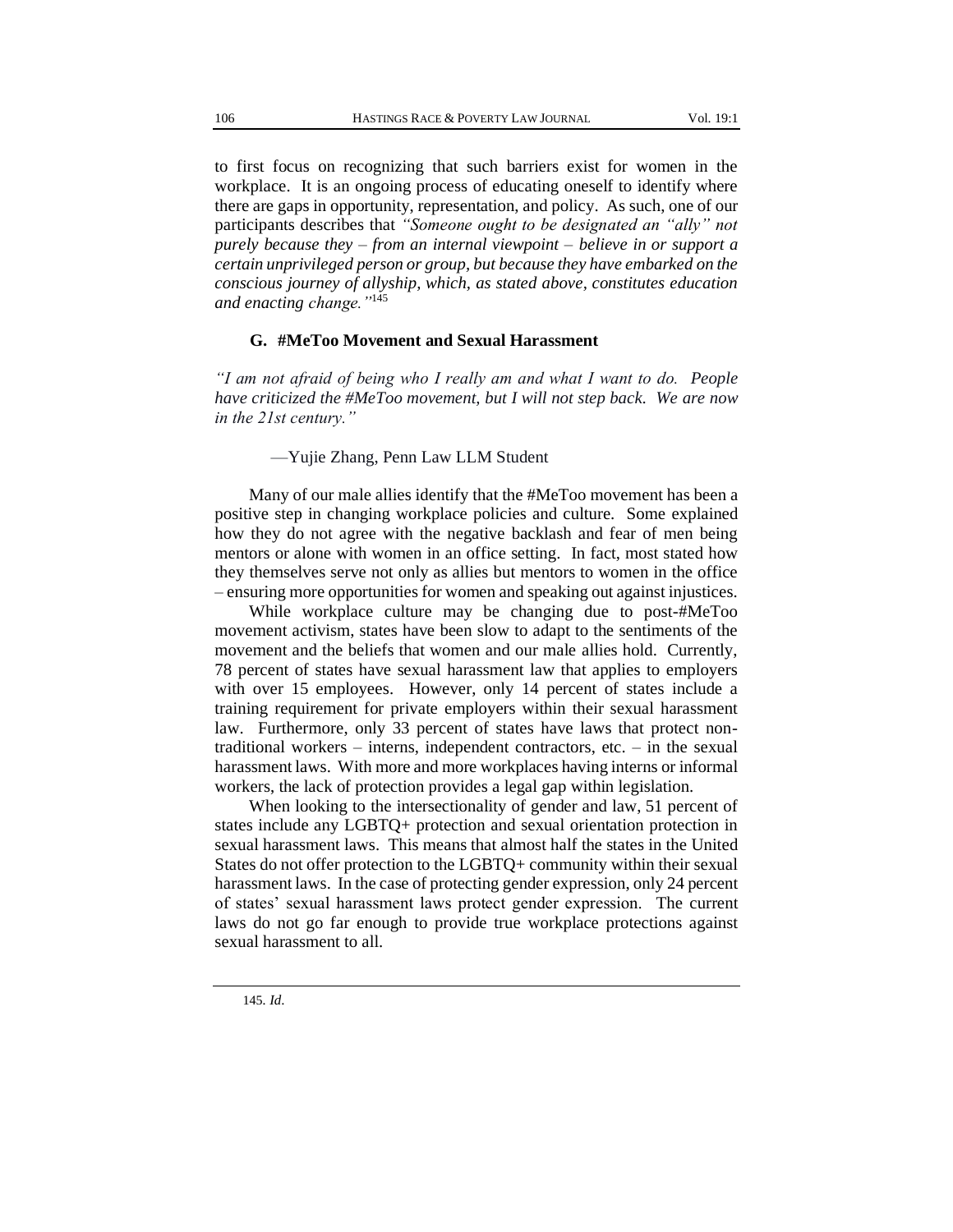Most employment contracts include mandatory arbitration provisions that bind employees to take their claims against their employer to an alternate dispute mechanism. Arbitration largely favors the employer, especially compared to a trial with juries. Only 6 state laws limit or ban the use of mandatory arbitration in certain cases for employees, such as for sexual harassment. Additionally, what occurs within arbitration is mostly confidential compared to the courts due to non-disclosure agreements. Only 9 states generally prohibit or outright ban non-disclosure agreements. These agreements allow employers to forbid employees from making comments that could harm the company, including a sexual harassment complaint. Similar to the Harvey Weinstein cases, many women thus cannot expose the harassment and discriminatory nature of the workplace due to being bound by confidentiality agreements or mandatory arbitration clauses. Employees regularly sign these documents at the beginning of their employment without realization of the rights and consequences within these agreements.

Aside from the backlash sparked by male employers after the #MeToo movement, the post-#MeToo movement faces additional obstacles related to employer non-disclosure agreements and mandatory arbitration provisions. Employees cannot seek justice within the courts and many cases may lead to undisclosed settlement amounts. This leads to no transparency within the company and discrimination against women.

Our male ally project goes to show that men are not only supportive of women in leadership and within companies but also value their voices and contributions. State laws are currently slow to catch up to the needs and wants of a diverse and cohesive workplace environment.

#### **H. Fear of Backlash**

The Harvard Busines Review has addressed how the Pedestal Effect, in which men are given special treatment for fair play, can be seen to be an overfocus on men which might in fact strengthen male power dynamics. Selfprofessed male allies can also be a danger. Labels such as *manbassador* or *male champion* are important ways to draw out allyship, but can also seem platitudinal when actions are small and without much significance.

A new generation of male allies at Penn Law also seem to be aware of the dangers of seeing the mantle of allyship. Optical allyship has come under attack:<sup>146</sup>

Below is some salient commentary from our male law students respondents:

<sup>146</sup>. BECOMING GENTLEMEN, *supra* note 3, at 44-45.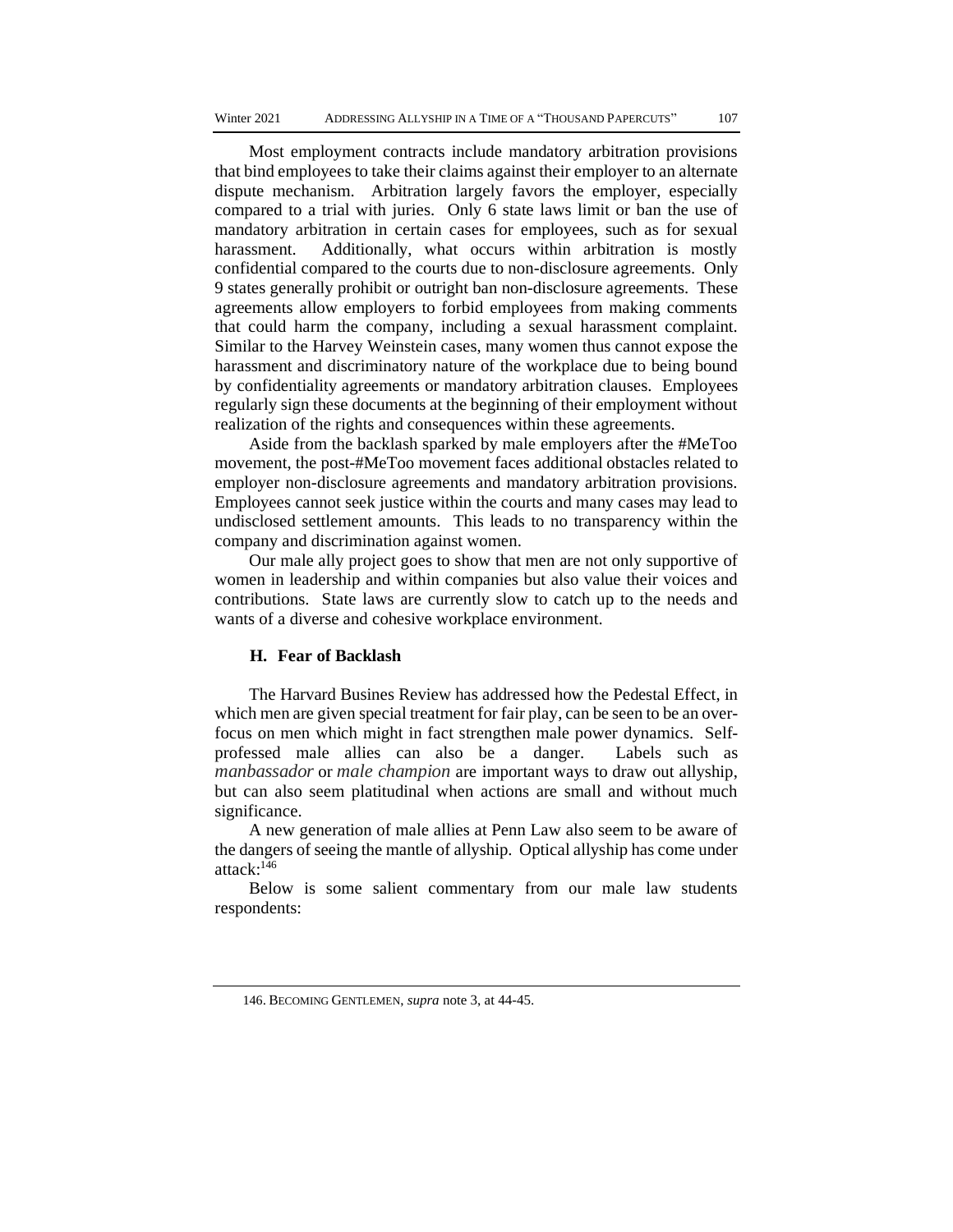I have no fears for overtly supporting women, especially if they are my colleagues and friends. This is a legitimate fear for some men, however, because they may fear reprisal from male peers or bosses who prioritize looking out for the "good ole boys" club. I also know male workers who refuse to look for younger female workers for fear of looking like a "creepy old man.

You should only fear backlash if you do something that deserves backlash. It is important for men to be aware of the gender dynamics and power dynamics in a mentoring relationship, especially if they are more the more senior person and I think we can all do a better job of being cognizant of these actions that make people uncomfortable, but I think in general men shouldn't withdraw or disengage because of the MeToo movement. They should use it as an opportunity to reexamine our own behavior and think about practices that we might all engage in and normalize that aren't acceptable and should change.

I actually did research about the Me Too movement for Davis Polk's governance group—for this memo I had to write and in my research—I learned that for a lot of men who did mentor women, now, they are afraid to take women out on business trips or even have one on one mentorship or take women up as mentees, or they are even afraid of closing the door when they are talking with women because they are afraid of the rumors that can possibly start.

In my personal experiences, my male friends typically try to be great allies for their female counterparts. While there may be breakdowns in the event of a relationship or personal falling out, their words and actions are adequate. However, in scenarios were men are by themselves, it is important that conversations about women are just as respectful as their male counterparts. Conversations that are not as respectful create implicit biases about women that could make some men view women as "less insert admirable characteristic trait here.

# **V. POLICY, PROGRAMMATIC, AND PARADIGM CHANGES: RECOMMENDATIONS**

### **A. Allyship and Getting Women into Positions of Authority**

The more we see diverse group members in positions of power, the more it helps prevent automatic gender stereotypes. The simple fact of having a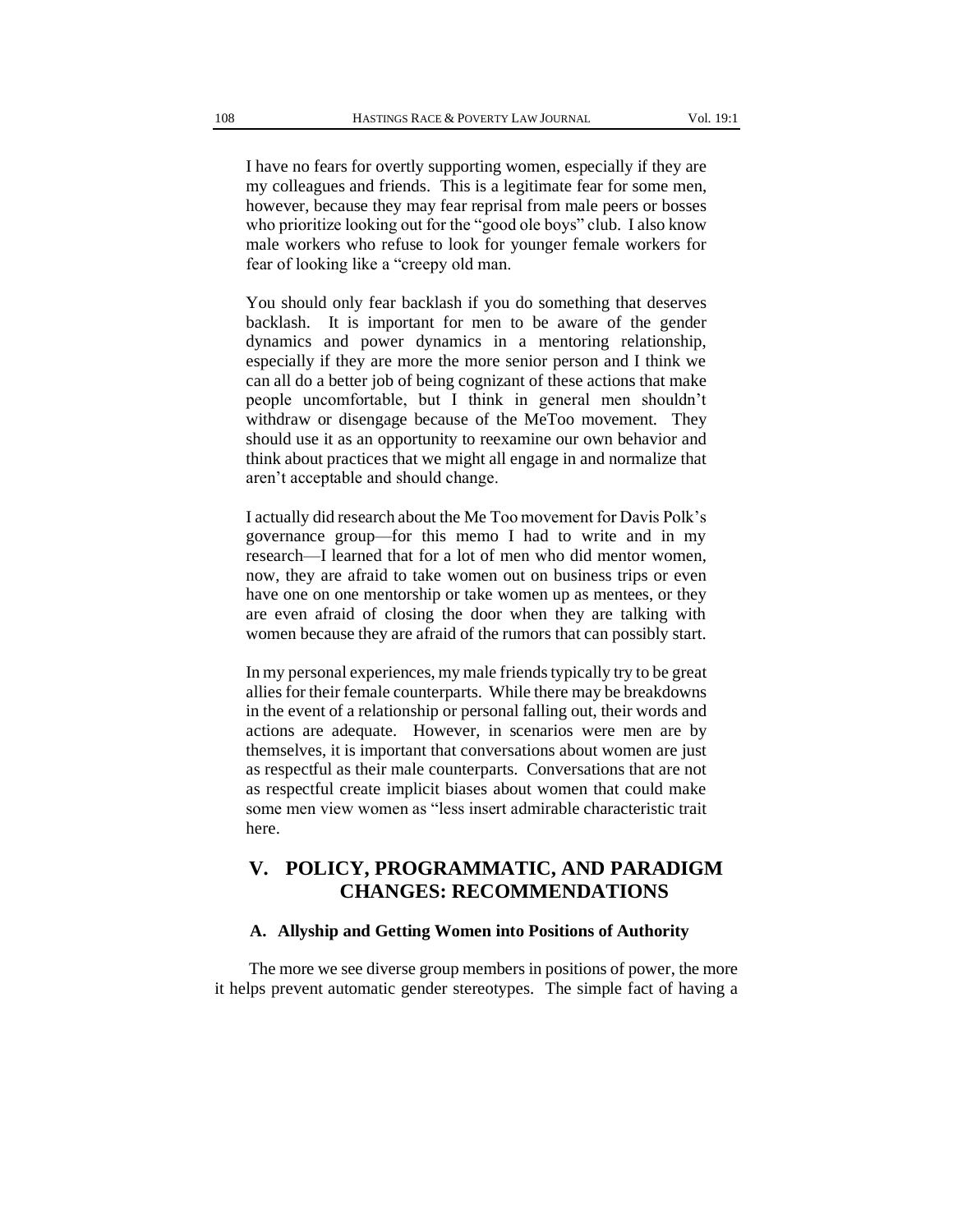diverse workforce may well be an important way of reducing the level of implicit bias in the workplace.

In the Penn Law Survey, 88.2 percent of respondents agreed that women hold fewer leadership positions. 64.7 percent felt that deserving women are passed over for less deserving men. 70.59 percent agree that having more women in leadership will address gender stereotypes. 76.56 percent felt that having more women in leadership would open up more opportunities for more women in leadership.

Sheryl Sandberg, writing with Wharton Professor Adam Grant, asserted, "the long term solution to the double bind of speaking while female is to increase the number of women in leadership roles, ….as more women enter the upper echelons of organizations, people become more accustomed to women's contributing and leading."<sup>147</sup>

This calls for equal representation of women and women of color in leadership positions in corporations and industry. Women's absence from some jobs and predominance in others fosters gender stereotypes like "men are leaders" and "women aren't tough enough to lead," or "men are breadwinners" and "women put their families first" – ideas that make the underlying segregation and inequality seem natural when they are not. These stereotypes foster harassment, encouraging men to view and treat women as "different" and second class.<sup>148</sup>

Having more women in decision-making will also help in building bridges and developing strong relationships between men and women at work. Allyship involves interactions with men and women at all levels within an organization. In her study, Rachel Lepchitz found that for many women's career advancement, "relationships are the key."<sup>149</sup>

Women's positions of authority are linked to their relationships with men both as superiors and subordinates. Leadership skill building calls for greater interactions between men and women at all levels within an organization. Fostering these work relationships between male and female employees can address unconscious bias that inhibits women's achievements. Healthy cross-gender work relationships are key to dismantling stereotypes. Understanding that relationships are the key to allowing women's voices to be heard and allowing women to rise in the professional ranks, 3L student Jeremiah Oteh says:

<sup>147</sup>. Sheryl Sandberg and Adam Grant, *Women at Work: Speaking While Female*, N.Y. TIMES (Jan. 12, 2015), https://www.nytimes.com/2015/01/11/opinion/sunday/speaking-whilefemale.html.

<sup>148</sup>*. Id*.

<sup>149</sup>. Rachel Lepchitz, *Perceived Muted Voice and Its Impact on Female Communication Techniques in the Workplace* (Dec. 2012) (unpublished M.A. thesis, Gonzaga University) (on file with the Gonzaga University Library system).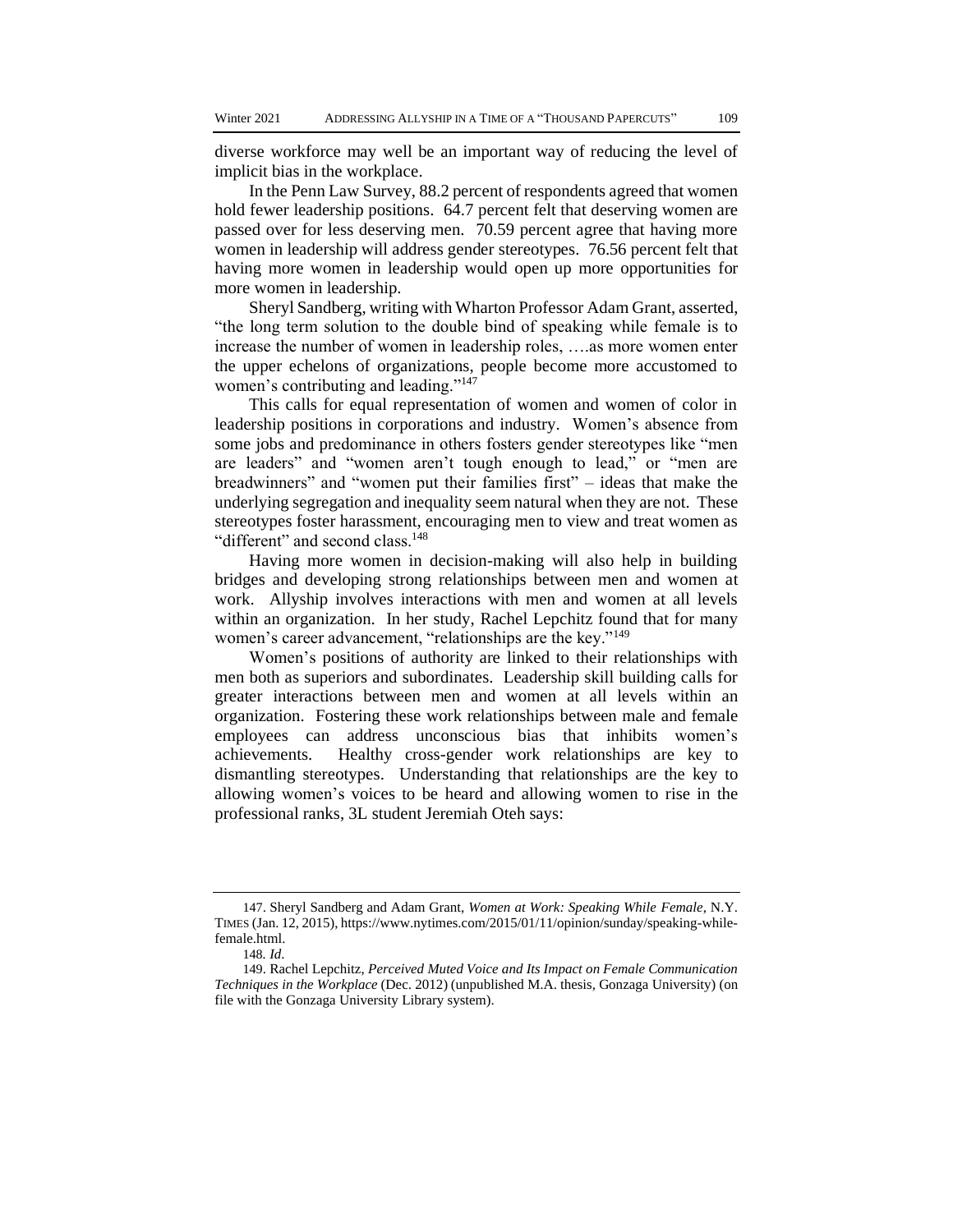I bolster and draw attention to voices of women of color by first building strong, genuine relationships with black and brown women. I do this, first, because I believe it is important to understand someone's personal story in order to accurately draw attention to it. Also, I believe it is important to understand the individual to a comfortable degree so that you can draw attention to their voice on that person's terms—the time in which they are most comfortable and want attention drawn to their voice. After I build that relationship (and during), I bolster their voice by speaking positively about her (they) and providing specific moments of excellence, triumph, vulnerability, and wisdom that she embodied during our personal interactions.<sup>150</sup>

According to Lepchitz, a subordinate's (or in this case a woman's) "voice is less heard because the assumption is that they are trying to communicate experiences that are unimportant to the dominant group....."<sup>151</sup> To counter this narrative, it is important to build male allyship at every level. As one of our participants says, *"collaboration needs to occur at every level and really be imbricated into the work process."*<sup>152</sup>

The #MeToo movement shows us that what we need is more positive inter-group interactions at work, not fewer.<sup>153</sup>

# **i. Male CEOs as Allies**

Even as those in traditional positions of authority yield power, male leaders are proposing new structural paradigms on allyship. Satya Nadella of Microsoft has said: "If you are not helping to create an inclusive culture, your rewards, your career trajectories and possibly even your employment will be impacted." <sup>154</sup>

Michele Coleman Mayes, the General Counsel of the New York Public Library has said: "If I look at the first company I joined, until I came here years ago, the luck of my draw is that I've had White guys around me, who were not afraid to see me soar. That is not always the case. But when it is so, it works."

<sup>150</sup>*. Id.* at 140.

<sup>151</sup>*. Id*. at 51.

<sup>152.</sup> ADVANCING INCLUSIVE LEADERSHIP, *supra* note 34, at 113.

<sup>153.</sup> TRISTIN K. GREEN, DISCRIMINATION LAUNDERING: THE RISE OF ORGANIZATIONAL INNOCENCE AND THE CRISIS OF EQUAL OPPORTUNITY LAW 5 (2016).

<sup>154.</sup> In fact, several leaders of law firms including Mitch of Orrick have stated that when companies like Microsoft make it clear that they factor diversity and inclusion in their hiring efforts, and will reward performance, it changes the way firms approach the work and the issue. it reinforces and accelerates our own work and makes it clear that there's a business case for diversity and inclusion.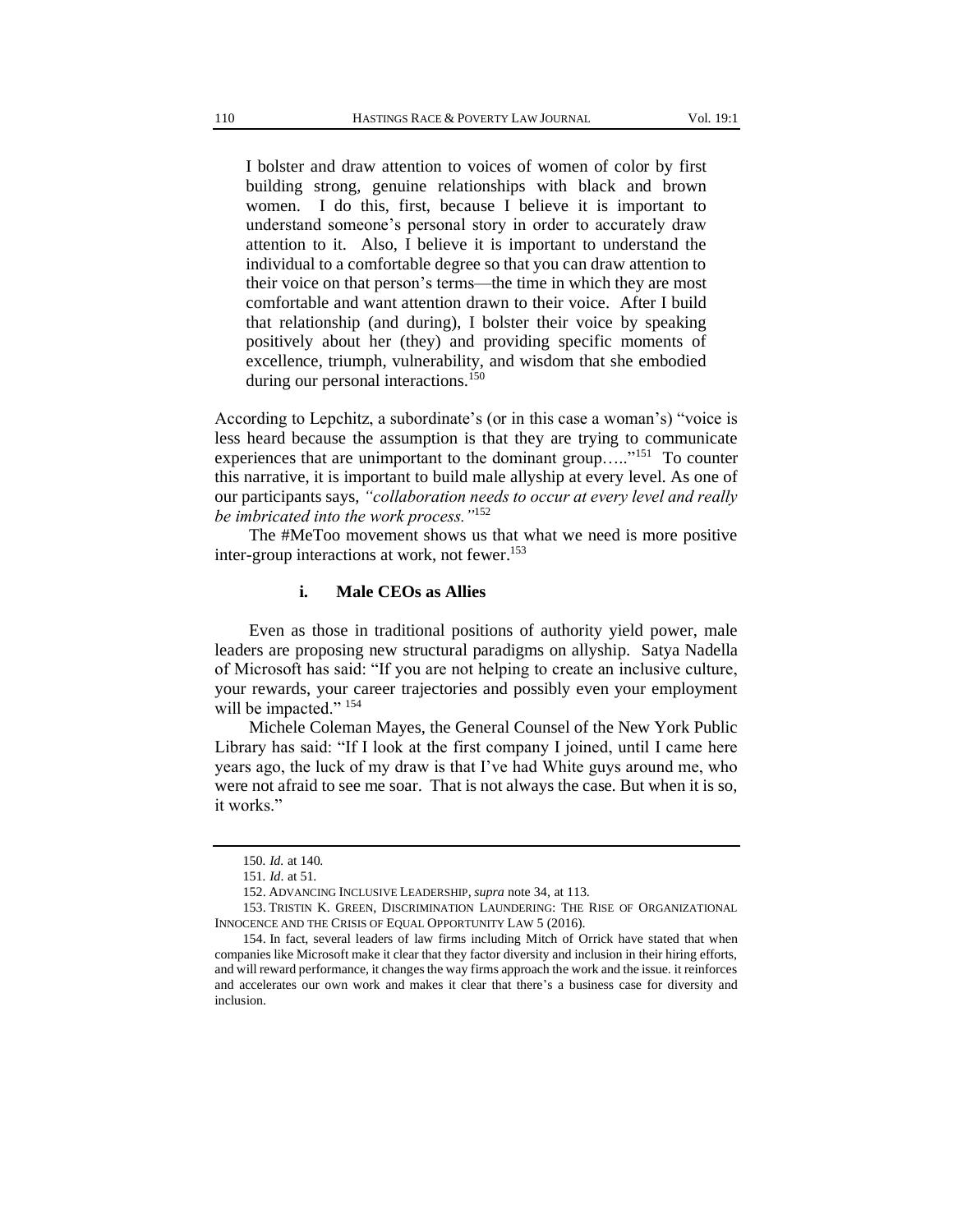However, structural change is important. Tim Wilkins spoke of whether we would have to come up with a new lexicon, a "new structural paradigm:"

One thing I'll be curious to see is if the term "diversity and inclusion" even survives by the time you guys come out into practice. Because we are taking a hard look at in our firm – it hasn't worked. For the past twenty years people have looked to see how many lawyers of color, how many women partners, have gone through the ranks to make a senior position…. we need a new structural paradigm. … We are now looking at a situation where if you put women and people of color in positions which really have influence and importance within the firm and for the clients, that's going to start changing things. …if you can get somebody in on one of those projects or those deals, and speaking as the authority on that  $[the deal]$ , trust me – the clients and the types of deals we get at that level, there are big bucks on the line, and they're going to listen to that lawyer. What might happen is that you have a teammate who is a woman or person of color who sits quietly scribbling notes in the background.<sup>155</sup>

# Mitch Zuklie, Chairman and Chief Executive Officer of Orrick, said to us:

When were think of diversity and inclusion as a business imperative, there are four dimensions to that. My job as CEO and Chairman of a law firm is to attract and retain the best talent that I can, and to advance it and inspire it. The very first thing to note is that, in general, diverse and female lawyers leave the profession in a much faster rate than white men. From the perspective of retaining that talent, which is hard to identify and train it, once talented lawyers in get involved in working for great clients like Microsoft, if they leave the firm, it tears at the fabric of the firm and its ability to provide great service. So, we must find ways to attract and maintain the best talent, that means we have to make progress, and change the situation in which women and diverse lawyers are leaving the profession at a faster rate. The second thing is that we have a group of leaders who are diverse.<sup>156</sup>

Fundamentally, we believe that a diversity of backgrounds and opinions will enable us to make better decisions. Social science supports this, and we are firm believers. Therefore, it is important for us to bring our best thinking forward in a competitive landscape

<sup>155.</sup> LEADERSHIP IN A TIME OF CHANGE, *supra* note 20, at 7. 156*. Id.* at 12.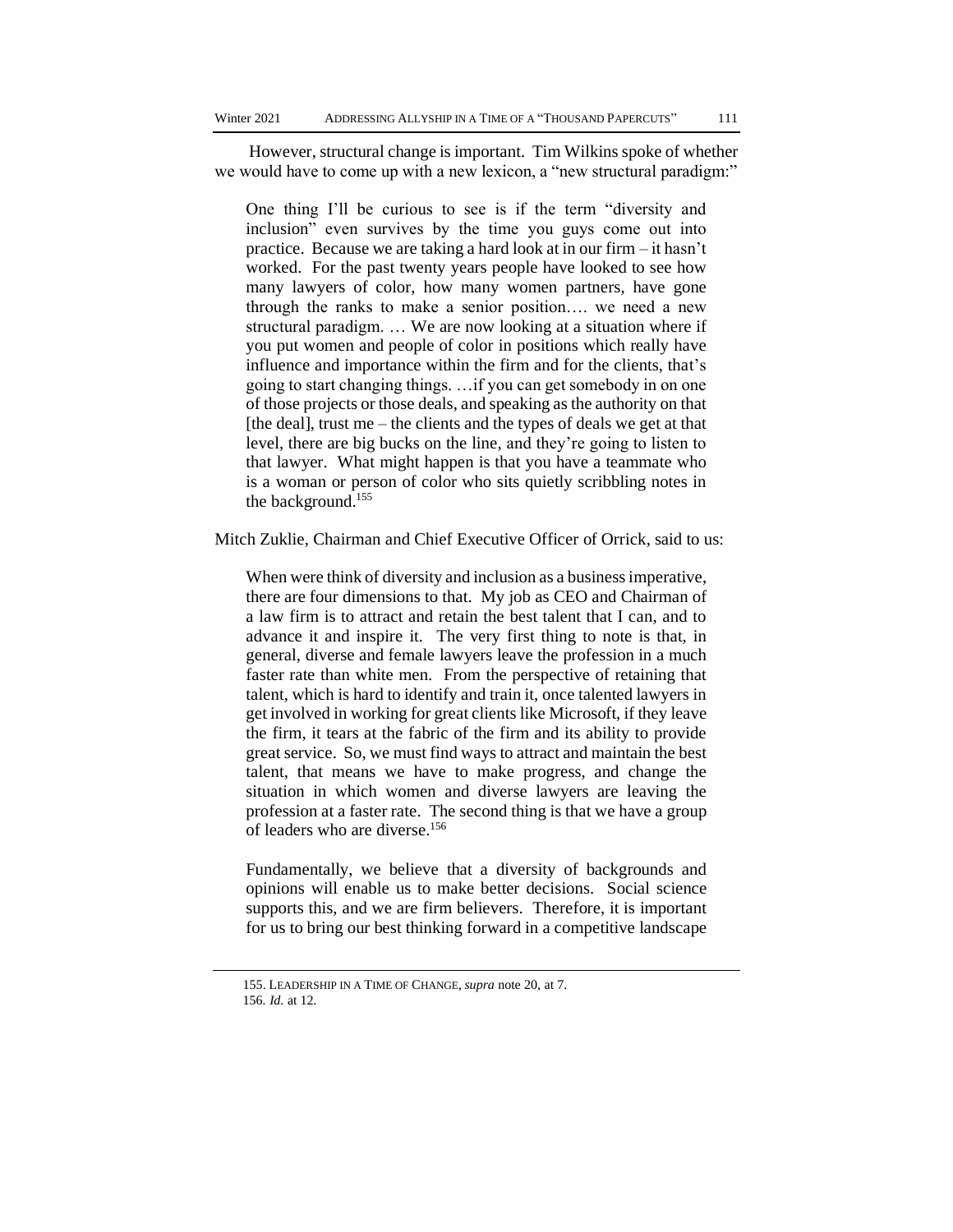to make sure that we have a diverse leadership team. Third, is that we are a client service business. We exist only to serve great clients like Microsoft, with whom we are very honored to partner. The best and most sophisticated clients want law firms that are diverse. And they want teams that area diverse, for the same reasons that we think those diverse teams make us make better decisions internally. The clients we are most interested in working with share that view. ….We believe we will be better at attracting the best talent. And if we are better at providing that environment, we will be better at retaining them. From the moral imperative side, I just note that we as lawyers get a bunch of different benefits. We are a profession; we all signed an oath or swore one when we took the profession to uphold justice.<sup>157</sup>

René Lacerte, the Chief Executive Officer and Founder of Bill.com has said about allyship:

You know the first thing is that we have to recruit people in, right. We have to make sure that that we don't have biases, that are recruiters don't have biases. It was like in one example there when I've been recruiting executives, I've had returning firms that the first 10 resumes they will give me are white guys. And I go back and say, flip the switch here, 60%, of your resumes now have to be nonwhite guys or 70%, depends on where I'm at, what I'm thinking about at that moment, with that recruiter and that changes. Now all of a sudden, they're forced to go do the hard work to find the qualified people that are available.<sup>158</sup>

Below I examine different aspects of allyship.

158*. Id.* at 34.

<sup>157</sup>*. Id*. at 12-13. He further said:

The Mansfield Rule is an industry-wide initiative to ensure that at least 30% diverse candidate pools for various positions at both law firms and recently in-house positions. We apply the same rule for work assignments. We are in the process of conducting "stay" interviews particularly with diverse lawyers about what would cause them to stay at the 16 firm and what could we do better to make sure they want to stay, grow, and have their careers here. By making it more of a normal conversation, it has been a substantial bias interrupter for us. The last thing we are doing is we apply a lot of analytical rigor to looking at the issue of assignments. Our most important clients, and we have set a goal, we believe that there is a clear correlation in doing work for our most important clients and being promoted our organization. As a result of that, we are making a real effort to make sure women and diverse lawyers are getting at least their fair share of opportunities to be staffed on our most important clients for our most important projects.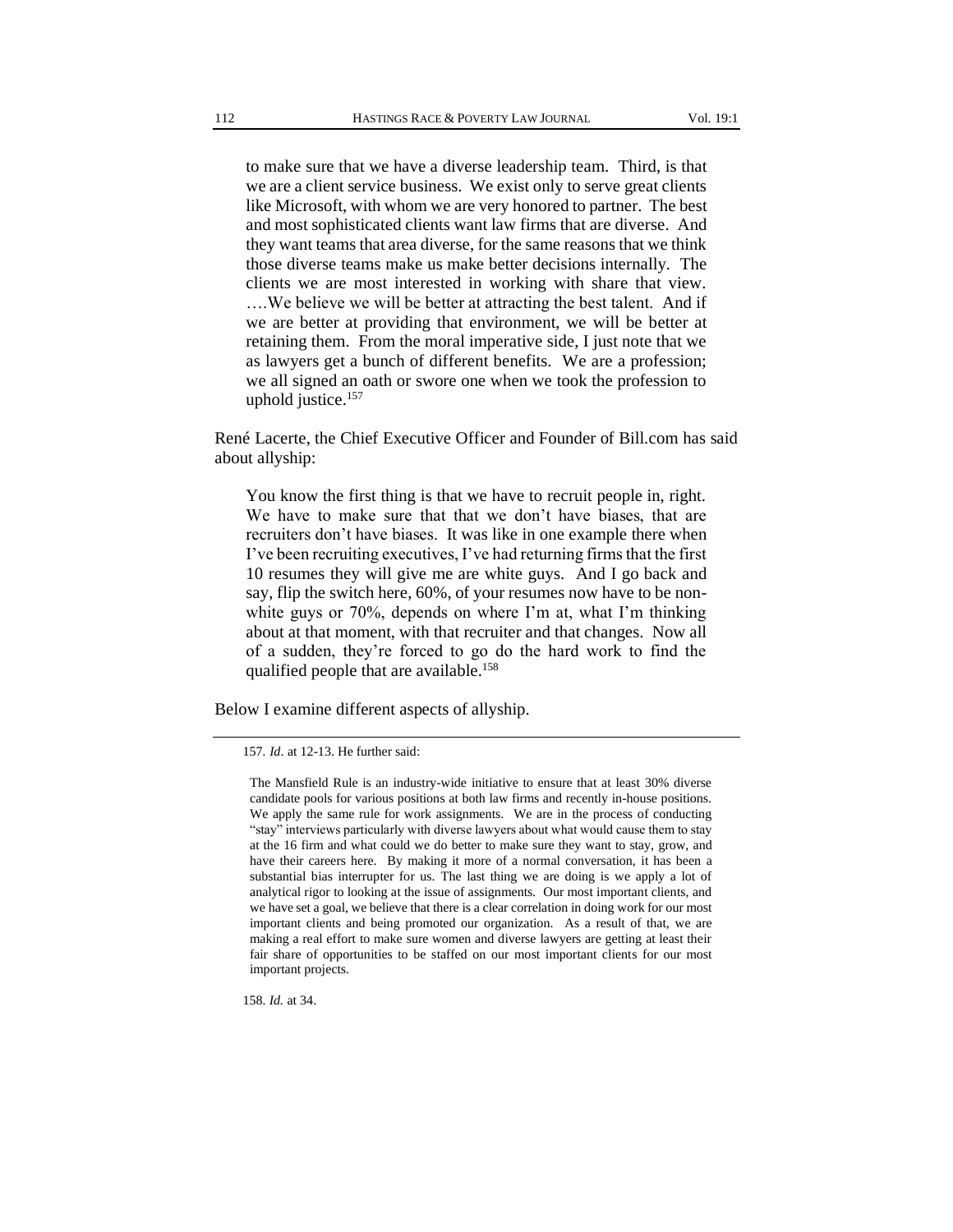#### **B. Listening as an Important Trait for Allies**

Allyship was seen to be Janus-faced: the opposite side of amplifying a woman's voice is to listen to her. 51 of our participants explicitly listed some form of listening as essential to allyship. Listening allows for allies to empower women without taking away their agency. Participant HM defined allyship as *"more listening than anything – probably like 90 percent listening, 10 percent acting on that…"<sup>159</sup> He says that in listening, you are "not acting on someone's behalf. It's helping them to or supporting them to act for themselves."*<sup>160</sup>

Other participants similarly found listening as one of the best ways to amplify a woman's voice. Participants have recognized that listening can inherently be a difficult task as men have been socialized to dominate conversations. Thus, *"the process of being an ally is that you need to learn to just sit back and listen and try not to dominate the conversation. It means having more humility…and so that process of humbling is also an unlearning of a lot of prior socialization."*<sup>161</sup> In some instances, allies have found repeating something back to be an effective method of applying their listening to amplifying a woman's voice. For example, 3L Jeremiah Oteh says that he will **"***acknowledge something that struck a chord with me. The*  intent of this is not to repeat what the woman said or speak over her, but *rather to acknowledge that, as a man, I am in a constant state of learning."*<sup>162</sup>

Listening also allows for allies to understand the extent to which action that may be required. A 3L has said:

If I perceive what I believe is an effort to suppress or otherwise overlook a woman's voice, I try to step back and assess that perception first. The goal here is to prevent inhabiting a "savior" role and, by extension, reinforcing the equally as pernicious "damsel in distress" stereotype. Is it really my place to speak for a woman ever? If the answer is an unqualified "yes", then I'll have acquiesced in denying her agency, at least in those instances where she might have wanted to defend herself. But if the answer is only "maybe", and I perform the assessment above (an exercise in selfreflection), then I might better avoid perpetuating prejudice and depriving a woman of her agency. That's why I think it imperative for me, at least, *to listen before reacting*. 163

<sup>159.</sup> UPSTANDER VS. BYSTANDER, *supra* note 33, at 27.

<sup>160</sup>*. Id*.

<sup>161</sup>*. Id*.

<sup>162</sup>*. Id.*

<sup>163</sup>*. Id*. at 27-28.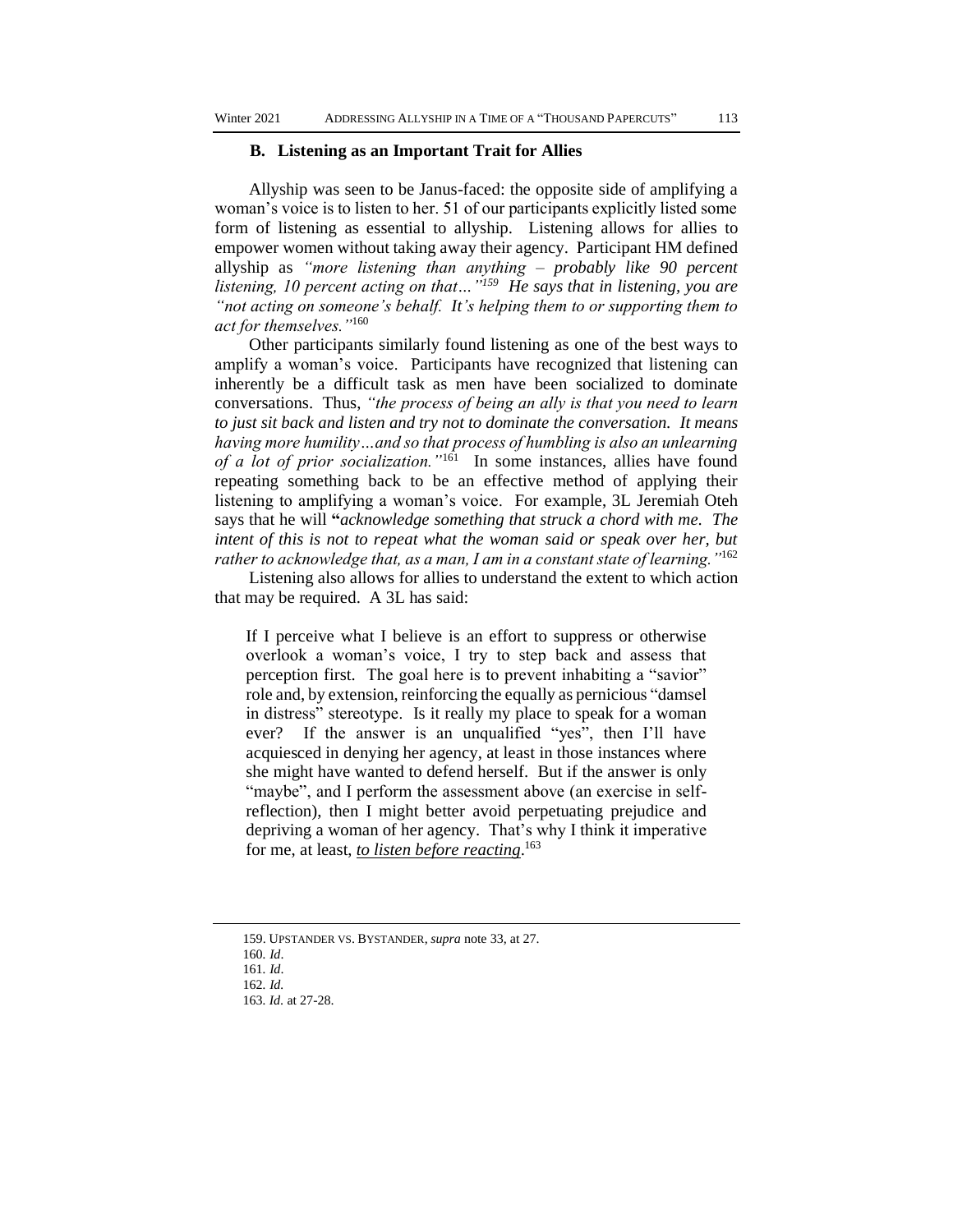#### **C. Making Women Visible and Making Women Heard**

*"…men can yield power . . . [t] hey need to take a step back and give women room to wield power, and they need to amplify women's voices – not just through their own voices, but by being quiet more often. Yield the floor to other people. Rather than talking for 30 minutes about how much you value women. Instead, yield that half hour to women's voices."*

—Interview with Maggie Blackhawk, Professor, NYU Law

*One of the most important roles that allies can play is to amplify the voice of the underrepresented.* According to journalist Vivian Giang, unconscious bias is affecting our ability to listen. Men and women break down information differently when the speaker is a woman or man. Research shows that a woman's voice receives lower ratings when compared with a man's voice. Most often women are judged not only by the content of their speech but by the tone of their voice.<sup>164</sup> The silencing of women is the most pervasive but invisible impact of this. As women feel less valued, they will not speak up. Similarly, women hold back criticism as they do not want to appear to be complaining. <sup>165</sup>

According to a study conducted by Harvard Graduate School of Education lecturer Catherine Krupnick and 24 instructors at Harvard College, male students spoke more frequently than female students.<sup>166</sup> These classroom interactions can have a spillover effect and block out voices in the workplace.

To counter the effects of such unconscious biases, beyond simply recognizing that these biases exist, 2L Justin Pendleton states that *"first and foremost, you have to start with bringing women's voices into the conversation."*<sup>167</sup> While he lists the ways that he has brought women to center stage, he also lists how others can highlight a women's voice, namely by *"bringing women into heavily male-dominated discussion spaces and giving them the floor/inviting them to engage with the topic, naming that because of intersectionality what may be the experience of men is not and most often won't be the experience of women let alone women of color."*<sup>168</sup>

167. ADVANCING INCLUSIVE LEADERSHIP, *supra* note 34, at 101. 168*. Id.*

<sup>164</sup>*. See* Vivian Giang *How Unconscious Bias Is Affecting Our Ability To Listen*, FAST COMPANY (Sept. 8, 2016), https://www.fastcompany.com/3063218/how-unconscious-bias-isaffecting-our-ability-to-listen.

<sup>165.</sup> Deborah Tannen, *The Power of Talk: Who Gets Heard and Why*, HARV.BUS. REV. (Sept. 1995), https://hbr.org/1995/09/the-power-of-talk-who-gets-heard-and-why.

<sup>166</sup>*. See* Catherine G. Krupnick, *Women and Men in the Classroom: Inequality and It's Remedies*, 1 ON TEACHING & LEARNING (1985), http://ddi.cs.unipotsdam.de/HyFISCH/Informieren/WomenMenClassroomKrupnick.htm.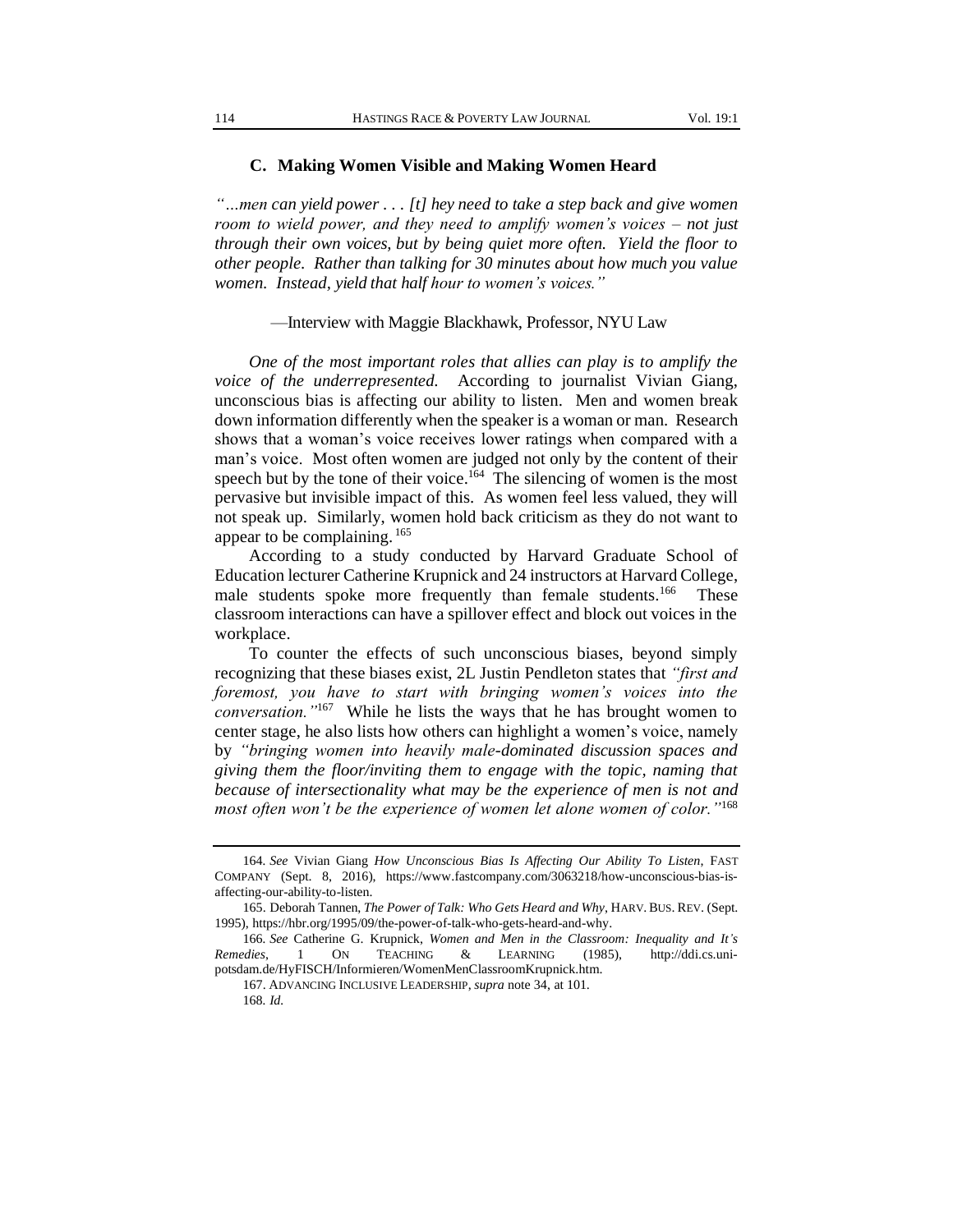Acknowledging these differences will help combat the biases individuals hold.

Our respondents felt that when there is a critical mass or enough minorities in a setting, like a school or a workplace, the minorities no longer feel uncomfortable because they are minorities or feel an identity threat. Without a critical mass, women and other minority women feel a pressure and extra scrutiny. Our respondents saw that allies have a role to play in ensuring a critical mass of women, including women at color at the table.

I mean, literally, I feel it's important to be like: "Oh, come sit down." I've gotten into that dynamic, actually meetings, where it's very actually charged, who actually sits at the table. My boss was supposed to be like: "Oh, come take a seat", which I think has a lot of meaning and power in and of itself. And I also think that it's an issue of listening to their ideas and taking them seriously, especially even if they're not the most senior person, because often the most senior people are not members of those groups.<sup>169</sup>

At no point should your personal stake in this issue overshadow the voices of women. Your voice should never be at the forefront as men in particular are regularly at the forefront of conversation and tend to dominate discussions without even realizing that they are. If the goal is to showcase how admirable of a feminist you are, it only contributes to the challenges women must overcome to have their voices not only be heard but for action to take place regarding breaking down these barriers of injustice they are faced with. It's not about you.<sup>170</sup>

#### **D. Allyship as Recognition and Moral Boosting**

As evidenced by our participant allies, they have taken on the role of recognizing and assuring women when they notice biased behavior or when credit is stolen from them or when credit is misrepresented. 2L Clayton Keir says that when he notices such behavior that often results in the silencing of women, he would talk to those women after the meeting*, "where they'd then voice concerns, and I'd talk to them about what it was that may have stopped them from bringing something up. I'd then encourage them to bring something up in the next conversation or, I'd drive the conversation in a way that makes that person feel comfortable."*<sup>171</sup>

<sup>169.</sup> PORTRAITS OF ALLYSHIP, *supra* note 22, at 157.

<sup>170</sup>*. Id.* at 34.

<sup>171.</sup> ADVANCING INCLUSIVE LEADERSHIP, *supra* note 34, at 91.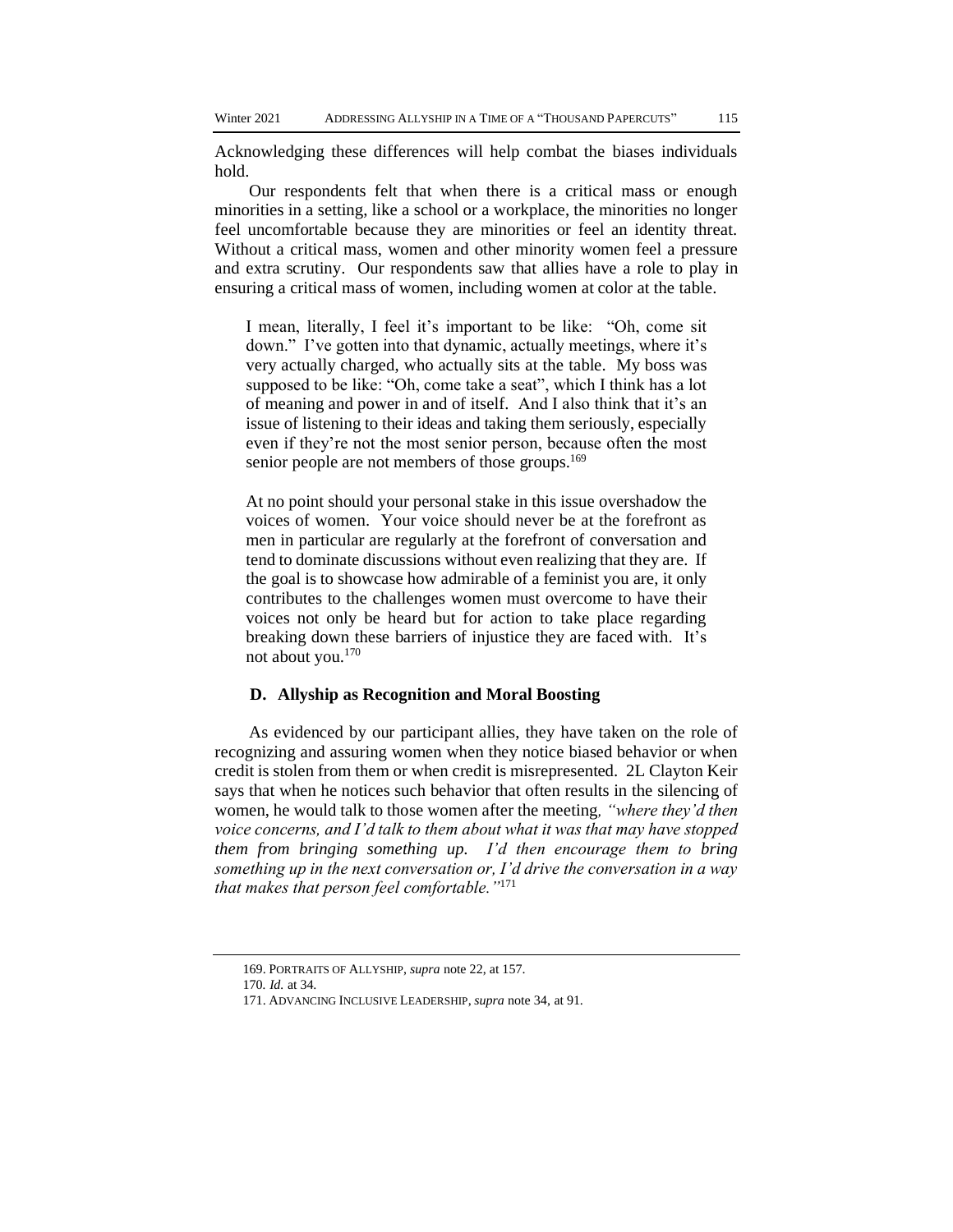It is also important to confront the actor who overlooked the woman to make sure they recognize their actions and try and prevent such behavior from reoccurring. As one of our participants says,

I try to confront the actor who overlooked my colleague and explain how I and other people in the room perceived the behavior, and, if my colleague wants me to communicate her personal feelings, how my colleague felt about the encounter. I find that I can make more of an impact in a one-on-one discussion after the fact, when emotions might be less charged, and the actor might be more receptive to discussing and reflecting on the encounter.<sup>172</sup>

Perhaps the most insidious and invisible way of marginalizing women is by silencing female voices in the classroom or the workplace. Women often feel their ideas are undermined, their efforts are upstaged, and their contributions are ignored. Collectively, these incidents accumulate to real obstacles for women.<sup>173</sup> Afraid of being judged as opinionated or strident, women speak out less than men or when they do, their ideas often are appropriated, misrepresented, or ignored. Sandberg and Grant describe this phenomenon, explaining that a woman is "either barely heard or she's judged as too aggressive."<sup>174</sup>

2L participant, HM, similarly notes that he often notices this trend, but mistakenly assumes that it is a choice rather than a result of societal expectations. He says:

I think that I'm never afraid to assert myself or talk or speak up. So, if a woman isn't speaking up, or another man, or anyone isn't speaking up and talking, I usually just chalk that up to a choice they're making. That's a knee-jerk reaction. Going deeper than that, obviously it's a socialized choice – it's something that has been ingrained in them. You know, "oh women should be quiet." Or something I notice a lot or something I've been told is that women use a lot more qualifiers than men. So, like, I guess, I notice the qualifiers way more than I notice women not talking which is different than the question you asked.<sup>175</sup>

Women tend to employ self-censoring tactics because they find that they are often not listened to, interrupted, ignored or their ideas are then appropriated by others. Women have described their voices as being muted in the

<sup>172.</sup> UPSTANDER VS. BYSTANDER, *supra* note 33, at 34.

<sup>173</sup>*. See* Fink, *supra* note 95, at 65.

<sup>174</sup>*. See* Sandberg and Grant, *supra* note 147.

<sup>175.</sup> UPSTANDER VS. BYSTANDER, *supra* note 33, at 25-26.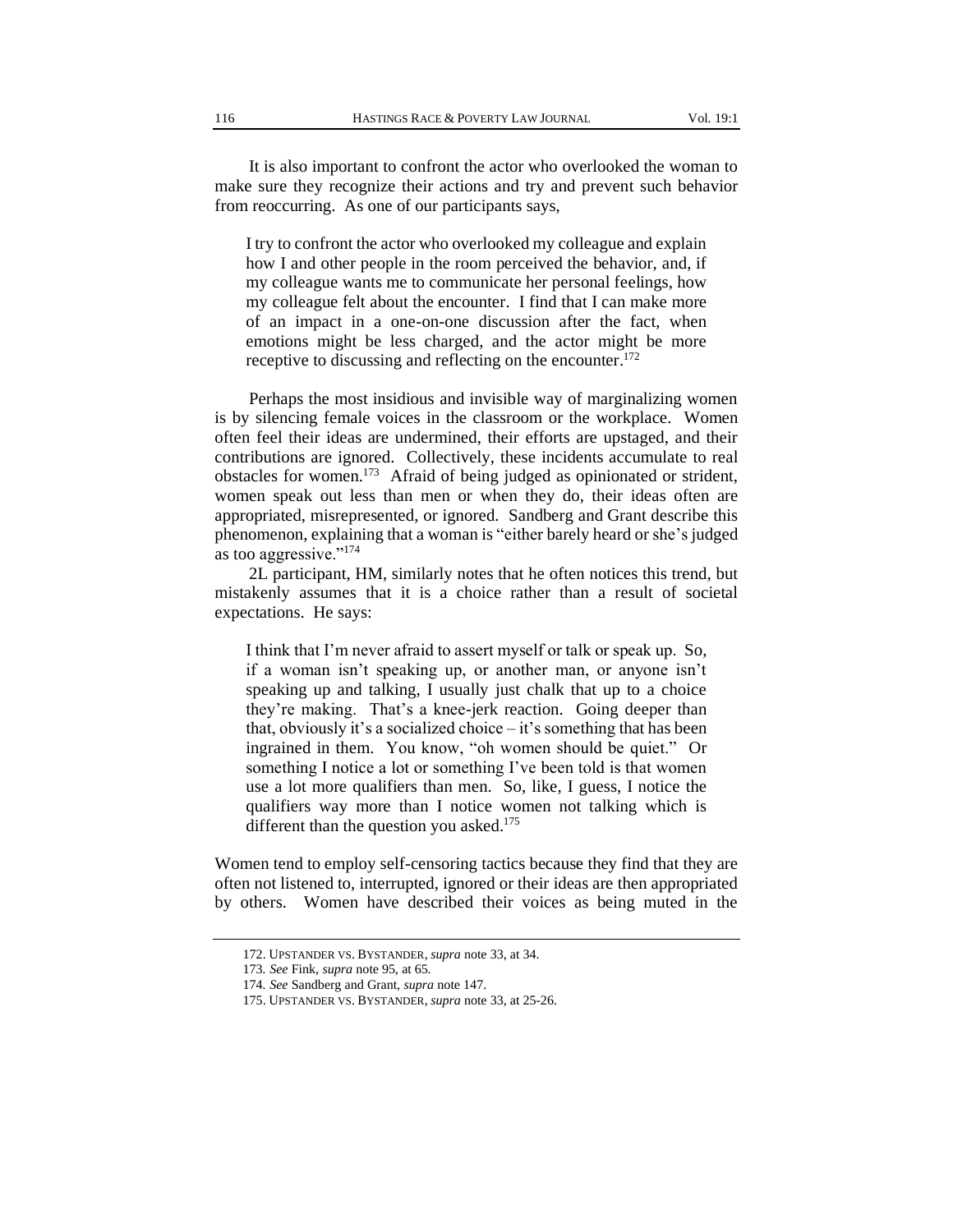workplace. Rachel Lepchitz, in her study "Muted Voice and its Impact on Female Communication Techniques in the Workplace," found that women felt that "their ideas were not heard," but "when a male or other counterpart repeats the same idea, they run with it."<sup>176</sup>

As a result of being silenced or overlooked, a majority of women feel invisible at work, compared with male colleagues. Their ideas are rendered inviable or appropriated or hijacked. Unlike gender discrimination, unconscious bias has less recourse and women are afraid to speak up for many reasons, including being further marginalized by the reproduction of gender stereotypes.<sup>177</sup>

In *Do Women Lack Ambition?,* psychiatrist and Cornell University medical professor Dr. Anna Fels writes: "[w]hen women speak as much as men in a work situation or compete for high-visibility positions, their femininity is routinely assailed. They are caricatured as either asexual and unattractive or promiscuous and seductive. Something must be wrong with their sexuality."<sup>178</sup> Our participants have found two methods to counter this narrative and pierce the societal veil of invisibility women are hidden behind: (1) listening and (2) taking concrete action.

"When an ally takes on the role of the amplifier, the ally works to ensure that marginalized voices are both heard and respected."<sup>179</sup> Active allies use their credibility to create inclusive workplaces and use their privilege to advance the voices of those underrepresented. A Penn Law male ally uses the term "facilitator" or "amplifier" to describe an ally:

I try to be a facilitator or subtle amplifier. Often, I step in when their voices are ignored to bring them into the conversation. For example, I remember in 1L Con Law I noticed that one of my black colleagues had raised his hand repeatedly without the professor (apparently) seeing their hand or, if the professor had seen, their question or comment continued to go unacknowledged. I then raised my hand and was near-immediately called upon. I said that I noticed my colleague had a comment or question, and the professor then called on my colleague.<sup>180</sup>

<sup>176</sup>*. See* Lepchitz, *supra* note 149.

<sup>177.</sup> Anna Fels, *Do Women Lack Ambition?*, HARV. BUS. REV. (April 2004), https://hbr.org/2004/04/do-women-lack-ambition (discussing underlying ideas of sexuality, femininity, and the evolution of perceptions of ambition among women as they grow older).

<sup>178</sup>*. Id*.

<sup>179.</sup> Better Allies, *7 Examples of What Being An Ally Looks Like at Work Really Looks Like*, THE MUSE, https://www.themuse.com/advice/what-is-an-ally-7-examples.

<sup>180.</sup> PORTRAITS OF ALLYSHIP, *supra* note 22, at 119.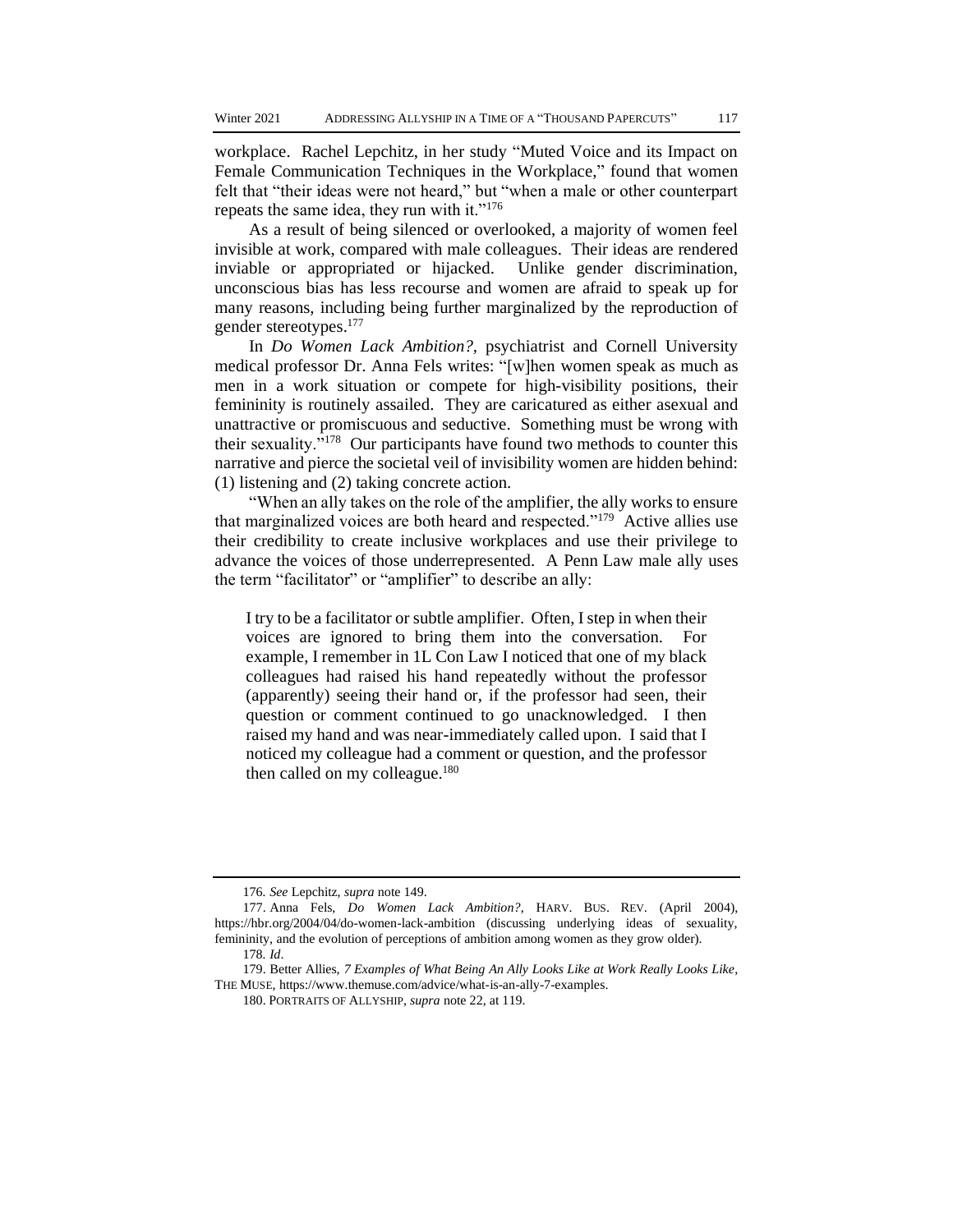In the words of another Penn Law student respondent: "I will not allow the Journal to foster a "Boy's Club" atmosphere and avoid social gatherings that have a tendency to create those environs."<sup>181</sup>

As another male ally stated: "…I believe it is my duty to open doors to more participation from women and women of color . . . women and women of color can take pathways to success without having their voices go unheard or their opportunities are limited because of social/gender/racial/economic inequalities."<sup>182</sup>

Another role that allies can play is to provide visibility to women in areas that are male dominated:

As a former basketball player and a huge fan of women's basketball/women's sports, I understand that women's sports are a hotbed of negative chatter surrounding the game and the athletic abilities of women. There are plenty of stereotypes that have hindered the progress of female athletes, so I have found myself making it a point to share highlight videos and retweet them when they do happen…. My work is not finished with this project as I plan to represent women's basketball players from a marketing perspective in the future to help grow the game I love so much and amplify the voices of women's basketball players who have regularly contributed to a lot of social justice initiatives.<sup>183</sup>

Music in general, but that subset of the music field of people who play brass instruments, is heavily male dominated, and I guess women sometimes face greater than normal challenges breaking into that field. This friend of mine started her own social media channel/network and it kind of centers, among other things, what it's like to be a woman in that field. I think that's hugely important, so I always wanted to do everything I could to support her in doing that because it is such a valuable thing. I would never take credit for putting her on center stage, but she certainly is on center stage now and I hope I helped her out a little bit in getting there.<sup>184</sup>

Male student allies at Penn Law felt that women need to lead in specifically male dominated areas that are often closed to women. In an interesting dynamic, a student felt that relegating women of color to position of diversity was a way to type cast these women, stating that "[w]e . . . need to stop

<sup>181</sup>*. Id.* at 16.

<sup>182</sup>*. Id.* at 34-35.

<sup>183</sup>*. Id.* at 34.

<sup>184</sup>*. Id.* at 131-32.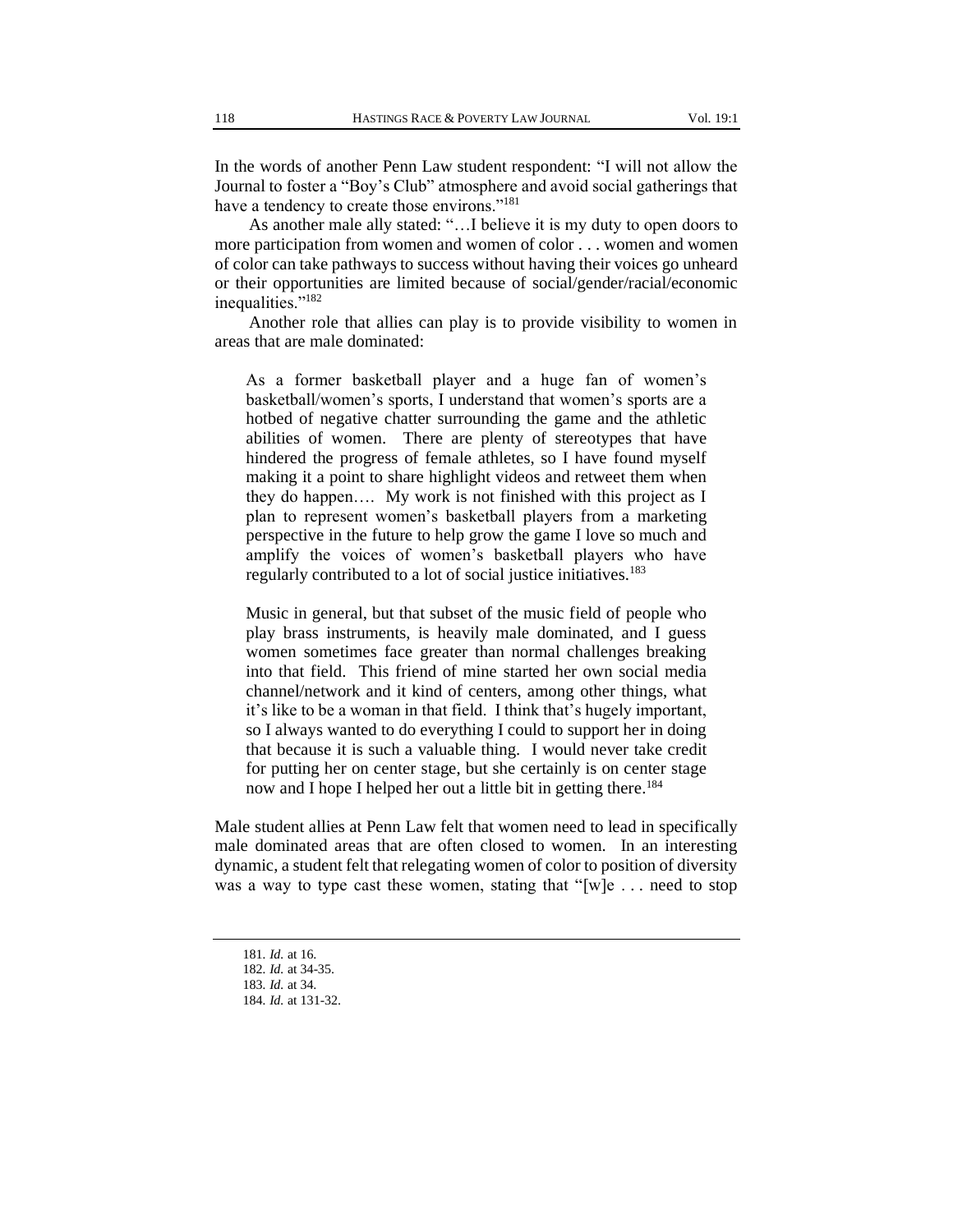relegating [women of color] to typical 'Chief Diversity Officer' or 'Head of Diversity & Inclusion' positions only."<sup>185</sup>

#### **E. Workplace Culture: De-Biasing the Workplace**

Over the last decade, the law outlawed gender discrimination and created a framework to vindicate discrimination and sexual harassment. However, there is very little recourse to addressing the subtle and implicit forms of gender stereotypes that have been examined in this paper. Allyship is an important but often overlooked strategy to address the systemic and structural challenges that are at the root cause of gender discrimination and implicit bias.

Reforming workplace culture to promote civility, respect, accountability, and gender equity is more important than training programs. Allyship helps to define and shape culture.

Changing workplace culture doesn't start at the workplace. If you are trying to make change in the workplace through policy initiative but you and your employees still have these sexist ideas that you continue to perpetuate outside of the workplace, your initiatives are almost certainly doomed from a structural standpoint. I think an important measure would be to change curricula starting from the lowest grade levels—getting rid of "great men of history" narratives, getting exposure to more female artists and authors, elevating and explaining the absolutely essential nature of social reproductive work, etc. . ..<sup>186</sup>

## **i. Evaluating Training Programs, Hiring Practices, and Family Work Policies**

Workplaces also should devote more effort to designing and evaluating training programs and should consult both women and their allies. What emerging male allies in the legal profession say can really help to shape these programs.

Training programs have been a centerpiece of employer responses to sexual harassment. The Equal Employment Opportunity Commission (EEOC) has recommended training as a strategy for preventing misconduct, and U.S. Supreme Court decisions have suggested that it can help employers avoid liability.

Despite the millions of dollars invested in trainings, these programs do not show a reduction in sexual harassment or gender bias. The EEOC task

<sup>185</sup>*. Id.* at 20.

<sup>186.</sup> UPSTANDER VS. BYSTANDER, *supra* note 33, at 49.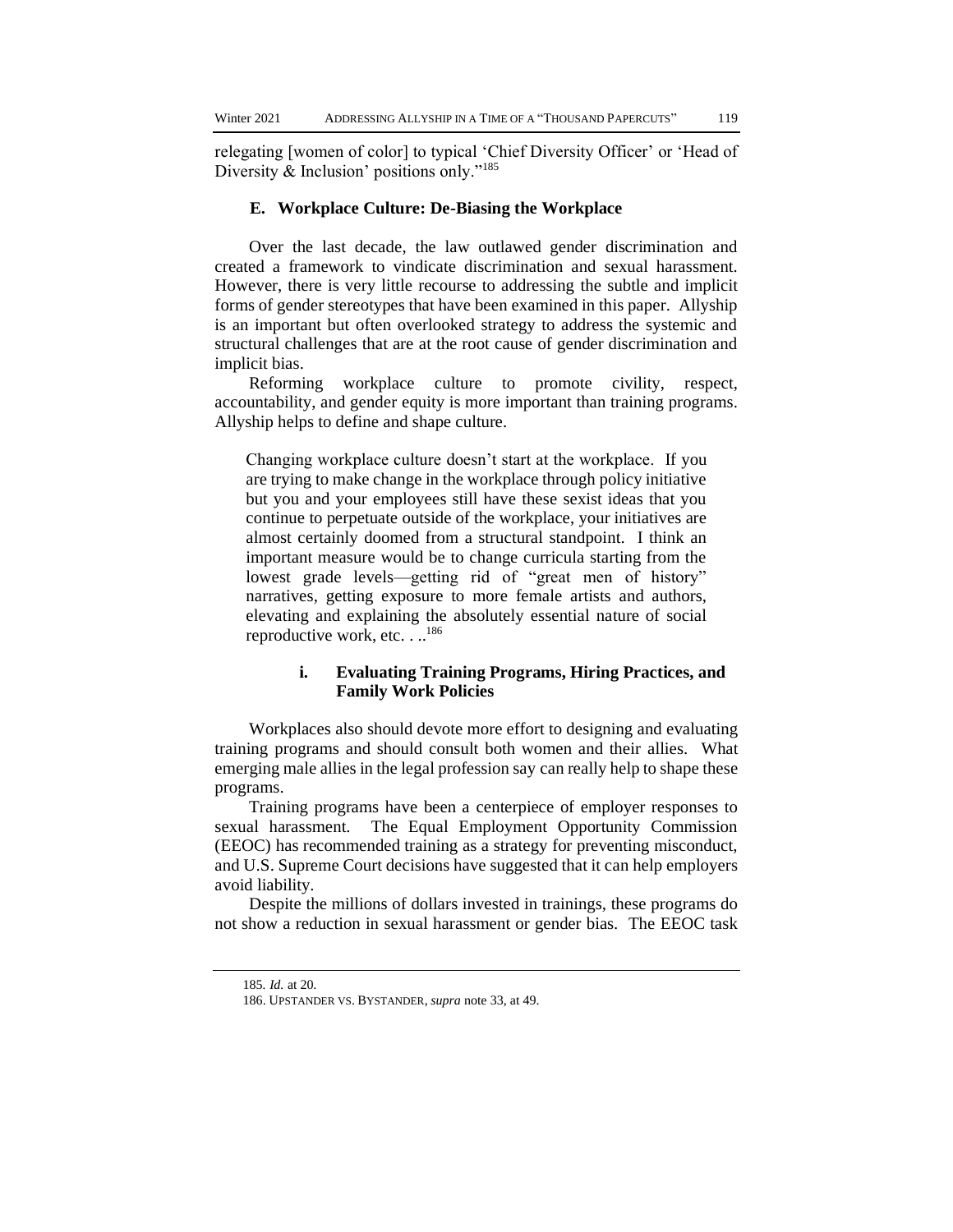force report found as much and documented the inadequacy and inconsistency of research findings on effectiveness; as it concluded, "[m]uch of the training done over the last 30 years has not worked as a prevention tool."<sup>187</sup> Poorly designed training can perpetuate the biases that these Poorly designed training can perpetuate the biases that these trainings are meant to combat.

Deborah Rhode writes that in evaluating one of Stanford University's early harassment education programs, a faculty member said candidly: "This appears to be a course designed by idiots for idiots."<sup>188</sup> We suggest that all training programs involve women and their allies and engage them intimately in problem solving and connection building. As a participant ally has said:

In terms of interactive trainings, I have been to 1 or 2 and they have been uniformly bad. Have harassment policies that are strong enough to protect low wage worker and contractors and everyone else. These policies need to cover everyone top to bottom.<sup>189</sup>

## **F. Conclusion: Building a New Social Order: The Role of a Law School in Building Allyship**

*"That the social order is not to establish and secure the more attractive prospects of those better off unless doing so is to the advantage of those less fortunate."*

#### —John Rawls

*"Allies may be the missing link: they're part of the team meetings, the casual conversations by the coffee machine, the decisions on whom to staff or promote."*

—*2*019 State of Inclusion Survey, Deloitte

In this paper I argue that our law students are becoming norm entrepreneurs and are at the forefront of developing new norms in the future of work. According to the survey results, over 80 percent of our respondents find allyship a useful tool for changing policy and advancing underrepresented groups in their academic and professional careers.

Law schools can play an important role in building allyship. More and more law schools have introduced mentoring as part of their mission.

<sup>187.</sup> CHAI R. FELDBLU & VICTORIA A. LIPNIC, *SELECT TASK FORCE ON THE STUDY OF HARASSMENT IN THE WORKPLACE* (EEOC 2016), https://www.eeoc.gov/select-task-force-studyharassment-workplace.

<sup>188.</sup> Rhode, *supra* note 133, at 426.

<sup>189.</sup> UPSTANDER VS. BYSTANDER, *supra* note 33, at 50.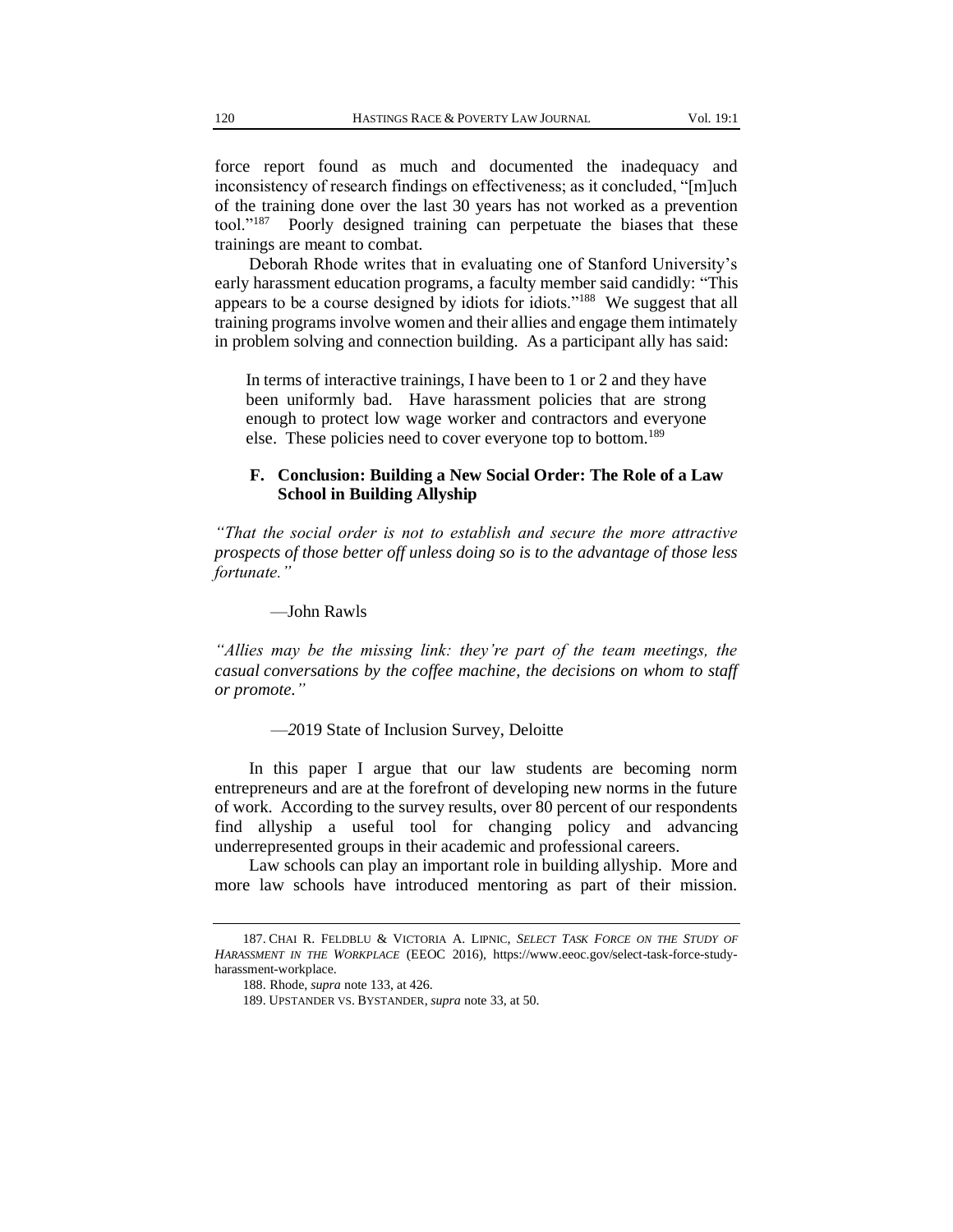Women and first-generation students are connected with mentors among student and alumni groups. Law teachers and staff can start off by being allies. This goes beyond the mentorship thesis to model support for those who need it the most. Most of all, law students can be the most critical allies to a new generation that is coming of age in the legal profession. We see this in the comments below:

I think the way it's done is a problem. The fact that you only have a number of schools that have the Big Law statistics, like Penn, is a problem. Law firms are very selective with the schools they go to. They take from Penn, Columbia, the T14, and I think within the T14 it's getting better, but still needs to improve in becoming a more diverse body of students. I think what recruiters should be doing is looking to other schools. At a lot of these t14 schools if you look around, it's a lot of similar types of people. There are people whose parents and grandparents all went to the same school.<sup>190</sup>

I think, to answer your question, the law firms have to be looking outside of the T14. There are people who got into Penn law and they couldn't afford to go to Penn law, they didn't get financial aid, they didn't get a scholarship, and they're at another school. They grew up in a low-income neighborhood. And they go to a school that law firms aren't even looking at. Maybe it was close to home and that was what they needed to do. I think law firms need to be looking at other schools, particularly schools that have diverse populations and diverse law students. I think the T14 still has room to improve.<sup>191</sup>

It's kind of weird having a "chief" diversity officer — I get that you need a leader, but isn't the point of diversity to have as many opinions and views as possible? So, I would try to have as many diverse people as possible and anyone who wanted to join can, like a town hall sort of thing. Members will be elected to committees. I don't necessarily think it's a good thing to just go out and hire diversity consultants. I think if you're trying to make a firm reflective of its culture and its people, you have to get the people within the firm onto the committee, so there's less bureaucracy and there's fewer outside people managing the people who are there.<sup>192</sup>

<sup>190.</sup> BECOMING GENTLEMEN, *supra* note 3, at 49.

<sup>191</sup>*. Id.*

<sup>192</sup>*. Id.*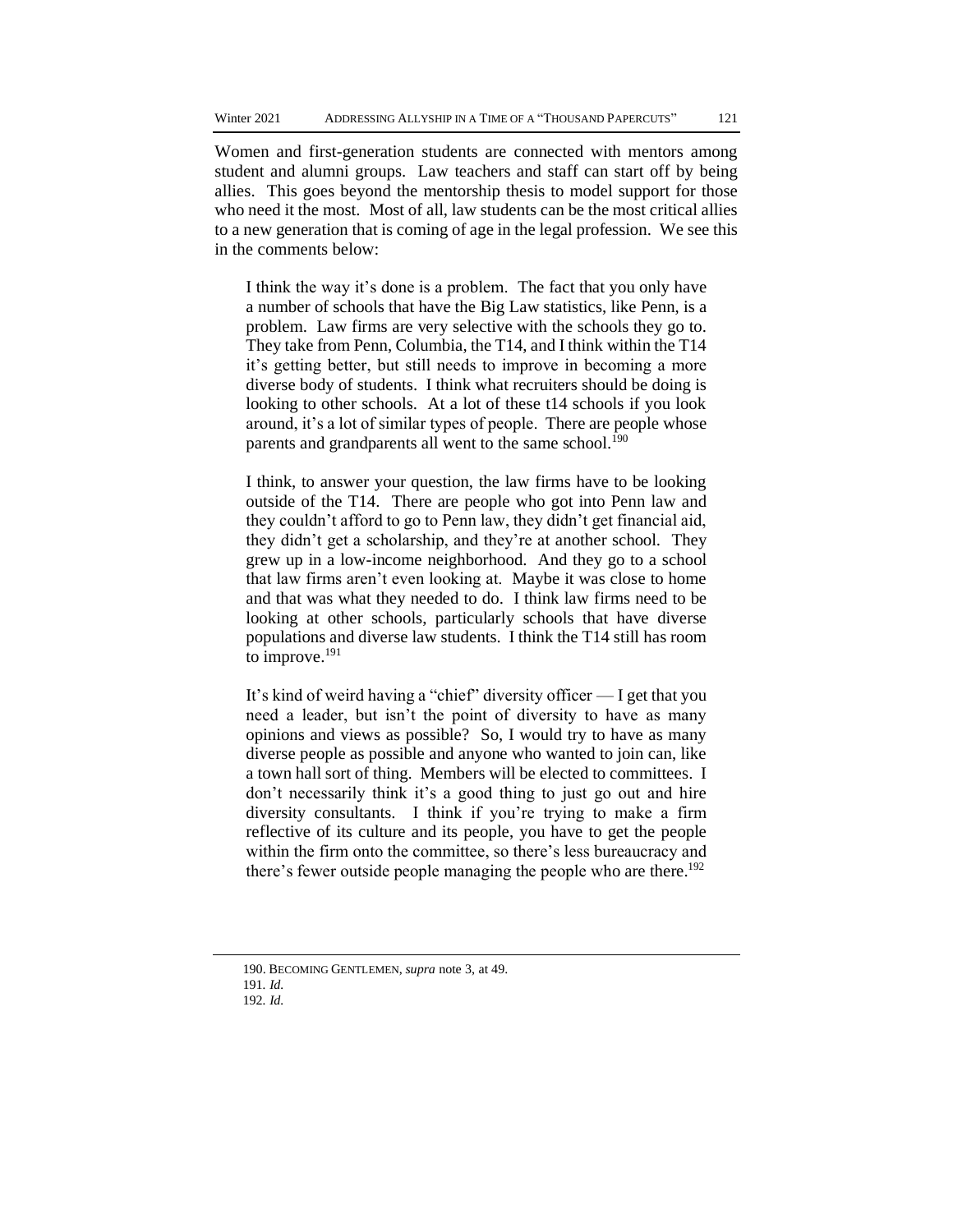For the idea of workplace I think we have to start with what "work" means. I won't go back to far to Marx or something. But I do think "work" is not just people make earnings to support themselves and their families, but is an important part of somebody's identity, and is closely tied to their self-evaluation and their self-dignity. Because, I mean, if you don't have that kind of independency psychologically and economically, I can't see the situation that you really have a healthy life. So when we speak about the equal rights in the workplace, we're not just talking about the equal pay.<sup>193</sup>

I do think one of the very influential and stubborn stereotype of women in workplace is that female leaders resemble men, or their masculinity is just as much as men. I think that is a very poisoning stereotype, because if you promote a female leader under this logic, you are basically not promoting a female. You are promoting her just because she is very much a like a man.<sup>194</sup>

I think having an HR system that's dedicated to robustly investigating complaints. And people feeling like they are able to and feeling like the organization takes allegations of gender bias seriously. I feel like that would go to, hopefully, ameliorate and help improve the situation. But I feel like there's an unconscious sometimes, it's like people prefer certain people, their own groups, and then they'll gravitate towards them and want to mentor them. And so, if we were in more of a formal mentorship program, pairing people up who normally wouldn't gravitate towards each other initially, maybe that would be one way to address this.<sup>195</sup>

According to respondents, allyship permits us to focus on inclusive interactions and symbiotic relationships, rather than top-down models of authority and interaction. Drawing attention to all the dimensions of allyship can help build complementarities and move us forward to a more equal world of work.

Providing students the training they need to be better allies or upstanders will have the added benefit of improving the law school culture in gender equality and in advancing the very mission of a law school in the world.

In the final analysis, systemic change must go hand in hand with change in culture and this must start with the leadership. Leaders are driven by a vision of change that can empower and elevate communities and countries.

<sup>193</sup>*. Id.*

<sup>194</sup>*. Id.*

<sup>195</sup>*. Id.* at 50.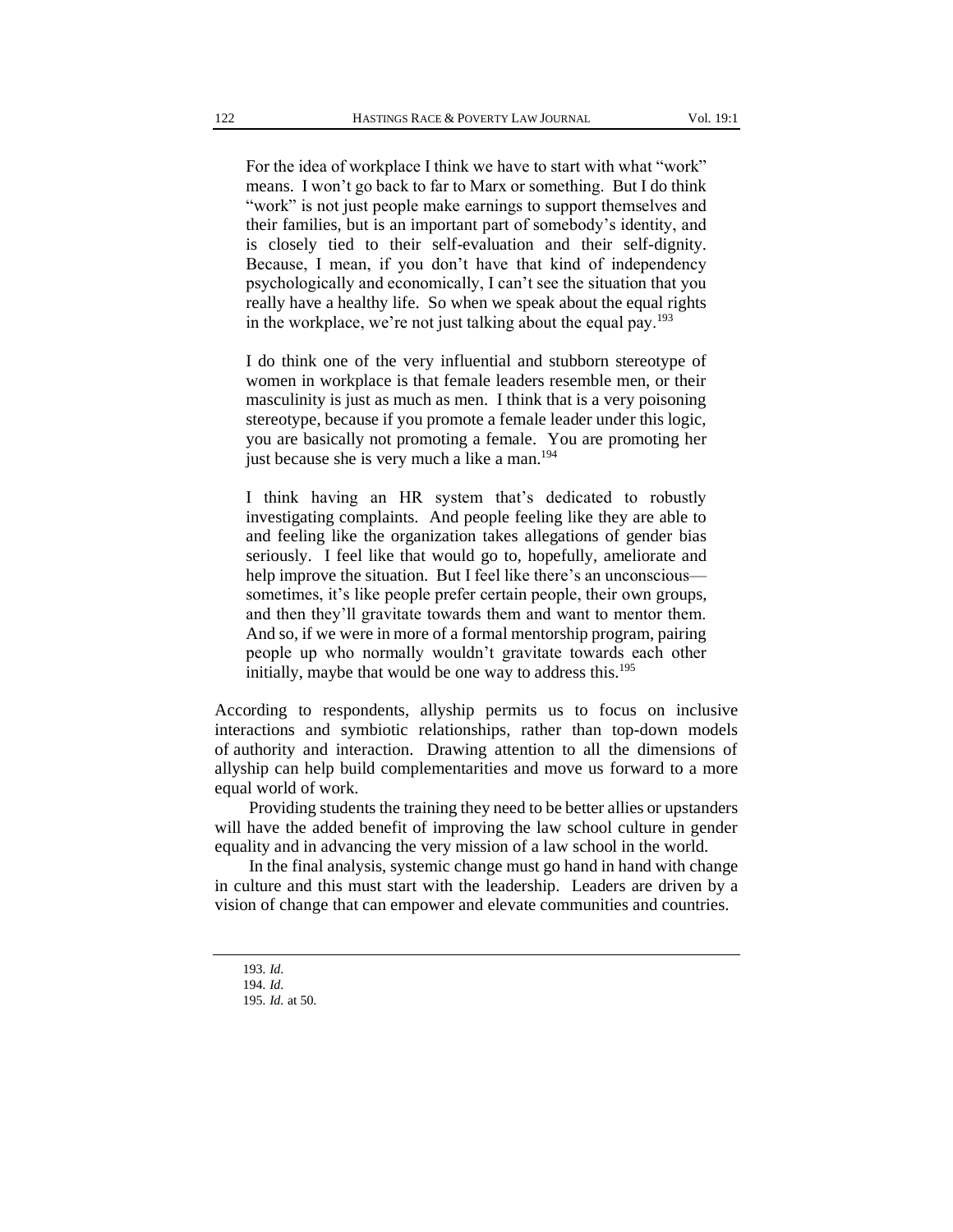In 1993, in *Two Paths to the Mountaintop: The Role of Legal Education in Shaping the Values of Black Corporate Lawyers***,** 196 David B. Wilkins examined the lives of Thurgood Marshall and Reginald Lewis and set out an Obligation Thesis. This thesis charges law schools, firms, and different racial groups, including the Black Corporate Bar, to address moral wrongs.<sup>197</sup>

Wilkins argues: "The simple answer is that moral wrongs by one person do not necessarily abrogate the moral obligations of another. Both nation states and cultural subgroupings within those states are frequently formed in response to the wrongful actions of others**."** This Obligation Thesis is as relevant now as then and could be a way to understand the importance of allyship**.**

Thurgood Marshall said: "None of us got where we are solely by pulling ourselves up by our bootstraps. We got here because somebody—a parent, a teacher, an ivy league crony or a few nuns—bent down and helped us pick up our boots."

In the final analysis, an ally helps us pick up our boots.

More importantly, law schools cannot be neutral about the normative issues at stake in the obligation thesis. Although educational institutions should remain neutral among competing conceptions of the good life, law schools cannot be neutral as to a lawyer's obligation to participate in the struggle for social justice. Law is a public profession licensed by the state. Moreover, as Anthony D'Amato argues: "Justice is the only legitimate goal of the legal profession, and therefore the only legitimate goal of law school study."

<sup>196.</sup> David B. Wilkins, *Two Paths to the Mountaintop: The Role of Legal Education in Shaping the Values of Black Corporate Lawyers*, 45 STAN. L. REV. 1981 (1993). 197. David B. Wilkins writes in "Two Paths to the Mountaintop":